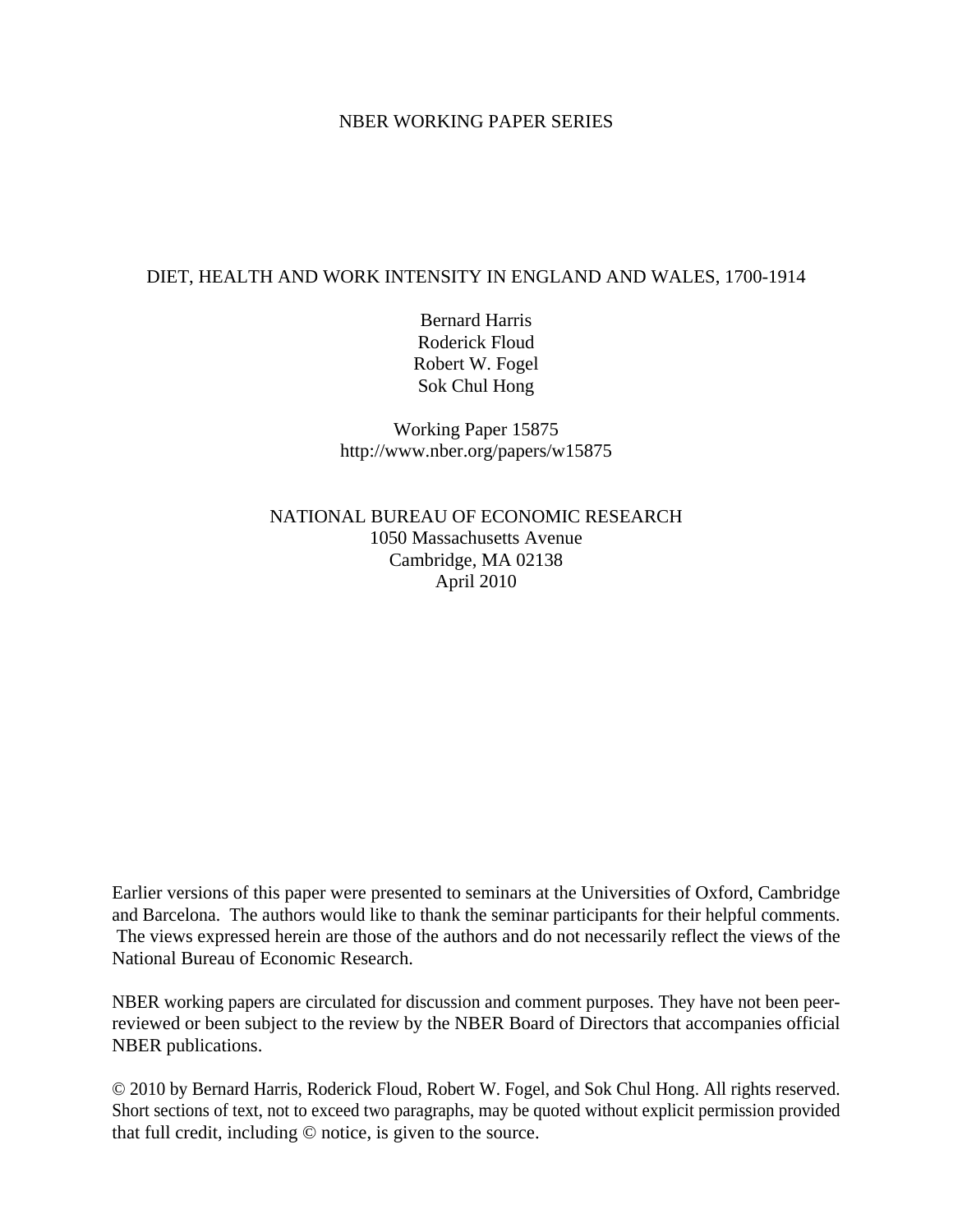Diet, Health and Work Intensity in England and Wales, 1700-1914 Bernard Harris, Roderick Floud, Robert W. Fogel, and Sok Chul Hong NBER Working Paper No. 15875 April 2010 JEL No. I1,I3,N3

## **ABSTRACT**

In their different ways, both Thomas Malthus and Thomas McKeown raised fundamental questions about the relationship between food supply and the decline of mortality. Malthus argued that food supply was the most important constraint on population growth and McKeown claimed that an improvement in the population's capacity to feed itself was the most important single cause of mortality change. This paper explores the implications of these arguments for our understanding of the causes of mortality decline in Britain between 1700 and 1914. It presents new estimates showing changes in the calorific value and composition of British diets in 1700, 1750, 1800 and 1850 and compares these with the official estimates published by the Royal Society in 1917. It then considers the implications of these data in the light of new arguments about the relationship between diet, work intensity and economic growth. However the paper is not solely concerned with the analysis of food-related issues. It also considers the ways in which sanitary reform may have contributed to the decline of mortality at the end of the nineteenth century and it pays particular attention to the impact of cohort-specific factors on the pattern of mortality decline from the mid-nineteenth century onwards.

Bernard Harris Division of Sociology and Social Policy School of Social Sciences University of Southampton Highfield Southampton SO17 1BJ United Kingdom B.J.Harris@soton.ac.uk

Roderick Floud Gresham College Barnard's Inn Hall Holborn London EC1N 2HH UK and NBER Provost@gresham.ac.uk Robert W. Fogel Director, Center for Population Economics c/o Nathaniel Grotte University of Chicago, Booth School of Business 5807 S. Woodlawn Avenue, Suite 367 Chicago, IL 60637 and NBER rwf@cpe.uchicago.edu

Sok Chul Hong Department of Economics Sogang University Shinsu-dong, Mapo-gu Seoul, Korea 121-742 shong@sogang.ac.kr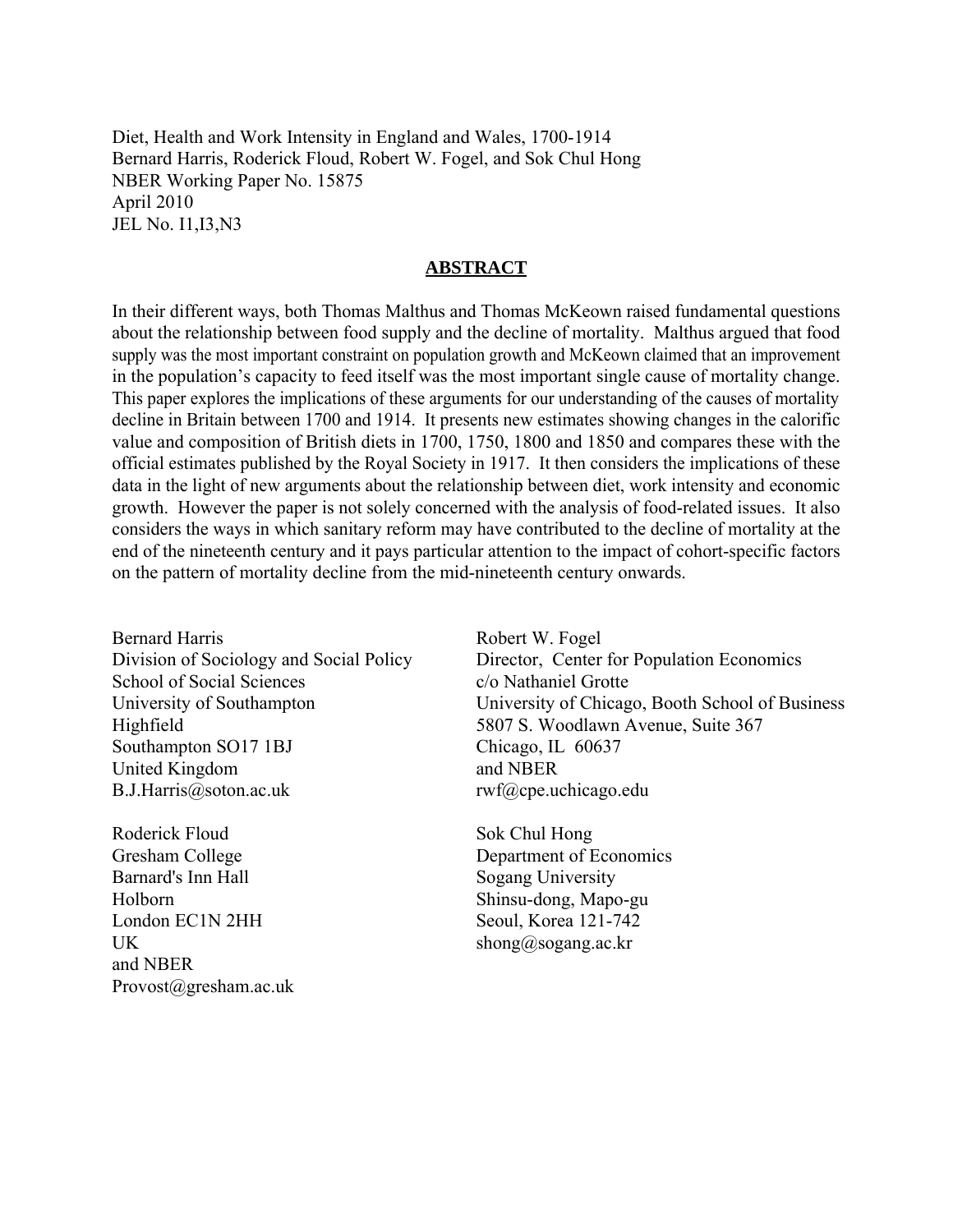In the *Essay on the principle of population*, Malthus famously argued that the growth of human populations was necessarily constrained either by preventive checks or positive checks. He argued that human beings had a unique capacity 'to calculate distant consequences' (Malthus 1803: 9), and that this enabled them to exercise voluntary control over reproduction. However, if moral restraint was abandoned and the preventive check failed, population growth would inevitably be arrested, sooner or later, by one of a large number of positive checks. These included 'all unwholesome occupations, severe labour and exposure to the seasons, extreme poverty, bad nursing of children, great towns, excesses of all kinds, the whole train of common diseases and epidemics, wars, pestilence, plague and famine' (Malthus 1803: 11).

Although Malthus emphasised that the positive check could take many forms, it was directly related to the problem of subsistence, and therefore the most important factor limiting the capacity for population growth was the population's ability to feed itself. In 1803 he observed that 'population can never actually increase beyond the lowest nourishment capable of supporting it', so that 'a strong check on population, from the difficulty of acquiring food, must be constantly in operation' (Malthus 1803: 3). He then went on to describe some of the implications of this argument in the following graphic terms:

Famine seems to be the last, the most dreadful recourse of nature. The power of population is so superior to the power in the earth to produce subsistence for man that, unless arrested by the preventive check, premature death must in some shape or other visit the human race. The vices of mankind are active and able ministers of depopulation. They are the precursors in the great army of destruction, and often finish the dreadful work themselves. But should they fail in the war of extermination, sickly seasons, epidemics, pestilence and plague advance in terrific array, and sweep of their thousands and ten thousands. Should success be still incomplete, gigantic inevitable famine stalks in the rear and, with one mighty blow, levels the population with the food of the world (Malthus 1803: 350).

Although they approached the subject from very different perspectives, it is interesting to compare Malthus' arguments with those advanced by the medical writer, Thomas McKeown, a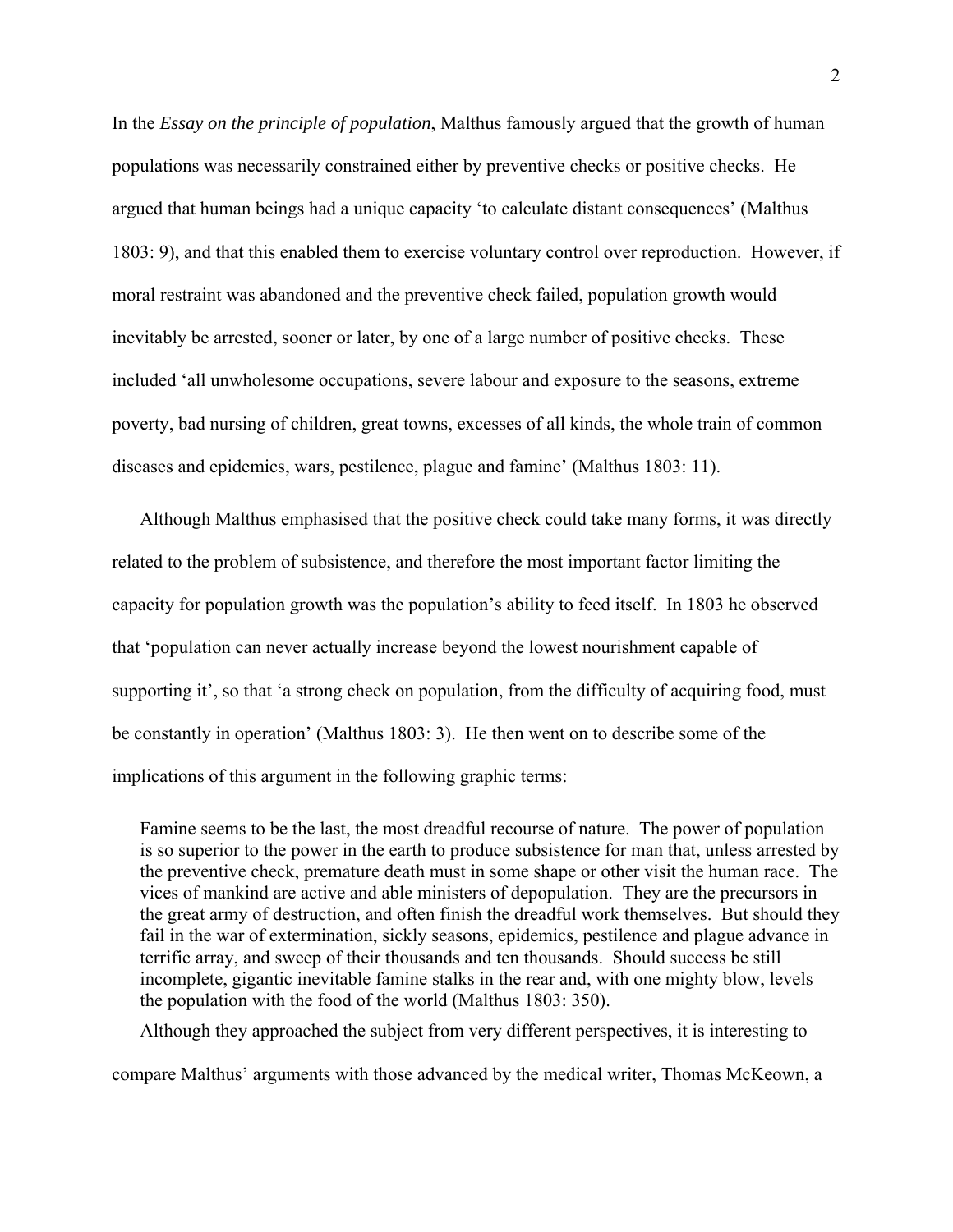century and half later.<sup>1</sup> Whereas Malthus' main aim was to understand the limits to population growth, McKeown's aim was to explain how these limits might have been overcome. As he believed that the growth of population owed relatively little to changes in fertility, this question resolved itself into an investigation into the causes of the decline of mortality. In his most famous work, *The modern rise of population*, he argued that the most important cause of mortality decline was a decline in the level of mortality from infectious diseases, and that this in turn could be attributed to a number of different factors, including changes in the relationship between infective organisms and their human hosts, medical intervention and measures to reduce exposure, but the most important factor was an improvement in 'nutritional state'. This conclusion was summarised in the following terms:

The most acceptable explanation of the large reduction of mortality and growth of population which preceded advances in hygiene is an improvement in nutrition due to greater food supplies. The grounds for this conclusion are twofold. (a) There was undoubtedly a great increase in food production during the eighteenth and nineteenth centuries, in England and Wales enough to support a population which trebled between 1700 and 1850 without significant food imports. (b) In the circumstances which existed prior to the agricultural and industrial revolutions, an improvement in food supplies was a necessary condition for a substantial and prolonged decline of mortality and expansion of population. The last point is in accord with present-day knowledge of the relation between malnutrition and infectious diseases (McKeown 1976: 153-4).

McKeown's account of the history of mortality decline in Britain has long been open to question. In their monumental history of *The population history of England*, Wrigley and Schofield (1981: 228) argued that McKeown had grossly underestimated the extent of fertility change during the course of the eighteenth century and that this had led him to overestimate the extent of changes in mortality before *circa* 1850 (see also Wrigley 1983). They also argued that

 $\overline{a}$ 

<sup>1</sup> For McKeown's key publications, see McKeown and Brown 1955; McKeown and Record 1962; McKeown, Brown and Record 1972; McKeown 1976; 1985; 1988.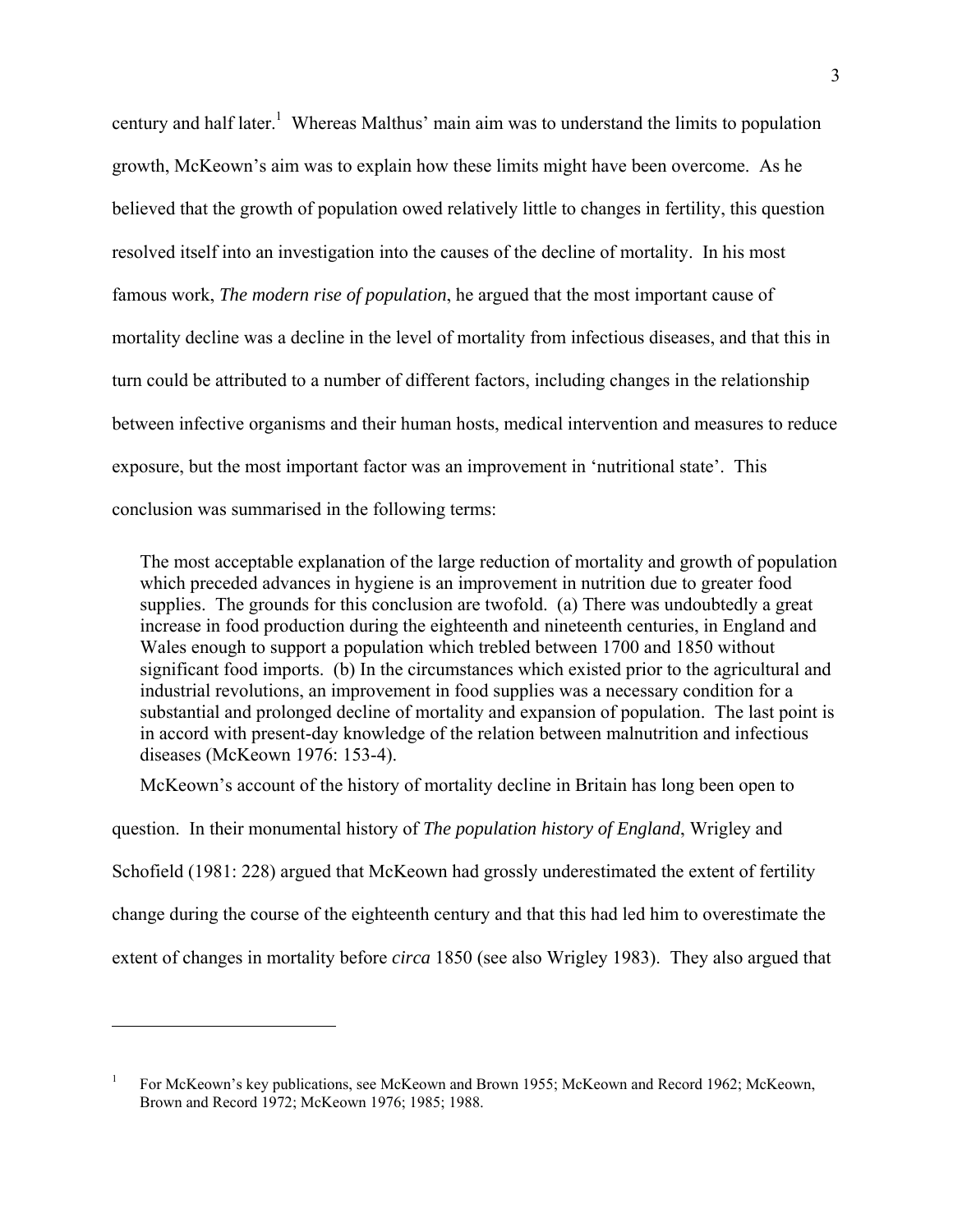there was little, if any, evidence to support the view that improvements in diet and 'nutrition' had played any part in the decline of mortality during the second of the eighteenth century when real wages actually appeared to be declining (Wrigley and Schofield 1981: 361-5). Although their account of the chronology of mortality change was subsequently challenged by Peter Razzell (1993; 1998), he nevertheless shared their view that changes in real wages had made relatively little difference to the decline of mortality (see also Razzell 1965; 1974).

These criticisms have been strongly reinforced by Simon Szreter's critique of McKeown's account of mortality change in the nineteenth century. When McKeown examined the causespecific nature of mortality decline in England and Wales, he argued that it was possible to draw a clear distinction between mortality from airborne infections and mortality from waterborne infections. This was one of the main foundations for his argument that the most important single cause of the decline of mortality during the second half of the nineteenth century was an improvement in the standard of 'nutrition'. However, Szreter argued that the methodology which McKeown had used to estimate the size of the contributions made by 'airborne' and 'waterborne' diseases was flawed and that he had underestimated the impact of urbanisation on the standard of public health before 1870. As a result, Szreter concluded that sanitary reform, and not dietary improvement, was the main cause of mortality change from the 1870s onwards (Szreter 1988; 1994; 1997).

As this summary suggests, one of the original weaknesses of the 'McKeown hypothesis' was the lack of correlation between movements in mortality rates and changes in real wages during the late-eighteenth and early-nineteenth centuries. The first section of this paper addresses this issue by reviewing new evidence on real wages which was not available when Wrigley and Schofield published *The population history of England* in 1981. The second part of the paper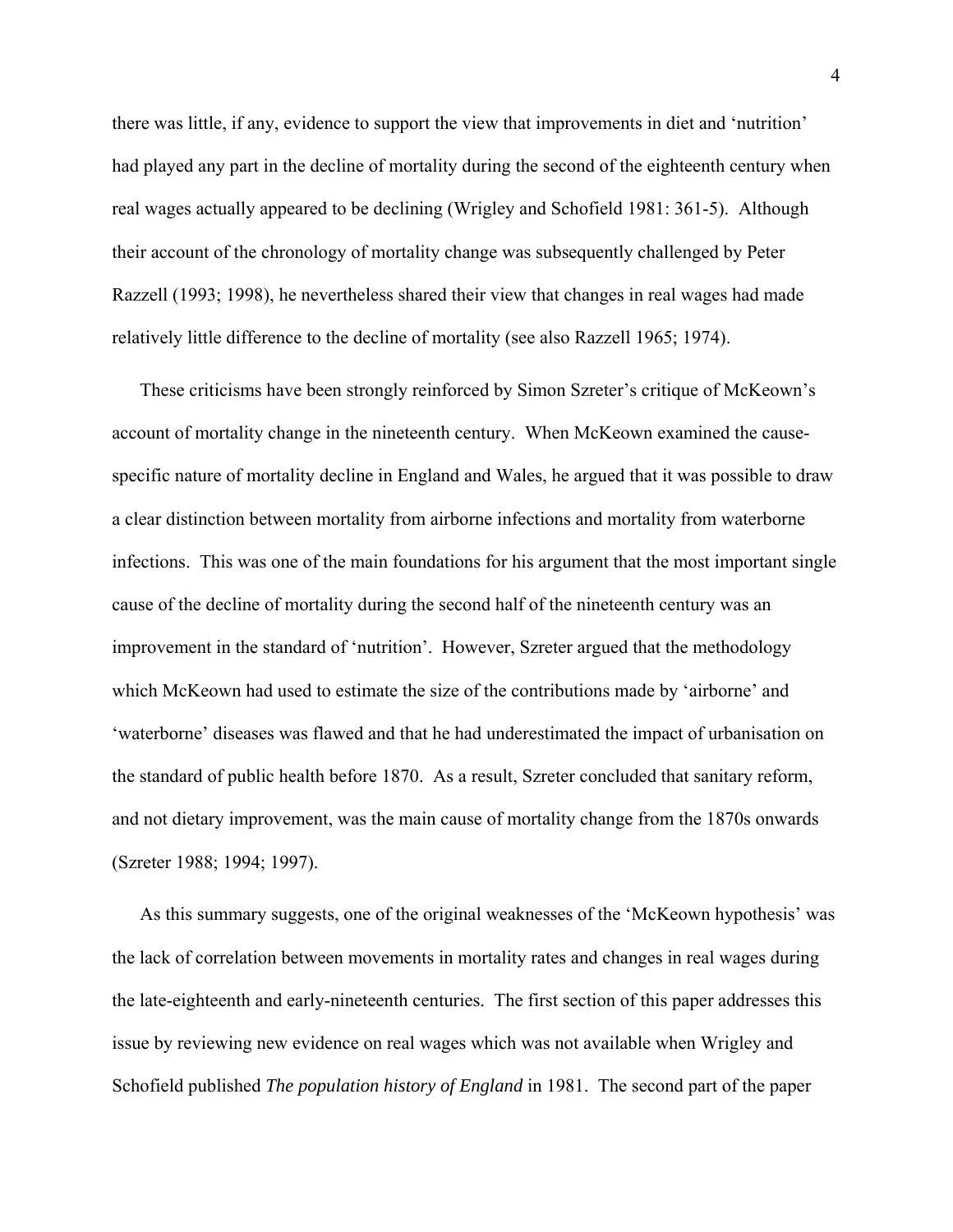seeks to fill one of the major gaps in McKeown's account by presenting new estimates of the amount of food available for human consumption in England and Wales between 1700 and 1914, and the third compares this new evidence with existing information about changes in mortality. Section four examines some of the implications of this evidence for existing arguments about the relationship between food availability and working capacity during the eighteenth and nineteenth centuries. The final section returns to the theme of mortality change, and seeks to identify some of the other factors which also contributed to the decline of mortality during the period under review.

### *1. Real wages and mortality, 1770-1850*

As we have already seen, one of the original criticisms of McKeown's argument was the lack of correlation between his account of mortality change and the available evidence on real wages. This criticism was summarised by Tony Wrigley (1983: 143) in the following terms:

In the eighteenth century, as earlier, there is scant evidence of any link between living standards and mortality levels. It is probably true that the secular tendency in real wages was steadily upwards from the mid-seventeenth to the late-eighteenth century but that thereafter there was a sharp fall for about a generation before a resumption in the upward movement in the early-nineteenth century. Mortality, however, moved uncertainly between 1680 and 1730 with no decided trend in spite of rising living standards but thereafter showed a steady if not pronounced improvement, even though living standards went through a switchback period in the last decades of the eighteenth and the first decades of the nineteenth century (see also Wrigley, Davies, Oeppen and Schofield 1997: 201-6, 552).

Wrigley *et al.*'s reluctance to accept that movements in real wages were directly related to

mortality changes was shared by Peter Razzell. Although he challenged their view that there was

no significant reduction in mortality rates before 1750, he also argued that the reductions which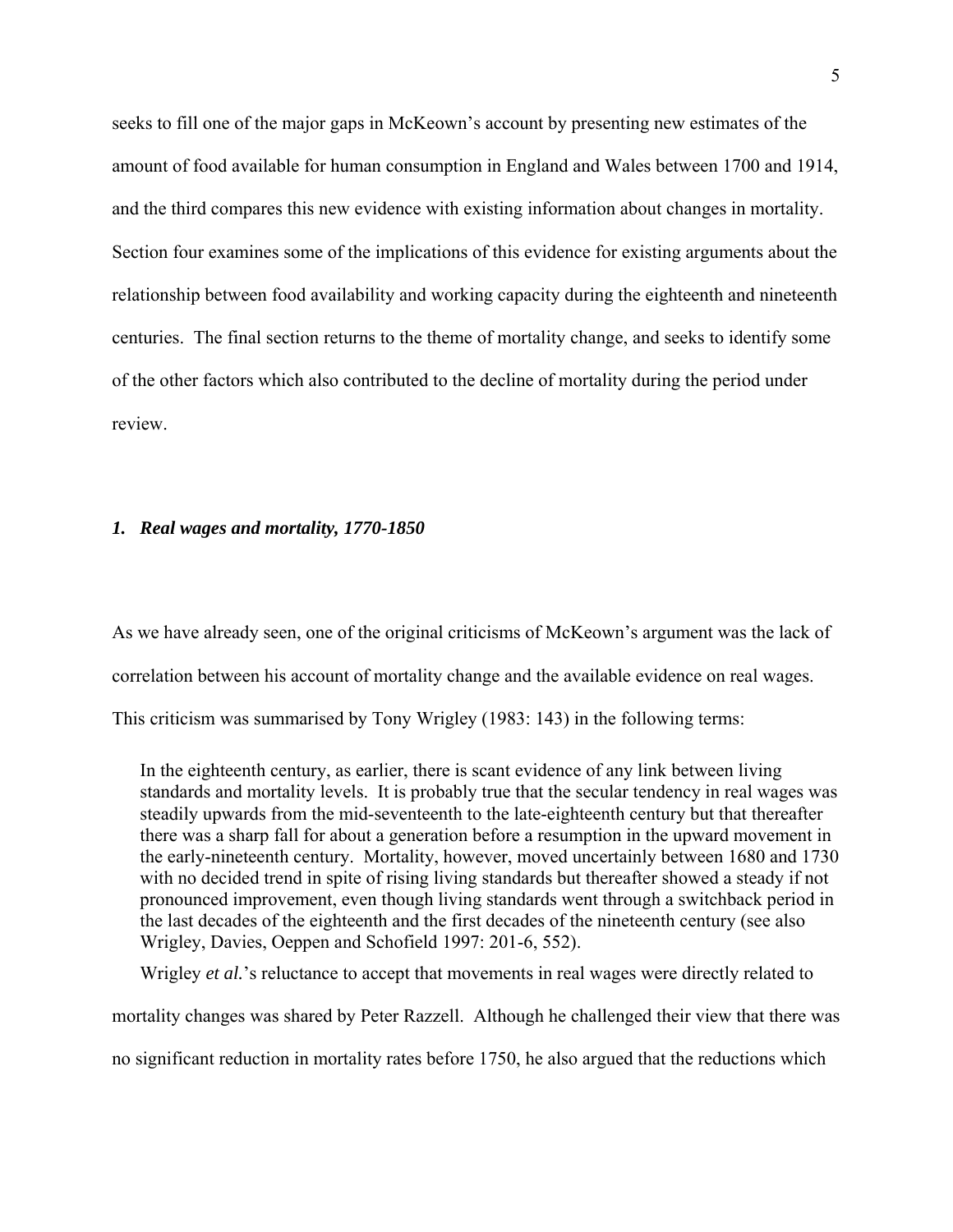did occur were more closely related to changes in personal and domestic hygiene than to changes in real wages (Razzell 1974: 12-17). In 1993, he summarised his position in the following terms:

Real incomes probably rose for most of the population during the first half of the eighteenth century. It is thus possible that this improvement played a part in reducing mortality. Certainly, the evidence of higher mortality among husbandmen in the early-seventeenth century would suggest that economic factors were important during this early period, but the weight of evidence suggests that they were not central in bringing about the overall fall in mortality. The substantial mortality gains among all the socioeconomic groups discussed in this article indicate that noneconomic forces were of primary importance. Only further research will definitively settle this issue (Razzell 1993: 766).

Wrigley and Schofield based their findings on the estimates published by Phelps Brown and Hopkins in the mid-1950s (Phelps Brown and Hopkins 1955; 1956). Their estimates showed that real wages fell during the last two decades of the eighteenth century and did not regain their earlier level before the start of the 1820s (Wrigley and Schofield 1981: 642-4). Although later authors modified many of the details of this picture, they did not challenge its essentials. Consequently, by the early-1990s it was widely accepted that real wages rose during the first half of the eighteenth century and either stagnated or declined after 1750, with little evidence of any sustained improvement before 1800 or even 1820 (see e.g. Wrigley and Schofield 1981: 642-4; Lindert and Williamson 1983; 1985; Crafts 1985; Schwarz 1985; Floud and Harris 1997: 95).

This account of the history of real wage trends came under more radical attack in the mid-1990s. As Feinstein pointed out, changes in real wages reflect movements in both nominal wages and prices. He argued that previous attempts to estimate movements in prices had been undermined by problems associated either with the composition of the price index or the weights attached to the items within it, and that the real wage indices which were based on these price indices were also flawed (Feinstein 1995: 8-28). In 1998, he published a revised index of real wages (or, more precisely, a revised index of real earnings) which radically altered the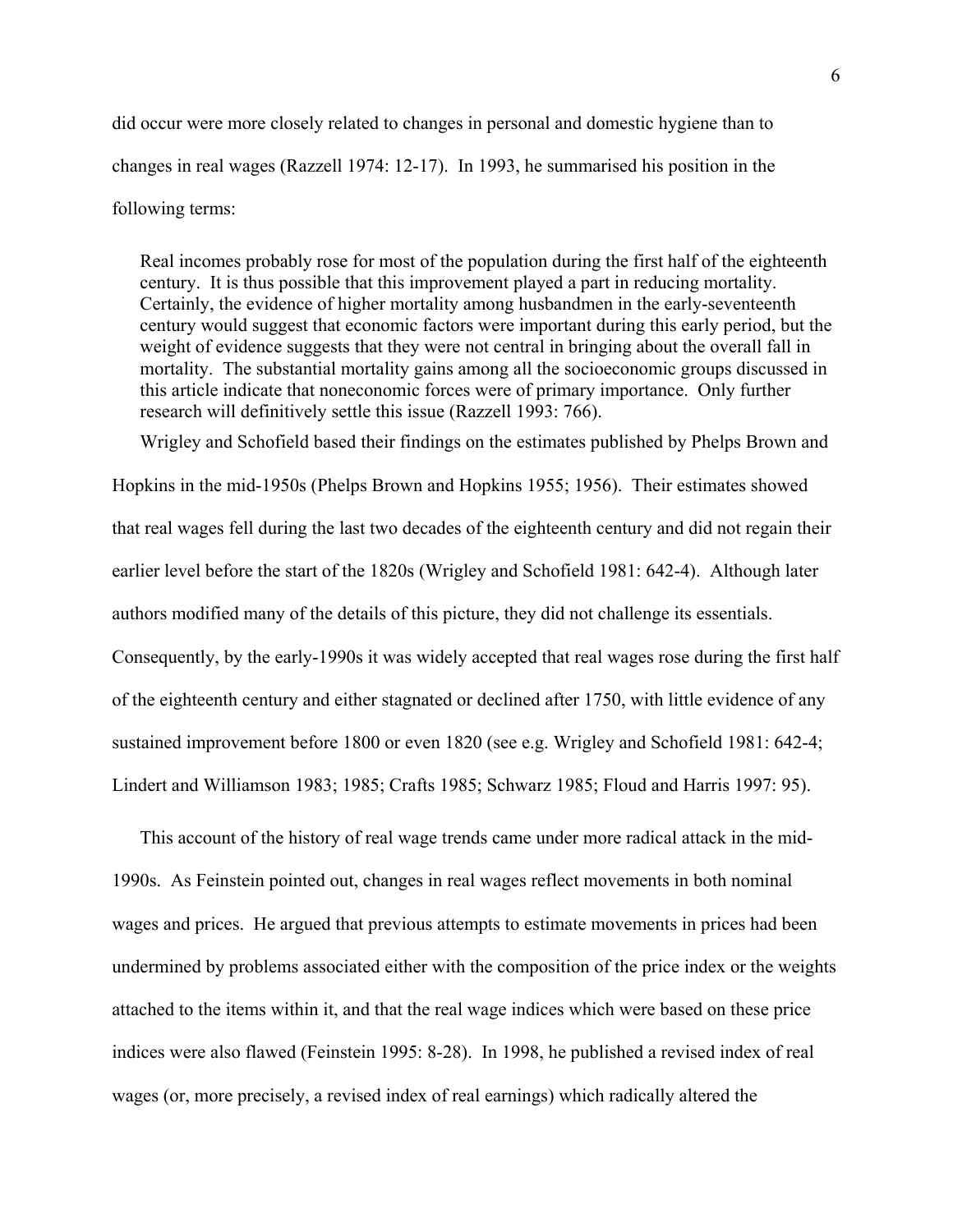established picture. It now appeared that real earnings increased – albeit very slowly – during the final decades of the eighteenth century, and although Feinstein also argued that previous authors had overestimated the extent of the improvement in real earnings which occurred after 1820, his figures nevertheless suggested that they increased by more than 39 per cent over the period between 1770 and 1850 as a whole (see Figure 1).





Notes. The data for 'Feinstein (original series)' are his estimates for real earnings adjusted for unemployment in Great Britain.

Sources: Wrigley and Schofield 1981: 642-4; Feinstein 1998: 648, 652-3.

Although Feinstein's own calculations have also been challenged, the basic picture remains unchanged (see Clark 2001; 2005; Allen 2007). Allen's (2007) latest reworking of Feinstein's figures shows very little difference in the extent of the change in real wages between 1770 and 1820, and only a small increase in the rate of improvement between 1820 and 1850 (see Figure 2). Figure 2 also compares changes in real wages with the revised estimates of life expectancy at birth which Wrigley, Davies, Oeppen and Schofield published in 1997. Although the new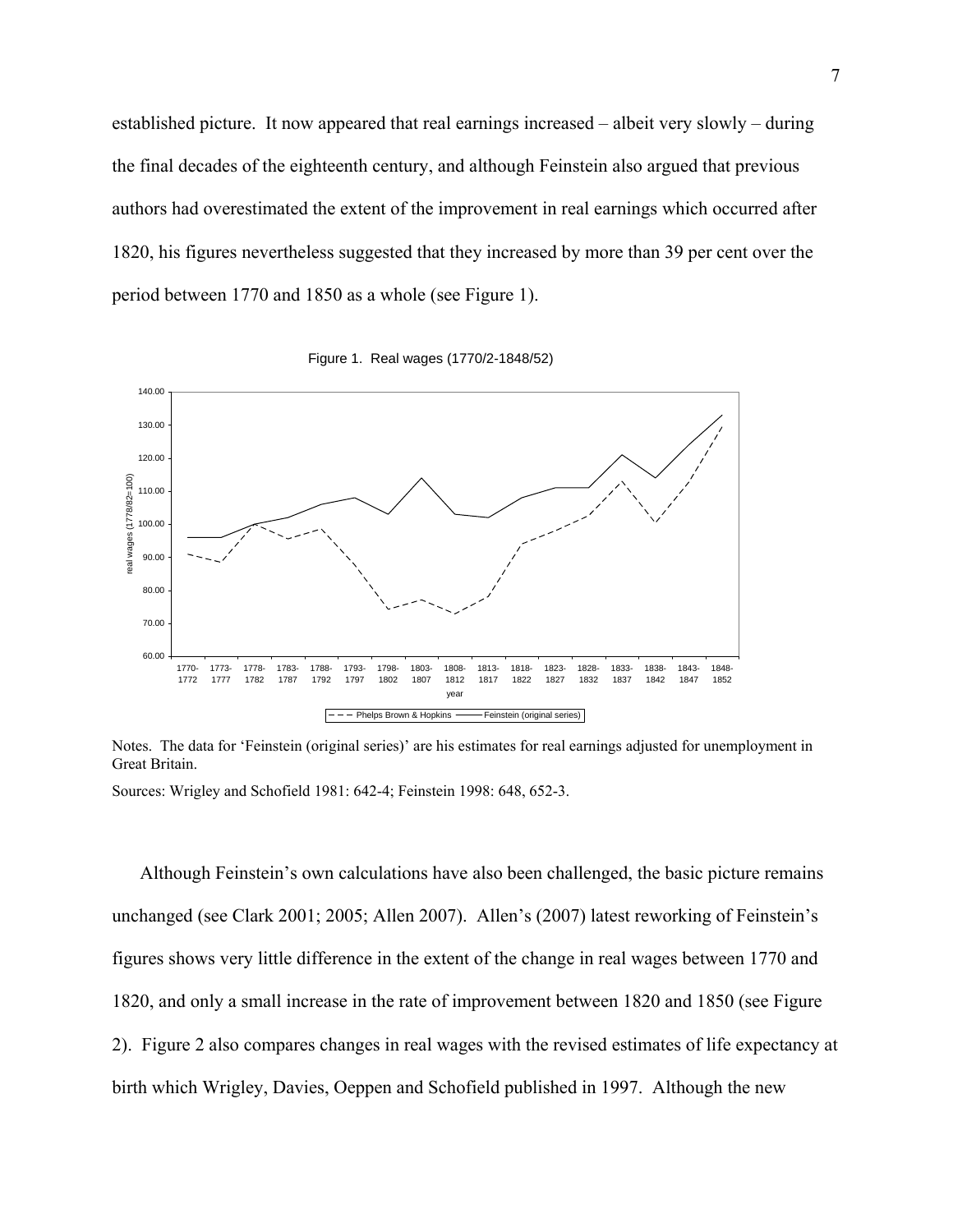estimates do not remove all the inconsistency between changes in mortality and movements in real wages, they do suggest that the two sets of data were much more closely aligned, in the second half of the eighteenth century, than previous accounts have suggested.



Figure 2. Life expectancy and real wages in England and Wales, 1771-1851

*2. The availability of food in England and Wales, 1700-1914* 

Although McKeown was unable to produce any direct evidence of changes in diet, other writers have attempted to estimate the nutritional value of the food consumed by working-class families in different parts of Britain from the late-eighteenth century onwards. Shammas (1984: 256-8; 1990: 134) examined the diets of seven northern and fifteen southern families whose household budgets were summarised by David Davies and Frederick Morton Eden in the 1780s and 1790s, and concluded that the average number of calories consumed by each individual was equal to 1734 calories per day in the south of England and 2352 calories per day in the north. Clark,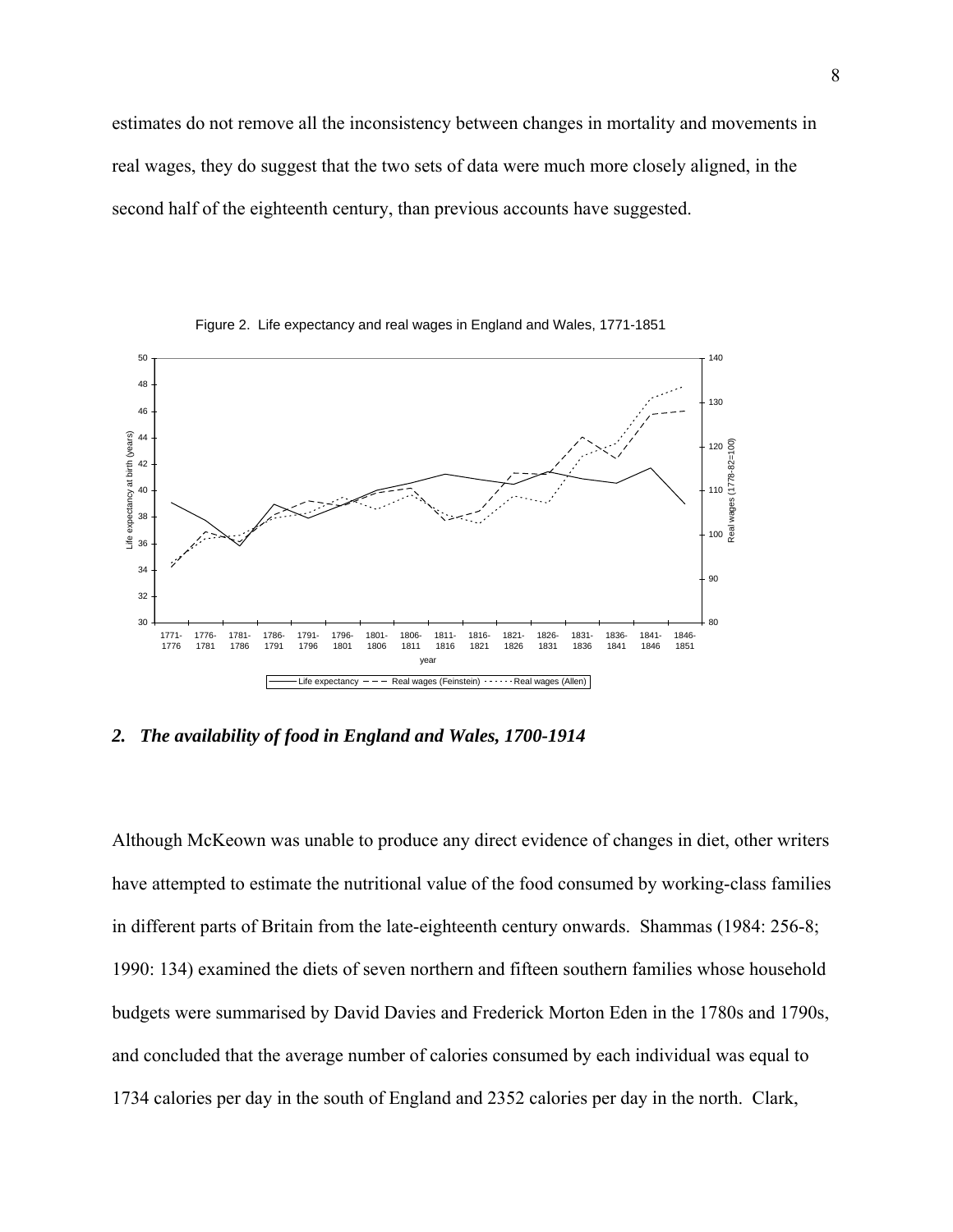Huberman and Lindert (1995: 222-3) used the same sources to examine a broader range of household budgets, and concluded that average calorie consumption was equal to just 1508 calories per day, whilst Oddy (1990: 274) suggested that average consumption among these families may have been as high as 2028 calories per day.

As these figures indicate, there is a wide range of variation in the estimates constructed by different authors even when using the same sources, and these differences are compounded by the different assumptions which these authors make about the social status of the households they studied. Oddy (1990: 269) argued that the Davies-Eden surveys 'provide a cross-section of rural life in England, since the majority of Davies' families were from southern England and the largest group in Eden's were from the northern counties', but Clark, Huberman and Lindert (1995: 222, note 16) claimed that the Davies-Eden households were drawn from the poorest decile of the population, whereas Shammas (1984: 255-6; 1990: 134) implied that they were representative of the working class as a whole. However, both Oddy and Clark, Huberman and Lindert thought that diets did improve during the first half of the nineteenth century. Clark, Huberman and Lindert estimated that the nutritional value of the diets consumed by workingclass families between 1837 and 1863 ranged between 1974 calories per head per day and 2395 calories, whereas Oddy (using a very similar set of sources) calculated that energy values ranged between 2300 calories in 1841 and 2600 in 1863 (Oddy 1990: 274).

Although these figures provide a useful starting-point for the study of dietary trends, they are merely snapshots, based on the household budgets of a small number of families living at different points in time in different parts of the country. However, it is possible to supplement this information by using the available evidence on food production and the import and export of different foodstuffs to construct an alternative picture of changes in the amount and nature of the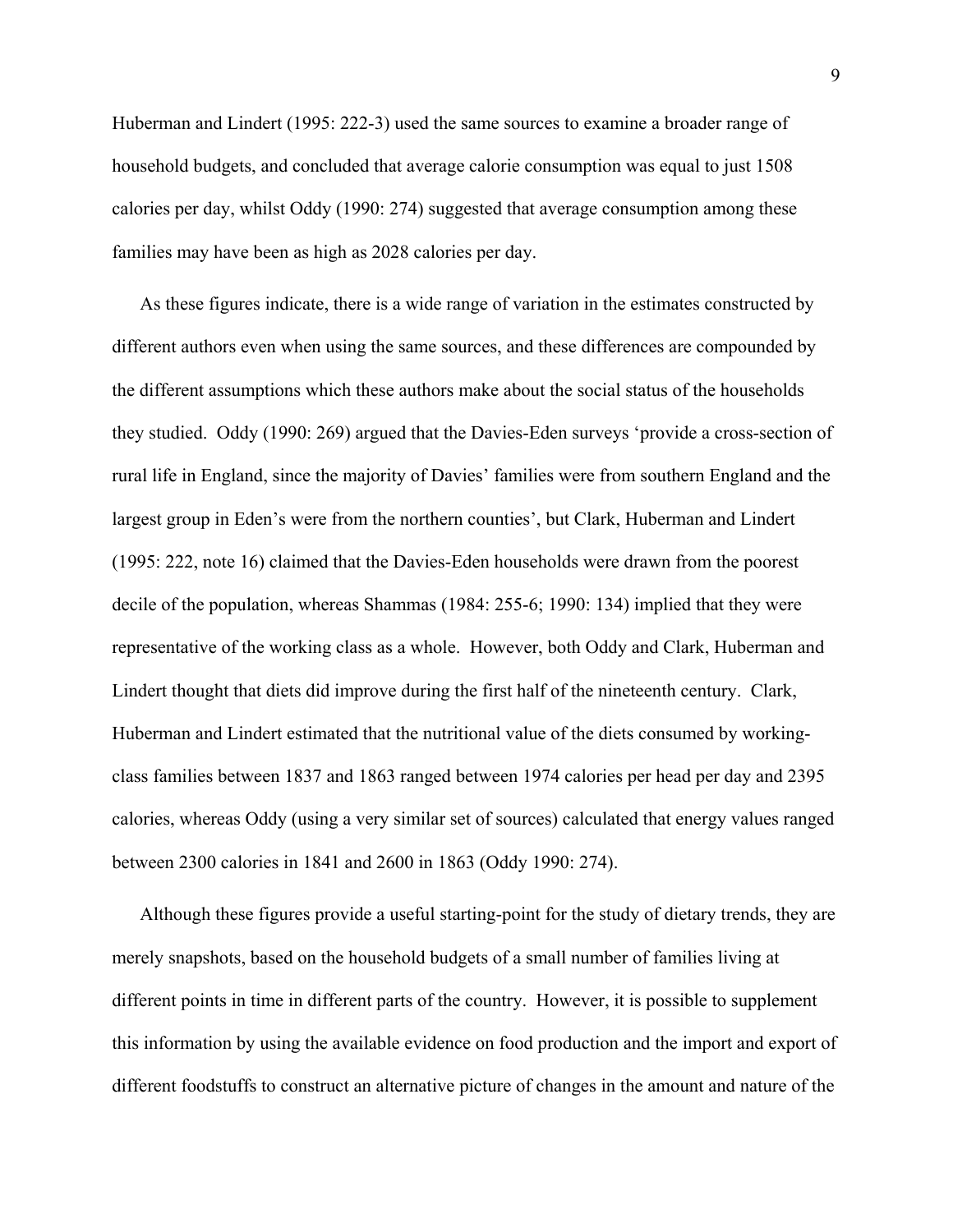food available to the population as a whole. We can then combine this information with information from other sources to provide new estimates of the amount of energy available to the British population between the end of the seventeenth century and the outbreak of the First World War.

Since the early-1980s, there have been a number of attempts to estimate British agricultural output in the eighteenth and nineteenth centuries. King (1696: 53) published figures showing the annual output of wheat, rye, barley, oats, beans and peas and these figures were reproduced by Chartres (1985: 444) in his contribution to the *Agrarian History of England*. Holderness (1989: 145) published comparable estimates of the output of cereals and pulses for 1750, 1800 and 1850, and Allen (1994: 112) combined both sets of figures in his contribution to the second edition of the *Cambridge Economic History of Britain* in 1994. However, in 2001, Turner, Beckett and Afton produced new estimates, based on the actual records of farm inventories. Their calculations suggest that the previous authors underestimated the level of output (on average) in 1750 and 1850, and overestimated output in 1800 (see Table 1).

|                |      |      | Allen 1994 |       |      |      | Turner, Beckett and Afton 2001 |       |
|----------------|------|------|------------|-------|------|------|--------------------------------|-------|
|                | 1700 | 1750 | 1800       | 1850  | 1700 | 1750 | 1800                           | 1850  |
| Wheat          | 21.8 | 32.4 | 53.8       | 100.8 | n.a. | 39.6 | 52.7                           | 104.0 |
| Rye            | 15.1 | 9.0  | 7.8        | 2.8   | n.a. | n.a. | 7.0                            | 2.8   |
| Barley         | 43.7 | 35.0 | 39.0       | 54.8  | n.a. | 34.7 | 38.0                           | 54.6  |
| Oats           | 29.4 | 56.0 | 56.0       | 80.0  | n.a. | 73.5 | 74.9                           | 94.8  |
| Beans and peas | 26.0 | 28.0 | 28.0       | 30.0  | n.a. | 21.8 | 26.4                           | 29.6  |

*Table 1. Agricultural output, in millions of bushels, in England and Wales, 1700-1850.*

Notes:

(1) Output figures are based on the acreages used by Allen 1994: 112.

(2) Crop yields for individual years from Turner, Beckett and Afton were calculated as follows: Wheat, barley and oats: 1750: weighted average of results for 1740s and 1750s; 1800: weighted average of results for 1790s and 1800s; 1850: weighted average of results for 1840s and 1850s; Rye, beans and peas: 1750 (beans and peas only): weighted average of results for 1725/49 and 1750/74; 1800: weighted average of results for 1775/79 and 1800/24; 1850: weighted average of results for 1825/49 and 1850/74.

Sources: See Tables A1 and A2.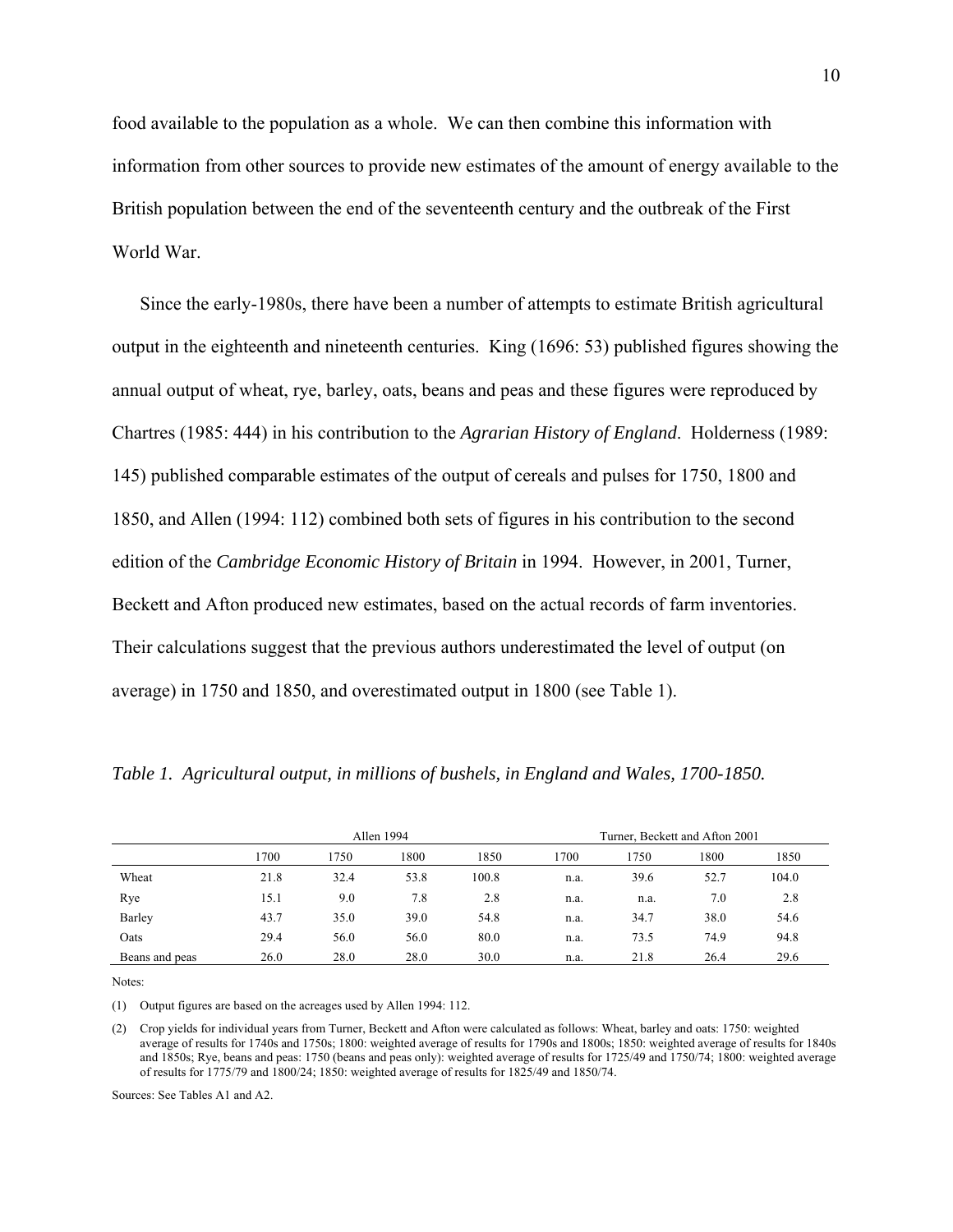Although these figures enable us to estimate the total output of these crops, it is important to remember that only a proportion of the total crop was made available for human consumption, since some was retained as seed and some was used to feed livestock. We do not have precise figures for these ratios for England and Wales, but we have attempted to compensate for this using the estimates made by Gallman (1960: 52) and Towne and Rasmussen (1960: 294-304) to calculate the value of the crops entering gross product in the United States in the first half of the nineteenth century. We have also used US data to make allowances for milling losses (United States Department of Agriculture 1939: 8) and included an additional allowance of ten per cent for distribution losses. We have used information from John (1989: 1124-5) and the US Department of Agriculture (1952: 40; 1992: 11, 14) to convert bushels into Imperial pounds, and we have used McCance and Widdowson's (1960: 116-7, 138-9) data to calculate energy values. The final stage was to divide the total number of calories available for human consumption by the population to estimate the daily consumption of calories by the average person in each year.

The results of this analysis are summarised in Tables 2 and 3, and set out in more detail in the Appendices (see Tables A1 and A2). We have included separate estimates based on the initial output figures supplied by Allen (1994) and Turner, Beckett and Afton (2001) for two reasons. In the first place, Turner and his co-authors do not have figures for any crops in 1700, or for rye in 1750, and it may therefore be misleading to compare Allen's figures for 1700 with their figures for the later periods. Secondly, even though their figures are based on the direct observation of farm inventories, the number of records is quite small and may not always be representative of the entire country (see Thirsk 2002). As a result, it may be more prudent to regard the two sets of figures as upper- and lower-bound estimates of the number of calories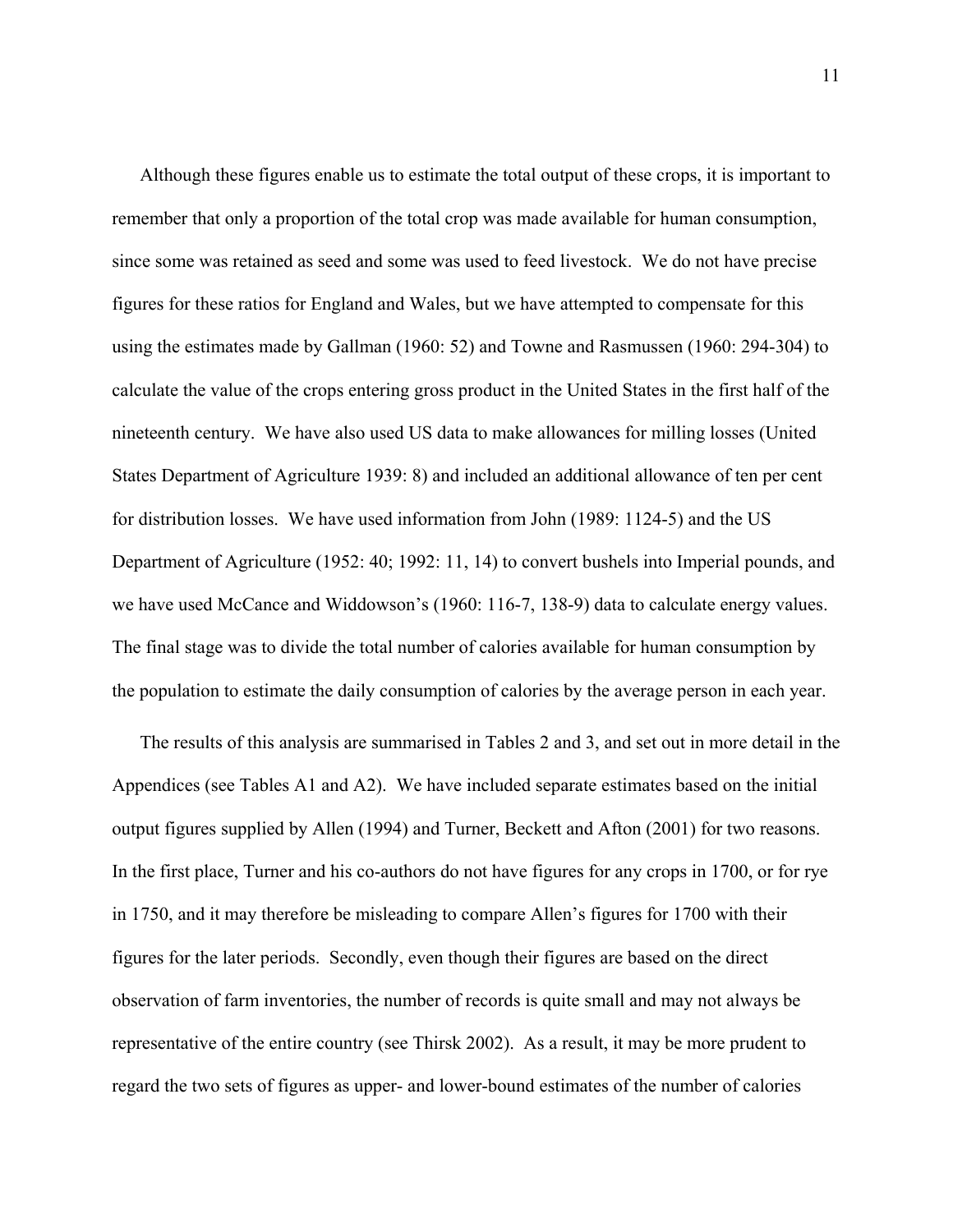derived from domestically-produced cereals and pulses in the years under review. Although the differences are not great in terms of the overall trend of calorie consumption, they are not insignificant. Allen's figures suggest that the number of calories obtained from these sources rose between 1750 and 1800 and fell between 1800 and 1850, whereas Turner, Beckett and Afton's figures imply that average daily consumption levels declined during both periods.

*Table 2. Average number of calories per head per day derived from domestically-produced cereals and pulses in England and Wales, 1700-1850.*

|                |      |       | Allen 1994 |       |       |       | Turner, Beckett and Afton 2001 |       |
|----------------|------|-------|------------|-------|-------|-------|--------------------------------|-------|
|                | 1700 | 1750  | 1800       | 1850  | 1700  | 1750  | 1800                           | 1850  |
| Wheat          | 502  | 430   | 732        | 706   | 502   | 526   | 717                            | 729   |
| Rye            | 251  | 131   | 76         | 14    | 251   | 131   | 69                             | 14    |
| Barley         | 598  | 421   | 315        | 227   | 598   | 418   | 307                            | 227   |
| Oats           | 122  | 205   | 172        | 101   | 122   | 269   | 184                            | 120   |
| Beans and peas | 93   | 88    | 71         | 33    | 93    | 68    | 56                             | 32    |
| Total          | .566 | 1.275 | .366       | 1,082 | 1.566 | 1.412 | 1,333                          | 1.122 |

Notes: We have used Allen's estimates for rye to fill the gap in Turner, Beckett and Afton's in 1750.

Sources: See Tables A1 and A2.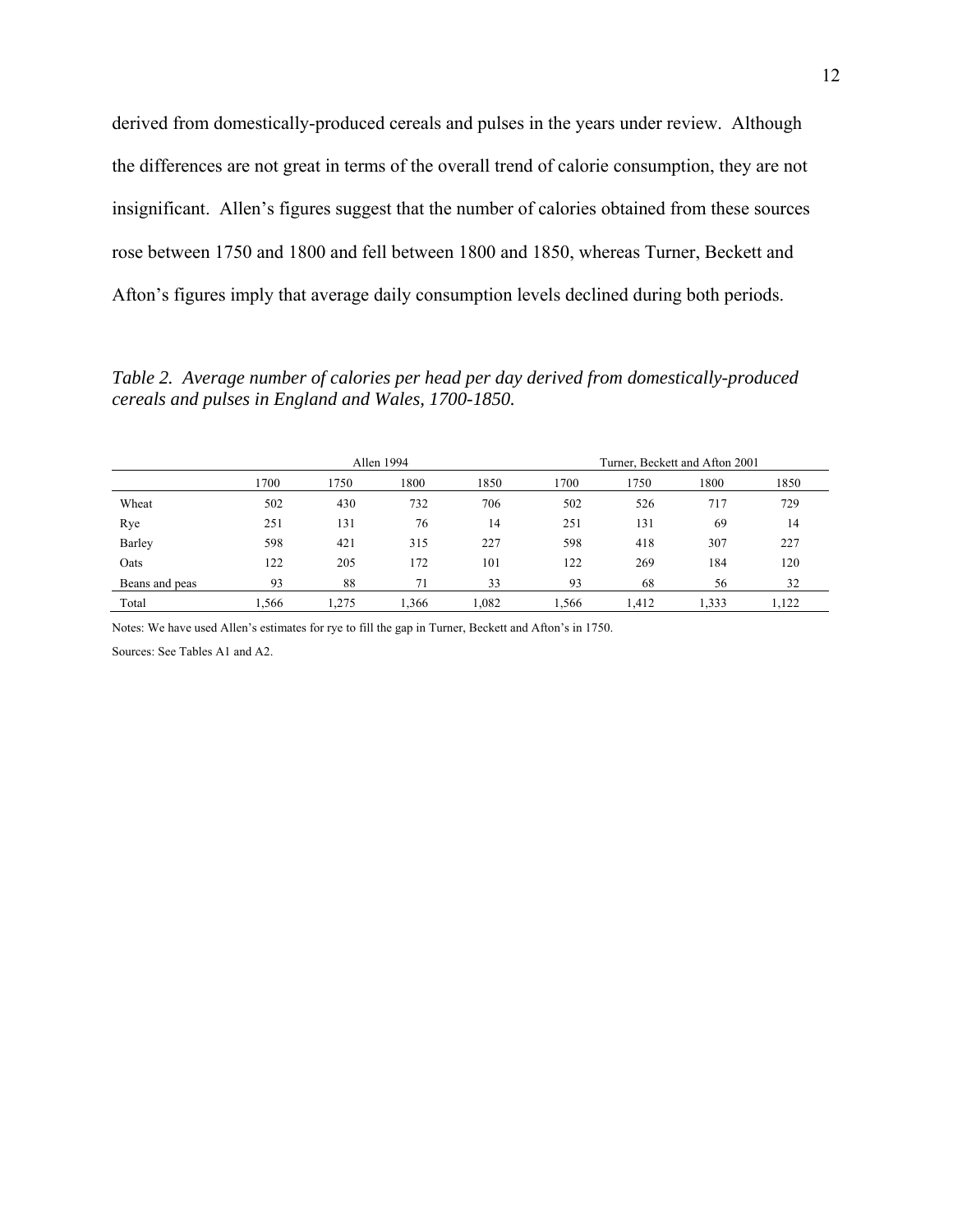| Source of kcal                 | 1700  | 1750                     | 1800  | 1850  | 1909-13 |
|--------------------------------|-------|--------------------------|-------|-------|---------|
| Cereals and pulses (1A)        | 1,566 | 1,275                    | 1,366 | 1,082 | 217     |
| Cereals and pulses (1B)        | 1,566 | 1,412                    | 1,333 | 1,122 | 217     |
| Meat $&$ lard $(2)$            | 307   | 507                      | 456   | 348   | 325     |
| Dairy $(3)$                    | 231   | 279                      | 236   | 219   | 286     |
| Fish $(4)$                     | 24    | 24                       | 24    | 24    | 24      |
| Garden (5)                     | 12    | 12                       | 12    | 12    | 12      |
| Fruits $&$ nuts (6)            | 10    | 10                       | 10    | 10    | 10      |
| Potatoes (7)                   | 53    | 79                       | 154   | 255   | 196     |
| Cottage produce (8)            |       | $\overline{\phantom{a}}$ |       |       | 135     |
| Farm produce (9)               |       |                          |       |       | 26      |
| Poultry, game and rabbits (10) |       |                          |       |       | 28      |
| Total $(11A)$                  | 2,202 | 2,185                    | 2,257 | 1,949 | 1,259   |
| Total (11B)                    | 2,202 | 2,323                    | 2,224 | 1,990 | 1,259   |

*Table 3. Average number of calories available for consumption per capita per day from domestically-produced food sources in England and Wales, 1700-1909/13.* 

1700, 1750, 1800 & 1850: Rows 1A & 1B: Table 2; Row 2: Table A3; Row 3: Table A4; Row 4: Table A9; Rows 5- 6: Table A13; Row 7: Table A14.

1909-13: Table A15.

The following two rows of Table 3 include calculations showing the number of calories obtained from domestically-produced meat and dairy products. We have estimated the calorific value of the food consumed in the form of mutton, lamb, beef, veal, pork and ham using information obtained from King (1696: 545) and Holderness (1989: 155). We do not have direct information about the consumption of lard, but have estimated this using figures showing the consumption of bacon, lard and pork in the United States at the end of the 1870s (Bennett and Pierce 1961: 114-5). We have used Holderness' (1989: 170) data to estimate the number of calories derived from cheese, butter and milk in 1750, 1800 and 1850, and extrapolated from the data on meat and dairy products in 1750 to estimate the number of calories which might have been obtained from dairy products fifty years earlier.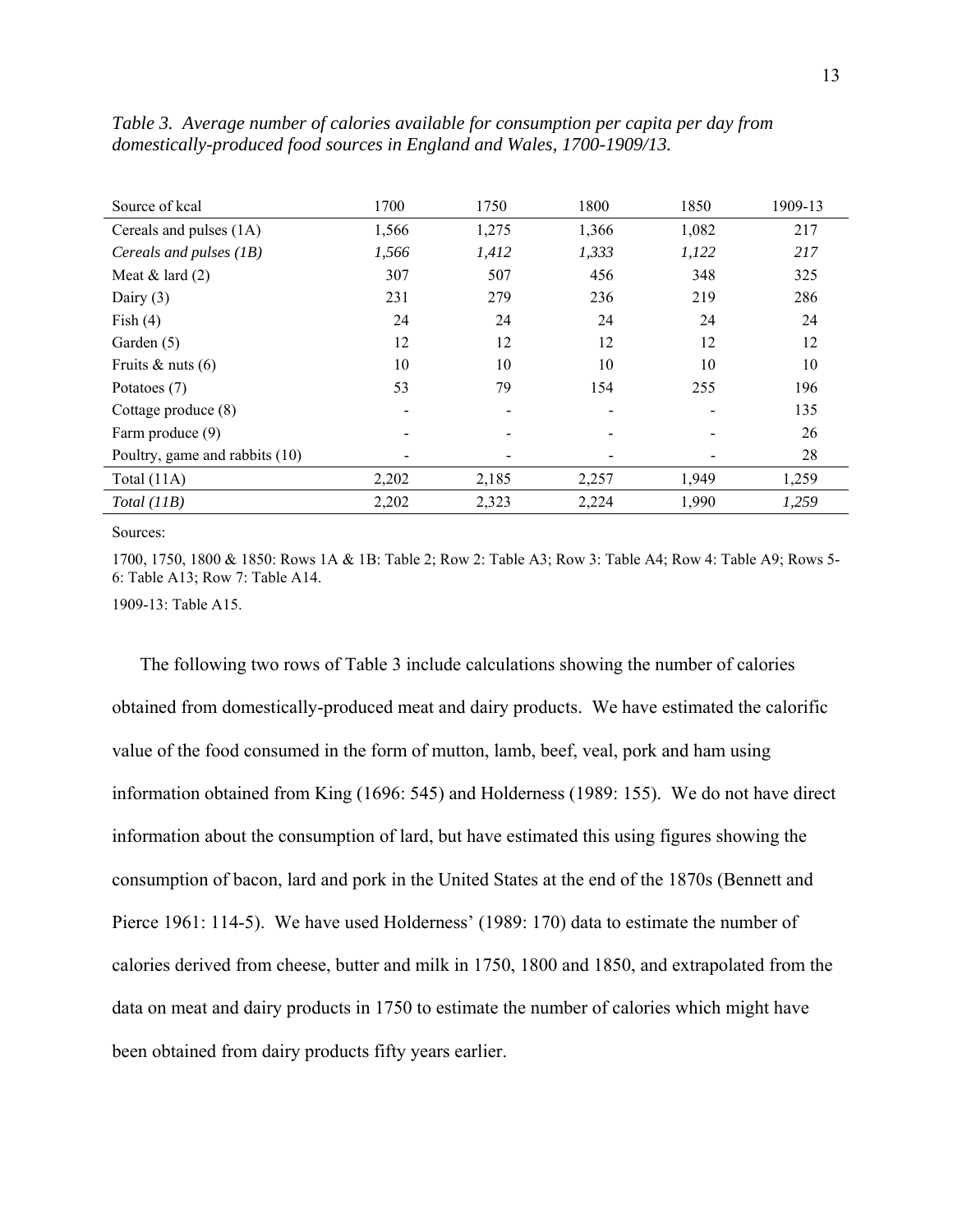Table 3 also includes estimates showing the number of calories obtained from domestically-obtained fish, garden vegetables, fruit, nuts and potatoes. The figures for fish, garden vegetables, fruit and nuts are derived from the Royal Society's investigation into the food supply of the United Kingdom before the First World War, and we have assumed – in the absence of any other information – that these figures remained constant over the whole of the period (Parliamentary Papers 1917). The figures for potatoes are extrapolated from Salaman's (1949: 434, 539, 613) figures for 1600, 1775, 1795, 1814, 1838 and 1851, but we have assumed that the figure provided by Salaman for the last of these years should have been 0.70, rather than 0.07. The results illustrate the growing importance of the potato in the average British diet, as consumption rose from 53 calories per head per day at the start of our period to 255 calories per head at the beginning of the 1850s, but the total amount of energy derived from domesticallyproduced foodstuffs declined by between 212 and 253 calories over the same period.

The apparent inability of domestic agriculture to keep pace with the needs of an expanding population meant that Britain became increasingly reliant on imported foodstuffs. We have used information from Mitchell (1988: 221-2) and from the *Annual Accounts* (Parliamentary Papers 1849a; 1849b; 1851; 1853) to calculate the amount of energy derived from imported cereals between 1700 and 1850, after making similar allowances for losses due to milling and distribution to those made when calculating the energy derived from domestically-produced cereals. Our estimates suggest that Britain moved from being a net exporter of cereals to a net importer during the first half of the nineteenth century. Throughout the period, the main form of cereal involved in these transactions was wheat, but after 1800 Britain began to import increasing quantities of oats, barley and especially maize, which provided about one-fifth of the energy derived from imported cereals during the middle years of the nineteenth century.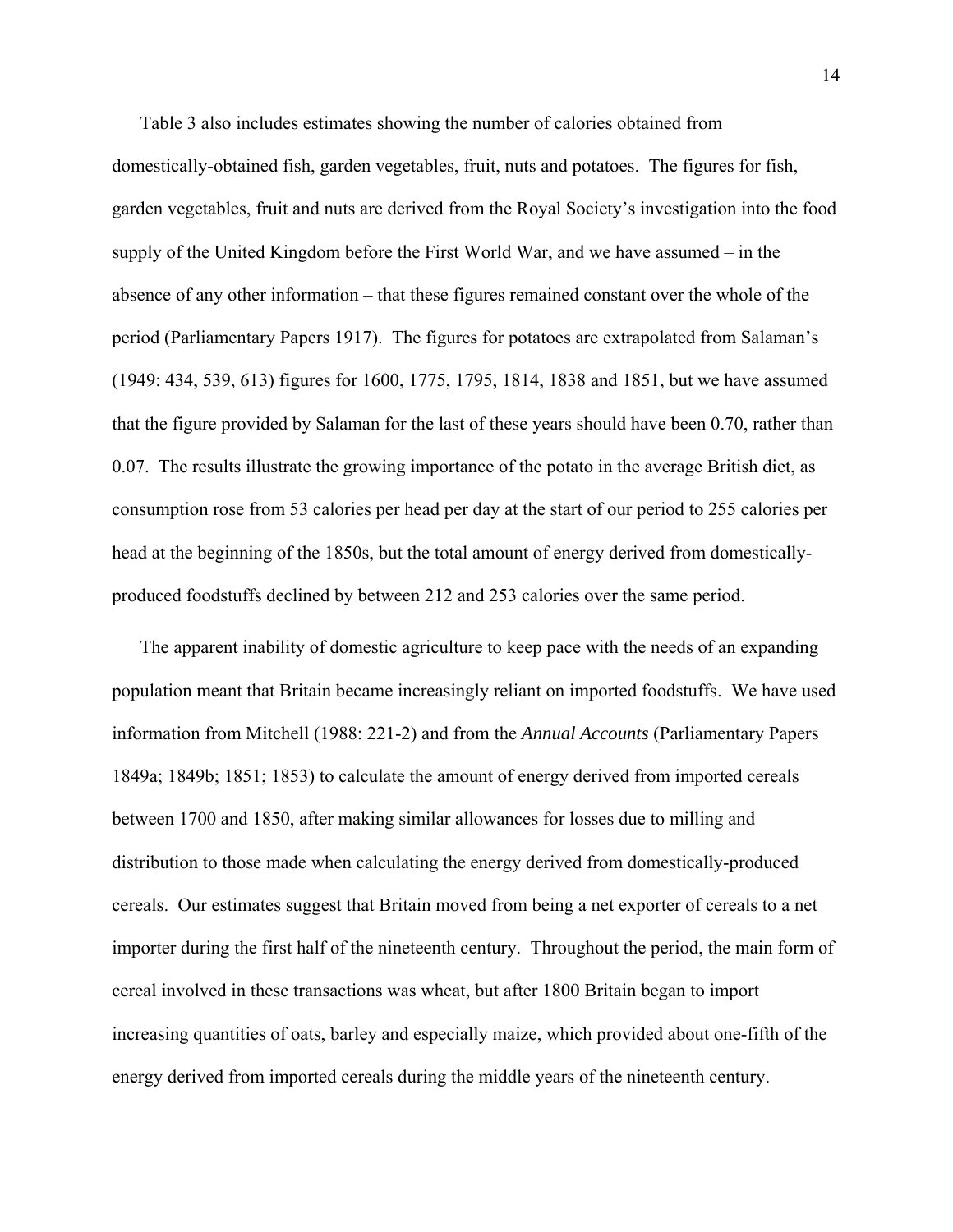The first half of the nineteenth century also saw the importation of small quantities of meat, dairy products, wines and spirits, and fruit and nuts, but the most striking development was the dramatic increase in the volume of imported sugar. According to Schumpeter (1960: 52-5), Britain imported just under 10 pounds of sugar per head at the start of the eighteenth century, but this figure increased by more than 150 per cent between 1700 and 1850, and even after allowing for re-exports, the number of calories obtained from sugar rose from 28 calories per head per day at the start of the period to 136 calories in 1850. However, the rate of increase accelerated dramatically after this date. The figures provided by the Royal Society in 1917 suggest that the average consumer derived the equivalent of 395 calories per day from sugar in the years immediately preceding the First World War.

| Source of kcal         | 1700  | 1750   | 1800 | 1850 | 1909-13                  |
|------------------------|-------|--------|------|------|--------------------------|
| Cereals and pulses (1) | $-13$ | $-168$ | 86   | 367  | 788                      |
| Meat $(2)$             |       |        |      | 12   | 262                      |
| Dairy $(3)$            |       |        | 16   | 20   | 166                      |
| Fish $(4)$             |       |        |      |      | 8                        |
| Garden (5)             |       |        |      |      | 31                       |
| Fruit and nuts $(6)$   |       |        |      | 9    | 55                       |
| Potatoes (7)           |       |        |      |      | 13                       |
| Sugar $(8)$            | 28    | 72     | 95   | 136  | 395                      |
| Wine $\&$ spirits (9)  | 12    | 11     | 17   | 12   | $\overline{\phantom{a}}$ |
| Total $(10)$           | 26    | $-85$  | 215  | 555  | 1,718                    |

*Table 4. Average number of calories available for consumption per capita per day from imported food sources in England and Wales, 1700-1909/13.* 

Sources:

1700, 1750, 1800 & 1850: Row 1: Table A5; Row 2: Table A6; Row 3: Table A7; Row 4: Tables A10 & A15; Row 5: Table A11; Row 6: A12; Row 7: Table A15; Row 8: Table A8; Row 9: Table A9.

1909-13: Table A15.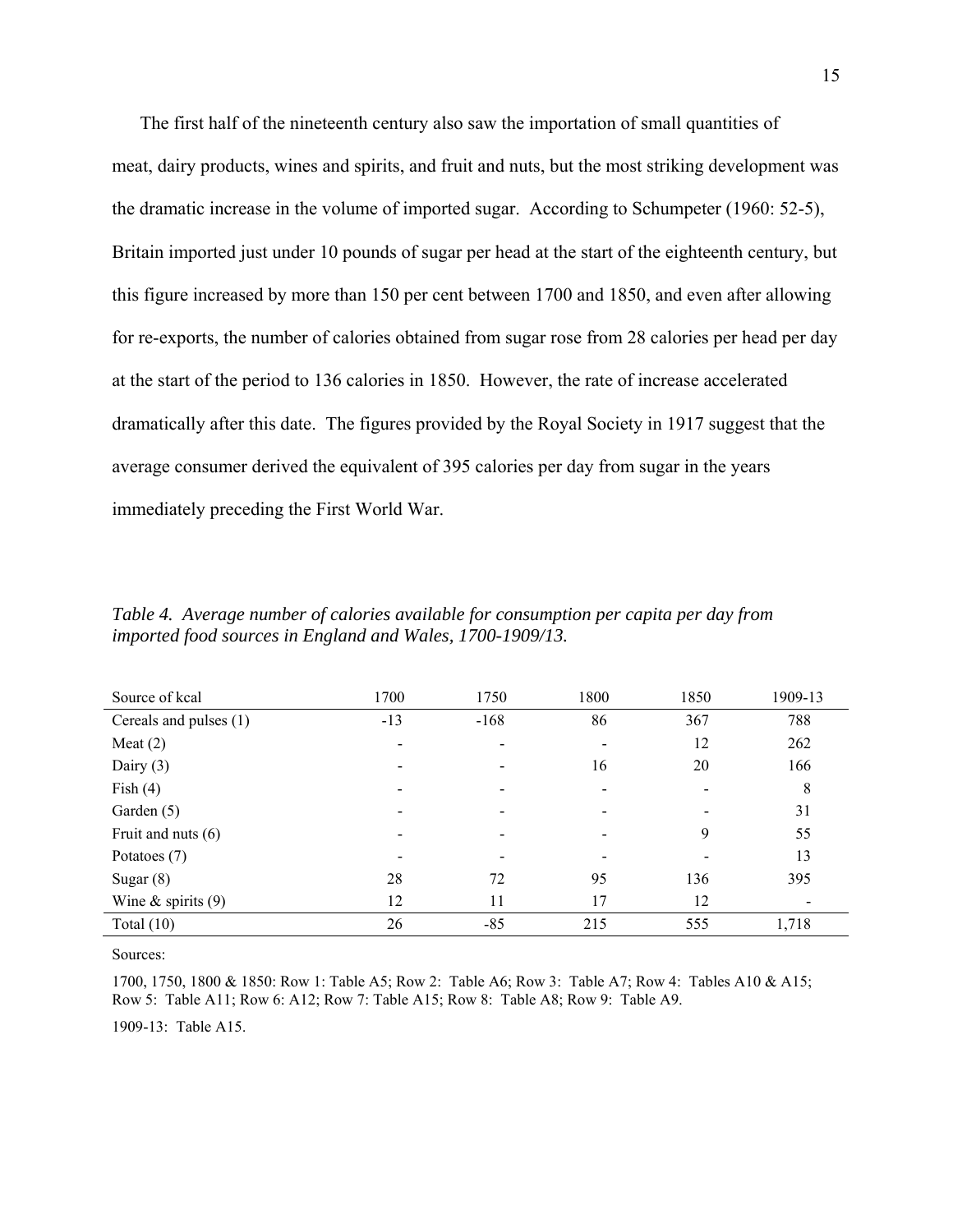When the figures for domestically-produced and imported food are taken together, they present an intriguing picture of the main trends in food consumption in Britain between 1700 and 1914. A number of authors have suggested that UK food production failed to keep pace with the growth of population during the second half of the eighteenth century and that Britain was facing a 'Malthusian crisis' before the outbreak of the Napoleonic Wars (see e.g. Komlos 1993a; 1993b), but our figures suggest that the amount of energy derived from domestically-produced food remained roughly constant during the course of the eighteenth century, and only began to decline consistently after 1800. However, the most important change was the increase in the amount of energy derived from imported foods. The combined effect of these changes was that even though energy values either fell or remained broadly constant during the first half of the eighteenth century, they rose between 1750 and 1800 and between 1800 and 1850. They then rose much more rapidly between 1850 and 1914.

*Table 5. Average number of calories available for consumption per capita per day in England and Wales 1700-1909/13.* 

| Source of kcal                    | 1700  | 1750  | 1800  | 1850  | 1909-13 |
|-----------------------------------|-------|-------|-------|-------|---------|
| Domestically-produced foods (A)   | 2.202 | 2,185 | 2,257 | 1.949 | 1,259   |
| Domestically-produced foods $(B)$ | 2,202 | 2,323 | 2,224 | 1,990 | 1,259   |
| Imported foods                    | 26    | $-85$ | 215   | 555   | 1,718   |
| Grand total (A)                   | 2.229 | 2.100 | 2.472 | 2,504 | 2,977   |
| Grand total $(B)$                 | 2,229 | 2,237 | 2,439 | 2,544 | 2,977   |

Notes: A: Based on crop-yields estimated by Chartres (1985), Holderness (1989) and Allen (1994); B: Based on crop-yields estimated by Turner, Beckett and Afton (2001).

Sources: See Tables 3 and 4.

Our estimates also enable us to calculate the ways in which the composition of the average diet changed over the course of the period. At the start of the eighteenth century, it seems likely that the average person obtained more than sixty per cent of their total calories from cereals.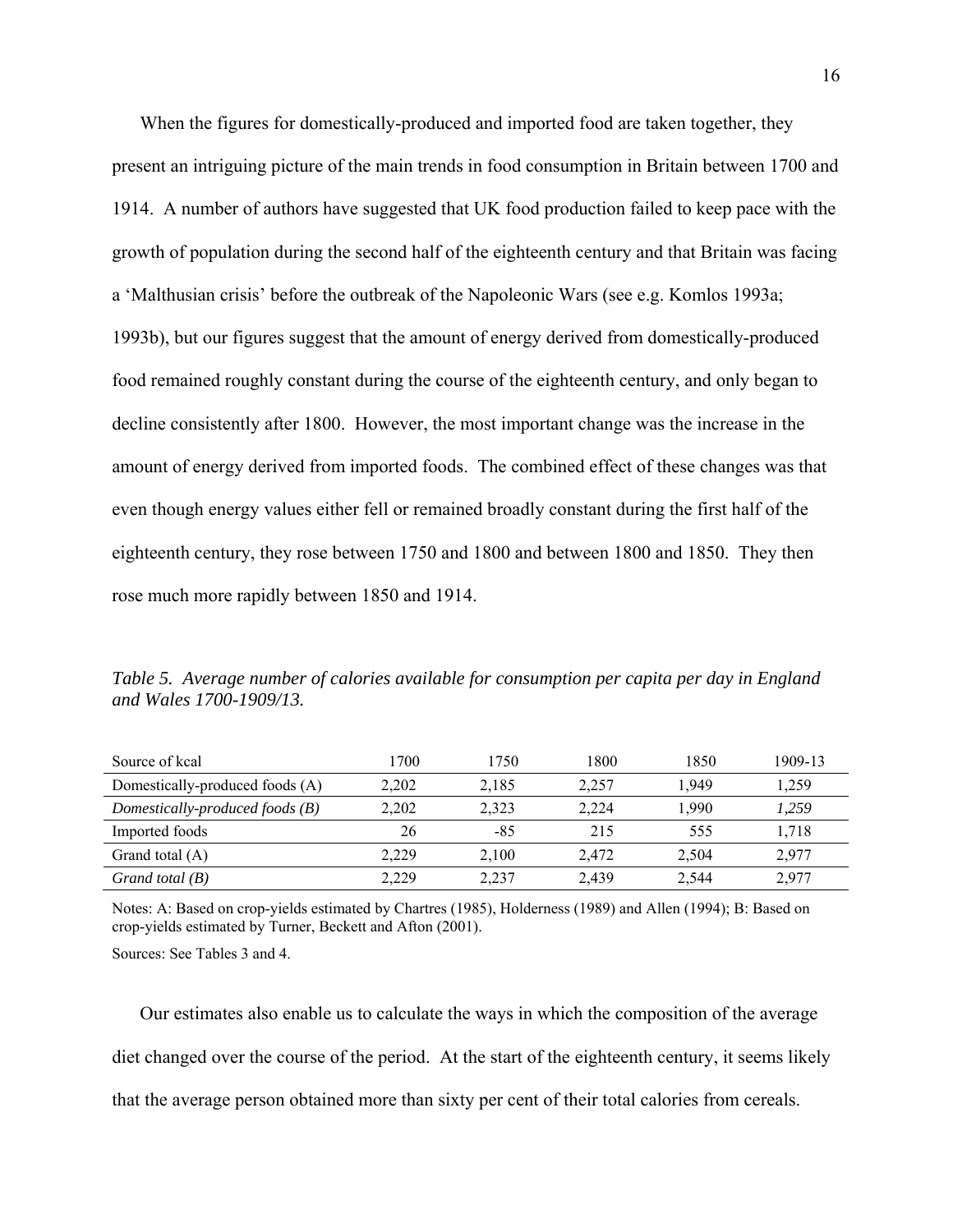This figure declined during the course of the century but the British population still obtained more than half their calories from these sources in 1850. The proportion of calories derived from meat and dairy products increased during the first half of the eighteenth century but declined between 1750 and 1850, and only regained its earlier level between 1909 and 1913. There were also small increases in the proportion of calories obtained from fruit and vegetables and a much larger increase in the proportion derived from imported sugar, but the proportion of calories derived from fish remained very low throughout the period (see Table 6).

### *3. The availability of food in England and Wales, 1700-1914*

What do these calculations tell us about the adequacy of the diets available to the British population at the start of the eighteenth century, and about the relationship between nutrition and mortality between 1700 and 1914? Livi-Bacci (1991: 27) has claimed that 'a population which could rely on a normal consumption of 2000 calories per head would have been, in centuries past, an adequately-fed population, at least from the point of view of energy', and this figure is lower than any of the figures which we have calculated for the British population in either 1700 or 1750. However, this argument fails to take account of the impact of inequalities in the distribution of food within the population (see also Fogel 1993: 12; 1994: 373-4). Even though the new figures on food consumption are higher than some of our earlier figures, a significant proportion of the population might still have experienced a diet which fell below Livi-Bacci's measure of sufficiency.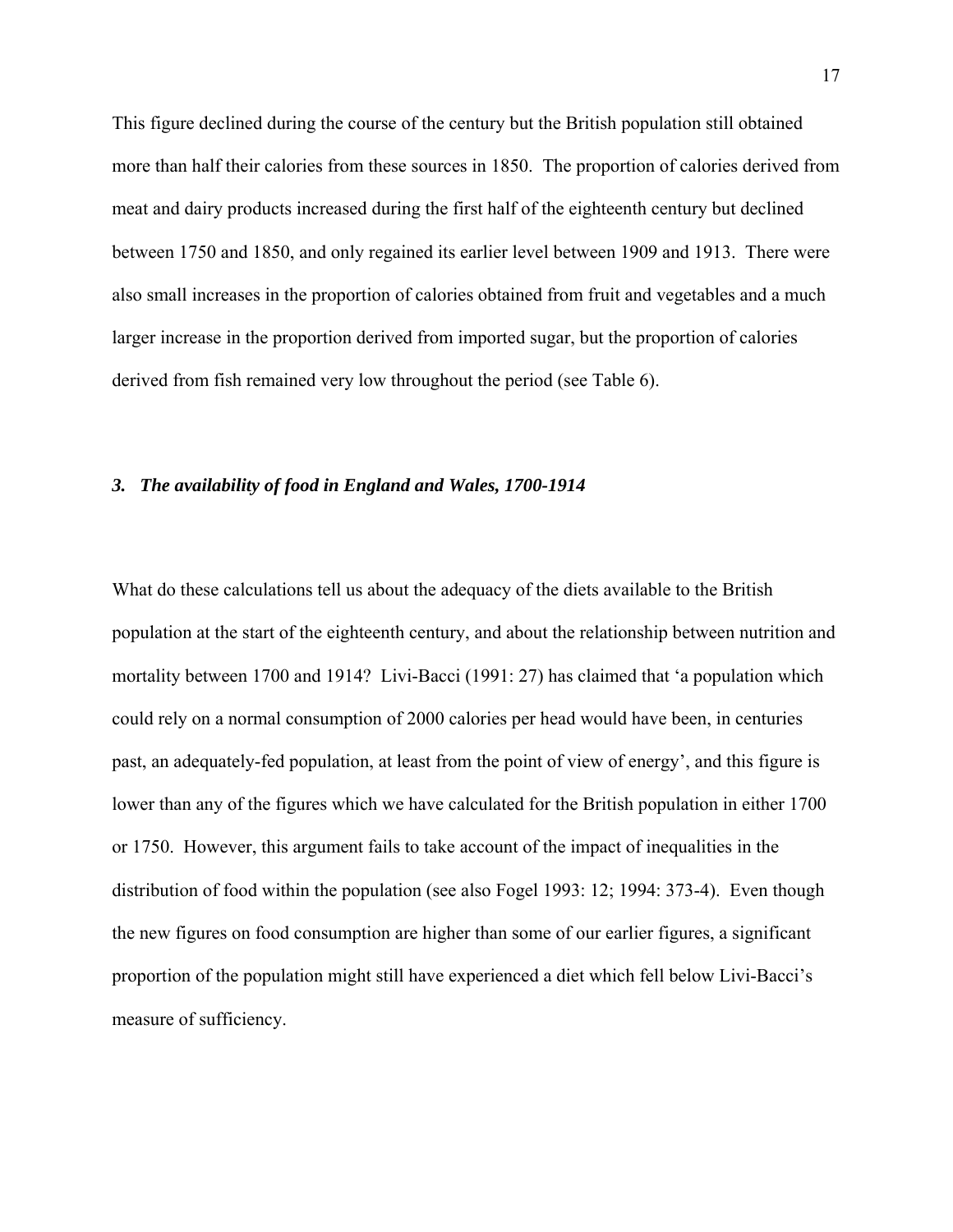|                         |       |       |          |       |                                               | A. Crop yields from Chartres. Holderness and Allen |        |               |        |         |
|-------------------------|-------|-------|----------|-------|-----------------------------------------------|----------------------------------------------------|--------|---------------|--------|---------|
|                         |       |       | Calories |       |                                               |                                                    |        | $\frac{0}{0}$ |        |         |
| Source of kcal          | 1700  | 1750  | 1800     | 1850  | 1909-13                                       | 1700                                               | 1750   | 1800          | 1850   | 1909-13 |
| Cereals                 | l,461 | 1,019 | 1,382    | 1,396 | 999                                           | 65.54                                              | 48.51  | 55.88         | 55.74  | 33.55   |
| Fish                    | 24    | 24    | 24       | 24    | 32                                            | 1.07                                               | 1.13   | 0.96          | 0.95   | 1.08    |
| Fruit and vegetables    | 167   | 189   | 247      | 338   | 476                                           | 7.50                                               | 8.98   | 9.97          | 13.50  | 15.98   |
| Meat and dairy products | 538   | 786   | 708      | 599   | 1,075                                         | 24.13                                              | 37.42  | 28.63         | 23.92  | 36.12   |
| Other                   | 39    | 83    | 113      | 147   | 395                                           | 1.77                                               | 3.95   | 4.56          | 5.89   | 13.27   |
| Total                   | 2,229 | 2,100 | 2,472    | 2,504 | 2,977                                         | 100.00                                             | 100.00 | 100.00        | 100.00 | 100.00  |
|                         |       |       |          |       | B. Crop yields from Turner, Beckett and Afton |                                                    |        |               |        |         |
|                         |       |       | Calories |       |                                               |                                                    |        | $\frac{0}{0}$ |        |         |
| Source of kcal          | 1700  | 1750  | 1800     | 1850  | 1909-13                                       | 1700                                               | 1750   | 1800          | 1850   | 1909-13 |
| Cereals                 | 1,461 | 1,176 | 1,363    | 1,437 | 999                                           | 65.54                                              | 52.55  | 55.90         | 56.46  | 33.55   |
| Fish                    | 24    | 24    | 24       | 24    | 32                                            | 1.07                                               | 1.06   | 0.97          | 0.93   | 1.08    |
| Fruit and vegetables    | 167   | 169   | 231      | 338   | 476                                           | 7.50                                               | 7.55   | 9.49          | 13.27  | 15.98   |
| Meat and dairy products | 538   | 786   | 708      | 599   | 1,075                                         | 24.13                                              | 35.13  | 29.02         | 23.54  | 36.12   |
| Other                   | 39    | 83    | 113      | 147   | 395                                           | 1.77                                               | 3.71   | 4.62          | 5.80   | 13.27   |
| Total                   | 2,229 | 2,237 | 2,439    | 2,544 | 2,977                                         | 100.00                                             | 100.00 | 100.00        | 100.00 | 100.00  |

## *Table 6. Sources of calories, by food group, in England and Wales, 1700-1909-13.*

Notes. We have calculated that the average daily consumption of 'cottage produce' in 1909-13 was equal to 135 calories per head. The Royal Society estimated that the total number of calories from this source was equivalent to one-half of the calories obtained from home-produced poultry, eggs and vegetables, and onethird of the calories obtained from home-produced fruit. We have used these figures to estimate the proportion of the calories derived from 'cottage produce' which may be allocated to each of the other categories. For further information, see Parliamentary Papers 1917: 7.

Sources: See Tables 3-4.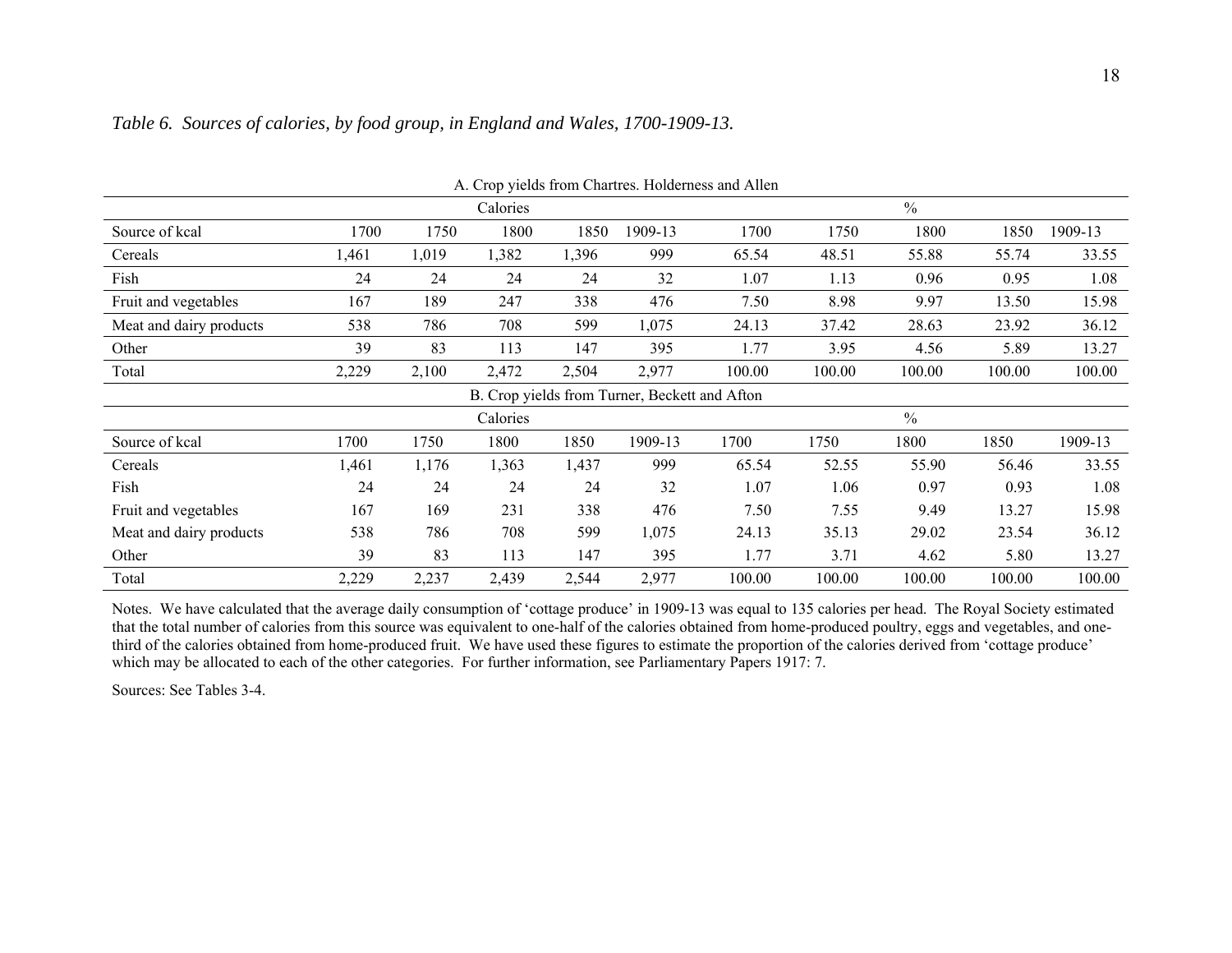It is also important to consider the ways in which food was distributed within the household. It is now widely acknowledged that women received less pay than men during the second half of the eighteenth century, and a number of authors have argued that this imbalance was reflected in the allocation of food (see e.g. Eden 1797: 47; Oren 1974: 221; Nicholas and Oxley 1993: 737). Several nineteenth- and twentieth-century commentators also noted that women in poorer families tended to receive smaller amounts of food (Harris 1998: 418; 2008: 173, 194). These 'customs' had a damaging effect on the health of the women themselves and may also have impaired the health of their children if their mothers continued to receive inadequate diets during pregnancy (Osmani and Sen 2003: 114-8).

Recent research has also cast doubt on the extent to which it is possible to judge the adequacy of historical diets using the standards applied to well-nourished populations living under modern industrial conditions. When McKeown examined the relationship between nutrition and mortality, he was primarily concerned with the ways in which inadequate nutrition impaired resistance to infection, and he failed to consider the ways in which exposure to infection might damage 'nutrition'. It is well-known that many infections can lead to a loss of appetite and that infection increases the body's need for nutritional resources (Eveleth and Tanner 1976: 246), but infection can also have a dramatic effect on the body's ability to digest the nutrients which are consumed. Uauy (1985) found that people living in less-developed countries showed signs of sub-clinical nutrient malabsorption which meant that they were unlikely to digest more than ninety per cent of the nutrients they consumed, whilst a second study showed that undernourished individuals and individuals who had recently experienced episodes of acute diarrhoea absorbed less than eighty per cent of nutrients (Dasgupta and Ray 1990: 215).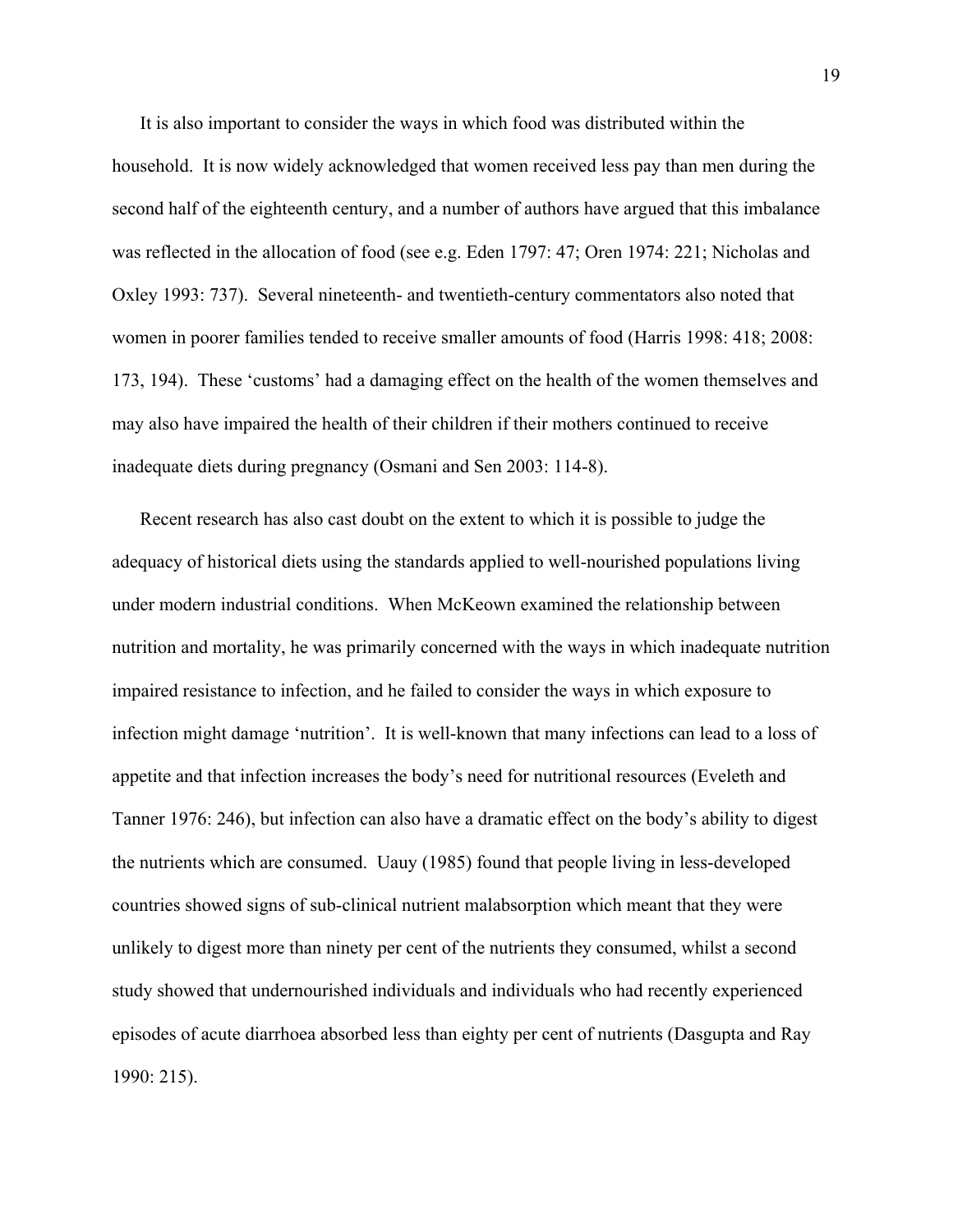The absorption of nutrients can also be influenced by the composition of the diet. As we have already seen, people living in preindustrial and early-industrial Britain derived a high proportion of their energy from cereals, but Dasgupta and Ray (1990: 215-6) have argued that the consumption of a high-fibre diet also leads to a significant reduction in nutrient retention. Their overall conclusion was that individuals living under preindustrial conditions in the modern world needed to increase their total consumption by more than 35 per cent to derive the same nutritional benefit from the food they consumed as people living under more favourable conditions.

In view of these arguments, it is particularly intriguing to compare our new estimates of the main trends in food consumption with the chronology of changes in height and mortality. As Floud and Harris (1997: 96, 101-2) have demonstrated, both the average height of the population and average levels of life expectancy rose between *circa* 1750 and 1820, followed by a period of stagnation or decline, and then further improvement from the 1850s onwards. These trends are broadly consistent with our new estimates of food availability (certainly for the periods 1750- 1800 and 1850-1914), and help to reinforce the link between nutrition and mortality which McKeown could only infer when he attempted to account for the modern rise of population in the 1970s (see also Figure 3). However, one of the main themes of our argument has been to emphasise the *synergistic* nature of the relationship between nutrition and infection, and it would certainly not be correct to conclude that dietary change was the only reason for improvements in either height or life expectancy.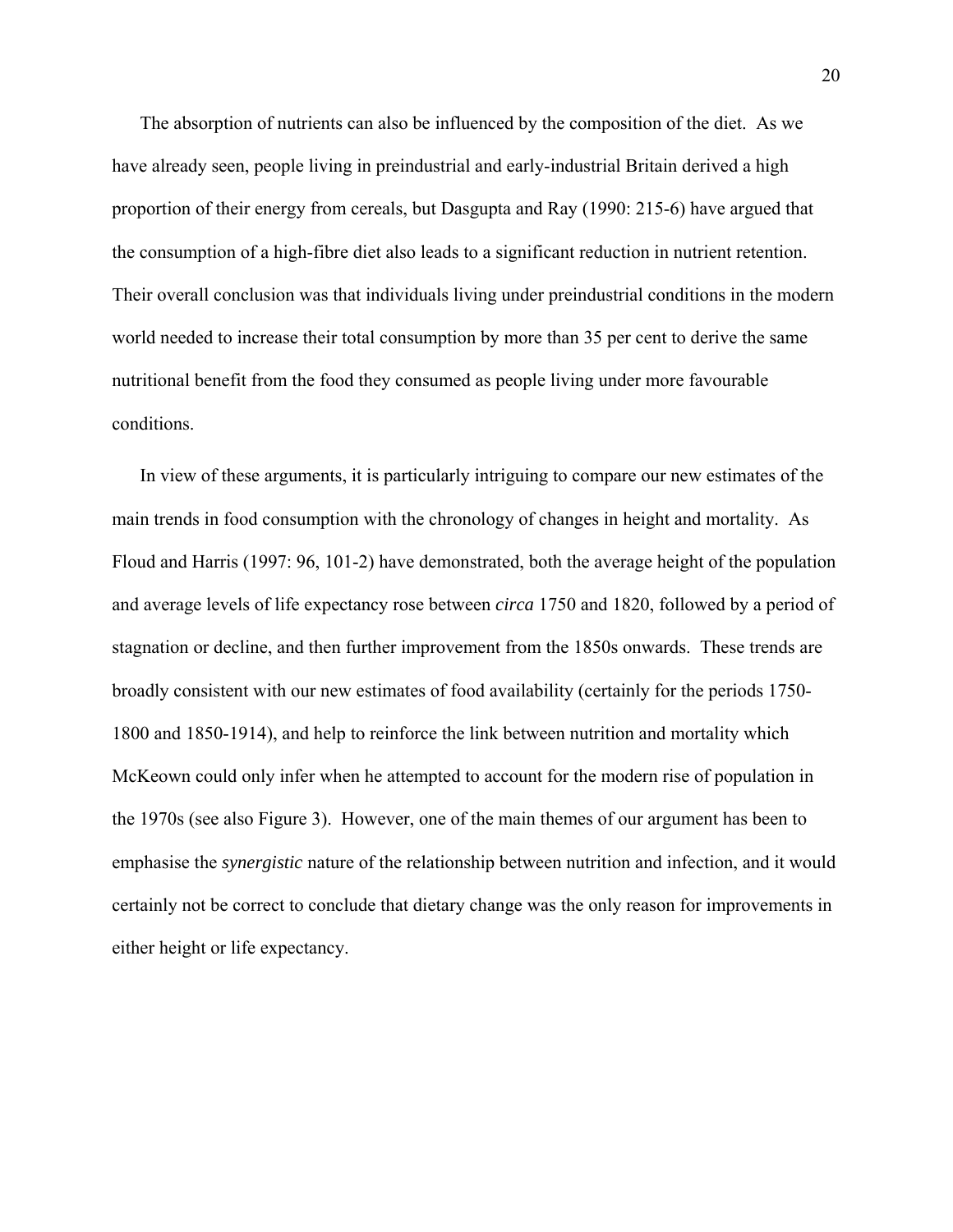

Figure 3. Food availability and life expectation at birth, 1700-1910

Notes. Estimates for 'calories per head' are based on the mean of the totals in Table 5.

Sources: For food estimates, see text. For life expectancy, see Wrigley, Davies, Oeppen and Schofield 1997: 614-5; Woods 2000: 365.

## *4. Food availability and work intensity*

In recent years, arguments about diet and nutrition have played an increasingly important part in debates about the origins and nature of Britain's industrial revolution. Voth (2000) has examined changes in the length of the working year over the course of the eighteenth century and De Vries (2008) has incorporated these arguments into his account of an 'industrious revolution' in Britain and other parts of Europe and North America over the same period. Although these arguments are not directly concerned with either diet or nutrition, they do make important assumptions about the amount of food available to support the work involved.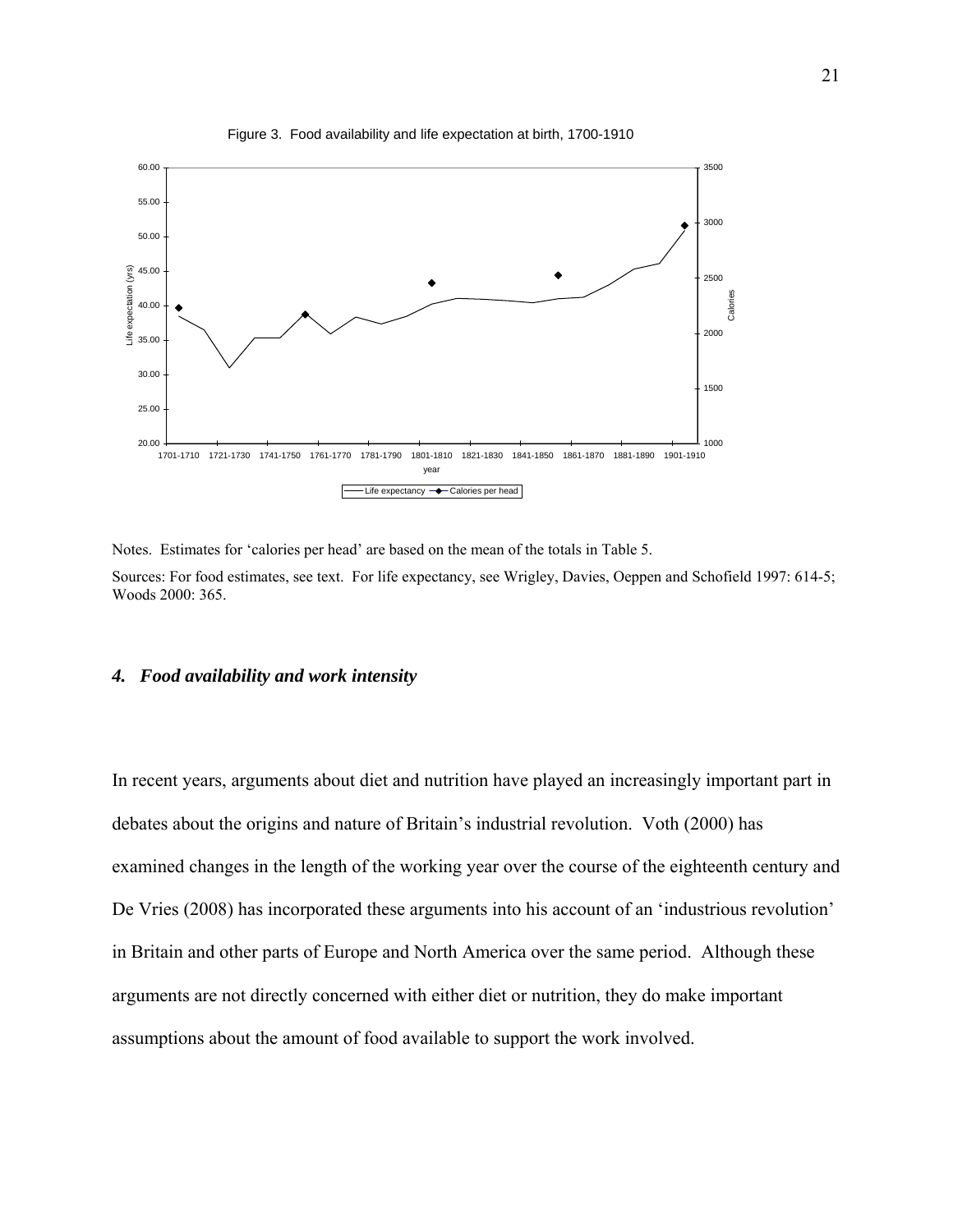Arguments about diet and nutrition have also played an important part in Allen's (2009) attempt to answer the question of why Britain became 'the first industrial nation' (Mathias 2001). He argued that the high cost of labour in Britain provided manufacturers with the necessary incentive to invest in the new technologies which defined the new industrial era. Although this argument was based primarily on comparisons of national wage rates, he also drew on nutritional data to support his claim that British workers and their families enjoyed a much higher standard of living before industrialisation than their continental counterparts.

As Allen (2009: 38) has pointed out, actual food requirements vary according to age, gender and body size. He therefore argued that it was appropriate to assume that the nutritional needs of 'a family with a father, a mother and some children' were equivalent to those of three adult males. He then used this formula to estimate the number of calories available per adult male at different income levels in 1843 (Allen 2009: 47).

Allen acknowledged that these estimates had been framed 'rather loosely' (Allen 2009: 38). However, it is possible to make the frame somewhat tighter by using current information on the dietary requirements of men and women at different ages and combining this information with data on the age- and sex-structure of the British population between 1700 and 1914. We can then use the results of this exercise to calculate the factors which should be used to convert our estimates of the number of calories available per head into new estimates of the number of calories available per adult male equivalent.

The relevant data are shown in Table 7 below. The figures in columns 1-3 show the number of calories required by males and females in each group as a fraction of the calories required by an average male between the ages of 20 and 39. These figures have then been multiplied by the percentage of the population in each age-group to estimate the total food requirements of all the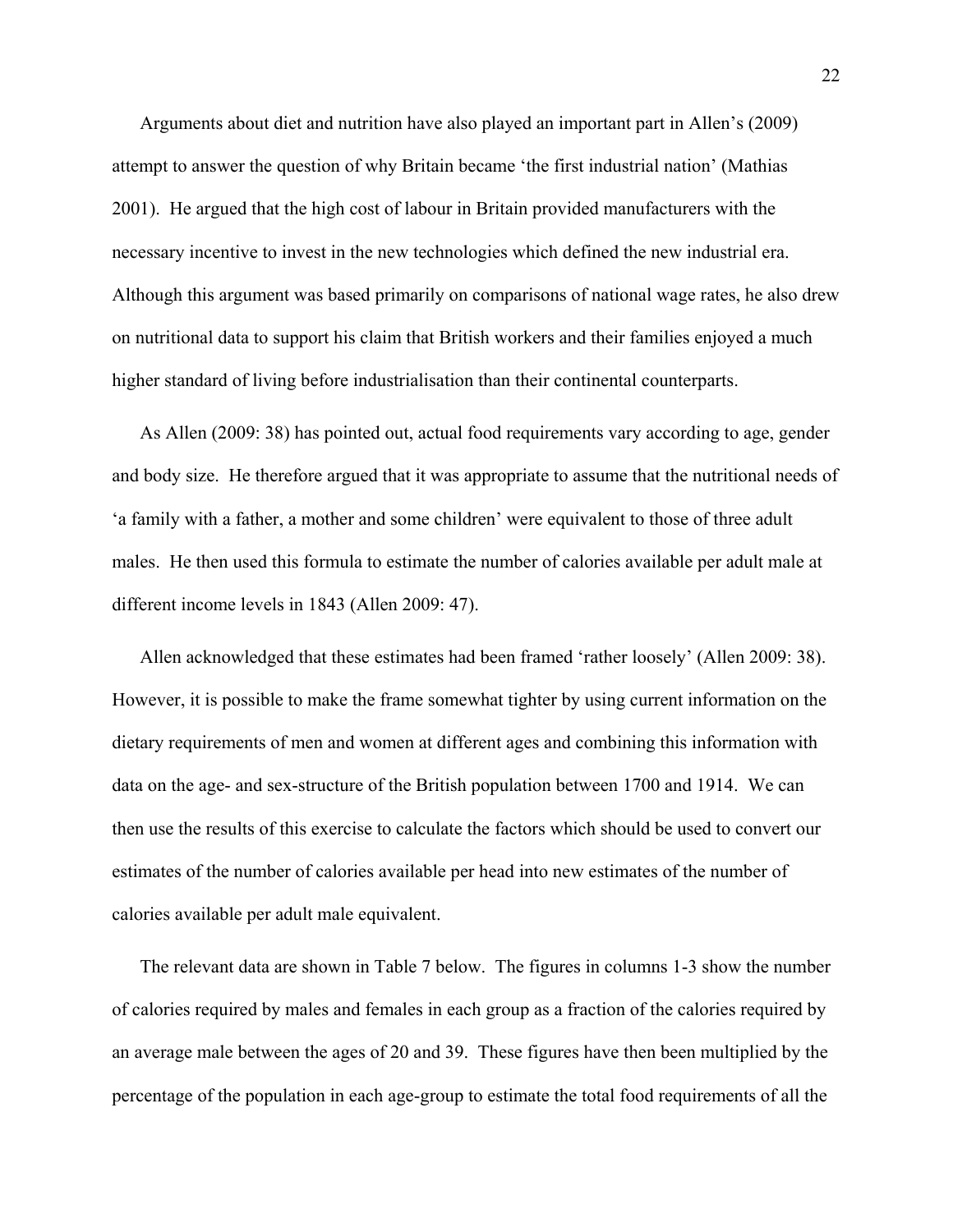individuals in that age-group in each period, and these figures have been added together to estimate the conversion factors for the population as a whole. We can then use these figures to estimate the number of calories available per adult male equivalent in each period (Table 8). The results suggest that this figure increased from just under 3000 calories per adult male equivalent (or per consuming unit) at the start of the eighteenth century to nearly 4000 calories on the eve of the First World War. Since it is obviously unreasonable to assume that all individuals consumed the same amounts of food (in relation to their physiological needs), it is also important to take some account of the likely impact of inequalities in the distribution of food on the health of different sections of the population. In a series of earlier publications, Fogel argued that 'all of the known distributions of the average daily consumption of calories for populations are … reasonably well-described by the lognormal distribution' and that it was plausible to assume that the most likely value for the coefficient of variation for the populations of both Britain and France at the end of the eighteenth century was 0.3 (Fogel 1989: 39; see also *ibid.* 1992: 268; 1993: 10-13; 1994: 374). If this assumption is applied to the current estimates of the amount of food which was available for human consumption in England and Wales, the results suggest that approximately twenty per cent of the British population is likely to have received fewer than 2500 calories per consuming unit at the start of the nineteenth century (see Table 9).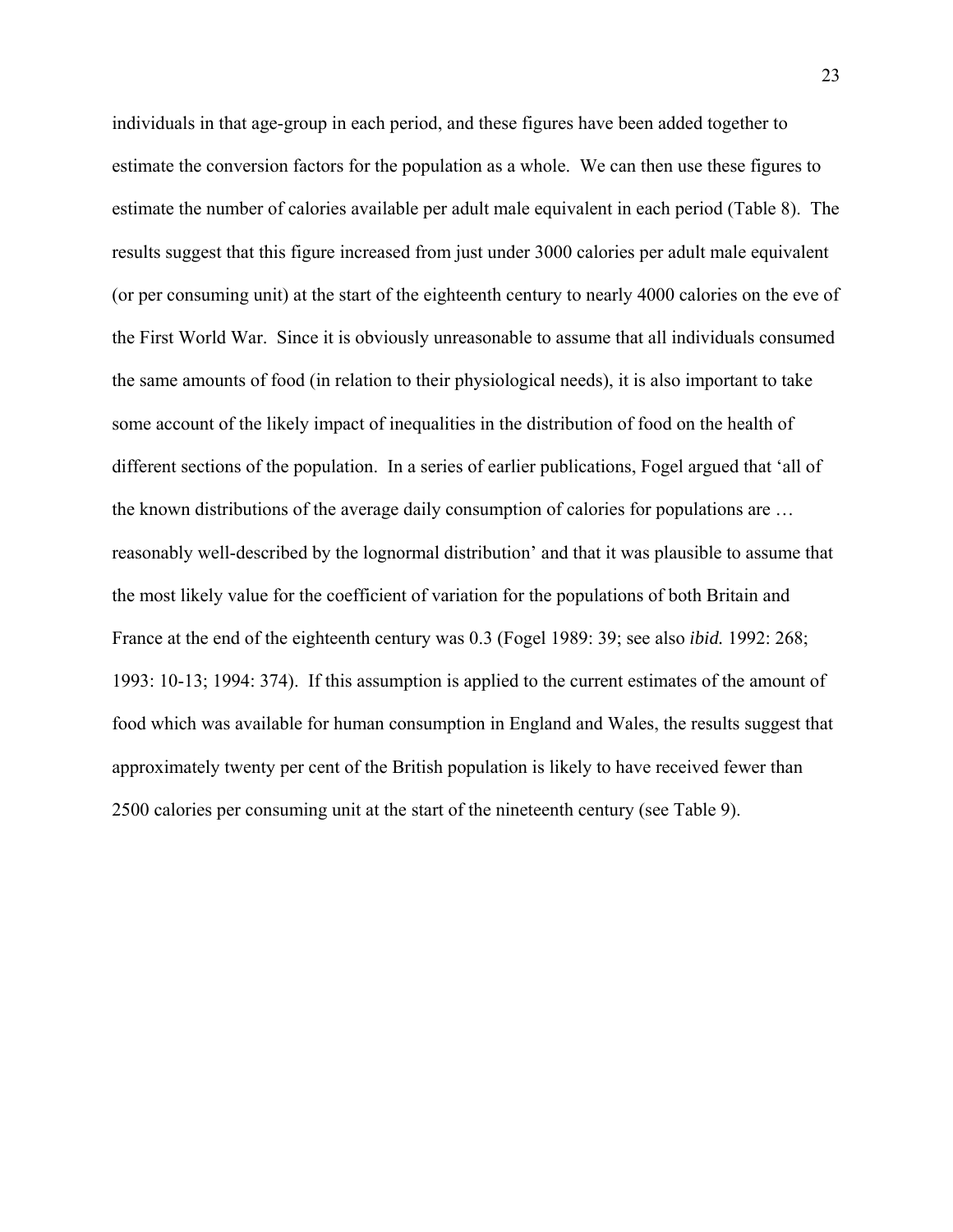| Age       | Calories required as proportion of adult<br>male (20-39) requirements |        |         |                                                              | 1700                                                       | 1750                                                         |                                                            | 1800                                                         |                                                            | 1850                                                         |                                                            | 1909-13                                                      |                                                            |
|-----------|-----------------------------------------------------------------------|--------|---------|--------------------------------------------------------------|------------------------------------------------------------|--------------------------------------------------------------|------------------------------------------------------------|--------------------------------------------------------------|------------------------------------------------------------|--------------------------------------------------------------|------------------------------------------------------------|--------------------------------------------------------------|------------------------------------------------------------|
|           | Male                                                                  | Female | Persons | Persons in<br>each group<br>as $%$ of<br>total<br>population | Calories<br>required<br>by persons<br>in each<br>age-group | Persons in<br>each group<br>as $%$ of<br>total<br>population | Calories<br>required<br>by persons<br>in each<br>age-group | Persons in<br>each group<br>as $%$ of<br>total<br>population | Calories<br>required<br>by persons<br>in each<br>age-group | Persons in<br>each group<br>as $%$ of<br>total<br>population | Calories<br>required<br>by persons<br>in each<br>age-group | Persons in<br>each group<br>as $%$ of<br>total<br>population | Calories<br>required<br>by persons<br>in each<br>age-group |
|           |                                                                       |        |         |                                                              | $(3) * (4)$                                                |                                                              | $(3) * (6)$                                                |                                                              | $(3) * (8)$                                                |                                                              | $(3) * (10)$                                               |                                                              | $(3) * (12)$                                               |
|           | (1)                                                                   | (2)    | (3)     | (4)                                                          | (5)                                                        | (6)                                                          | (7)                                                        | (8)                                                          | (9)                                                        | (10)                                                         | (11)                                                       | (12)                                                         | (13)                                                       |
| $0 - 4$   | 0.4413                                                                | 0.4367 | 0.4390  | 12.28                                                        | 0.0539                                                     | 12.61                                                        | 0.0554                                                     | 14.32                                                        | 0.0629                                                     | 13.10                                                        | 0.0575                                                     | 10.69                                                        | 0.0469                                                     |
| $5 - 14$  | 0.8050                                                                | 0.7334 | 0.7692  | 19.81                                                        | 0.1524                                                     | 20.30                                                        | 0.1561                                                     | 23.09                                                        | 0.1776                                                     | 22.34                                                        | 0.1719                                                     | 19.95                                                        | 0.1535                                                     |
| 15-24     | 1.0084                                                                | 0.7583 | 0.8833  | 16.35                                                        | 0.1444                                                     | 17.47                                                        | 0.1543                                                     | 17.73                                                        | 0.1566                                                     | 19.10                                                        | 0.1687                                                     | 18.05                                                        | 0.1595                                                     |
| 25-59     | 0.9400                                                                | 0.6893 | 0.8147  | 42.18                                                        | 0.3436                                                     | 41.39                                                        | 0.3372                                                     | 37.60                                                        | 0.3063                                                     | 38.14                                                        | 0.3108                                                     | 43.27                                                        | 0.3525                                                     |
| $\geq 60$ | 0.7500                                                                | 0.5500 | 0.6500  | 9.38                                                         | 0.0610                                                     | 8.22                                                         | 0.0534                                                     | 7.26                                                         | 0.0472                                                     | 7.32                                                         | 0.0476                                                     | 8.04                                                         | 0.0522                                                     |
| Total     |                                                                       |        |         | 100.00                                                       | 0.7553                                                     | 99.99                                                        | 0.7564                                                     | 100.00                                                       | 0.7506                                                     | 100.00                                                       | 0.7564                                                     | 100.00                                                       | 0.7646                                                     |

## *Table 7. Conversion factors for estimating calories per consuming unit in England and Wales, 1700-1919/13.*

Sources: Calorie requirements: Derived from Fogel 1993: 7; Population figures: 1700, 1750 & 1800: Wrigley and Schofield 1981: 528-9; 1850 and 1909-13 (1911): Mitchell 1988: 15-16.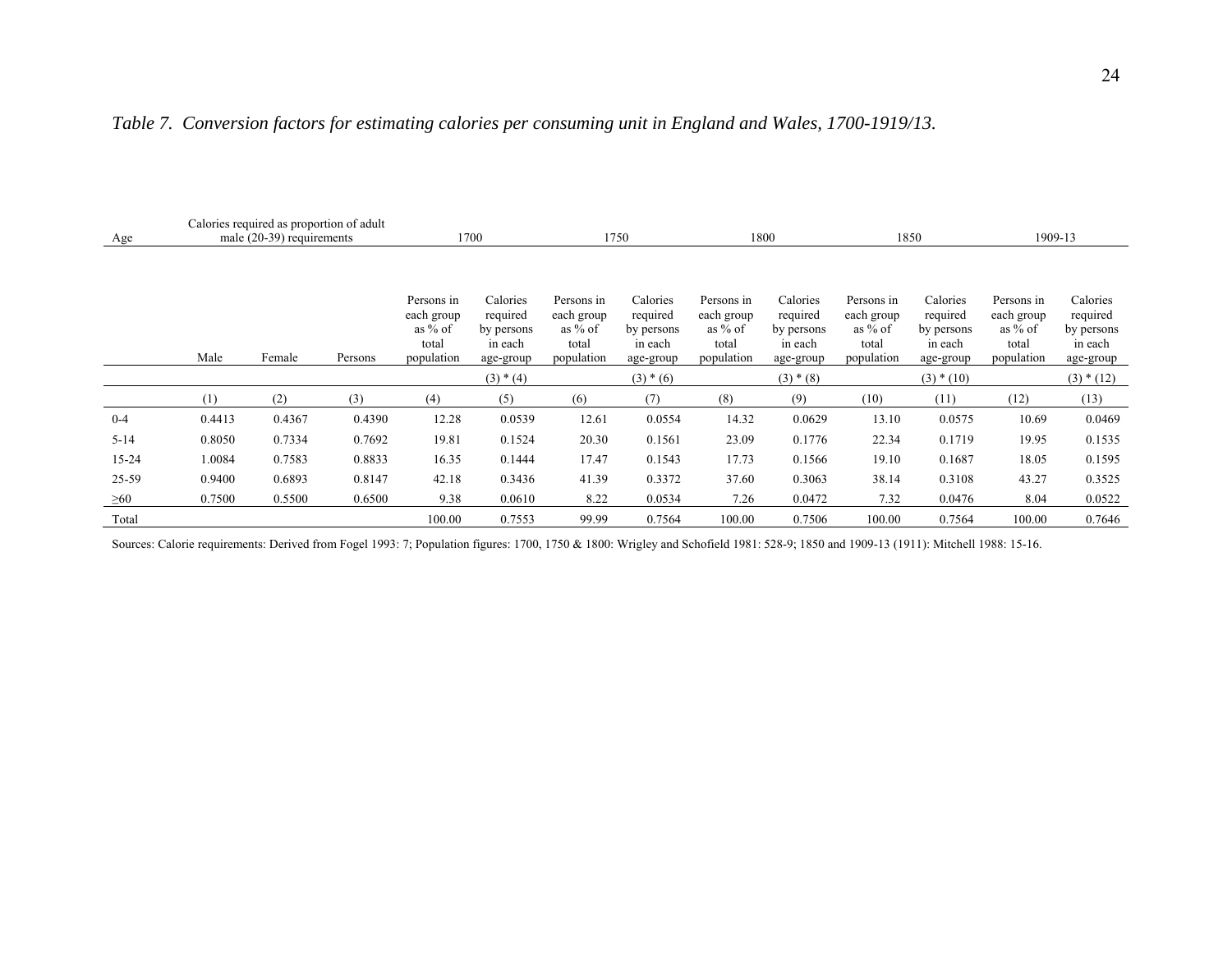| A. Crop yields from Chartres. Holderness and Allen |                                               |        |          |        |         |  |  |  |  |  |  |
|----------------------------------------------------|-----------------------------------------------|--------|----------|--------|---------|--|--|--|--|--|--|
|                                                    |                                               |        | Calories |        |         |  |  |  |  |  |  |
| Source of kcal                                     | 1700                                          | 1750   | 1800     | 1850   | 1909-13 |  |  |  |  |  |  |
| Cereals                                            | 1,461                                         | 1,019  | 1,382    | 1,396  | 999     |  |  |  |  |  |  |
| Fish                                               | 24                                            | 24     | 24       | 24     | 32      |  |  |  |  |  |  |
| Fruit and vegetables                               | 167                                           | 189    | 247      | 338    | 476     |  |  |  |  |  |  |
| Meat and dairy products                            | 538                                           | 786    | 708      | 599    | 1,075   |  |  |  |  |  |  |
| Other                                              | 39                                            | 83     | 113      | 147    | 395     |  |  |  |  |  |  |
| Total                                              | 2,229                                         | 2,100  | 2,472    | 2,504  | 2,977   |  |  |  |  |  |  |
| Conversion factor                                  | 0.7553                                        | 0.7564 | 0.7506   | 0.7564 | 0.7646  |  |  |  |  |  |  |
| Calories per consuming unit                        | 2,951                                         | 2,776  | 3,293    | 3,311  | 3,893   |  |  |  |  |  |  |
|                                                    | B. Crop yields from Turner, Beckett and Afton |        |          |        |         |  |  |  |  |  |  |
|                                                    |                                               |        | Calories |        |         |  |  |  |  |  |  |
| Source of kcal                                     | 1700                                          | 1750   | 1800     | 1850   | 1909-13 |  |  |  |  |  |  |
| Cereals                                            | 1,461                                         | 1,176  | 1,363    | 1,437  | 999     |  |  |  |  |  |  |
| Fish                                               | 24                                            | 24     | 24       | 24     | 32      |  |  |  |  |  |  |
| Fruit and vegetables                               | 167                                           | 169    | 231      | 338    | 476     |  |  |  |  |  |  |
| Meat and dairy products                            | 538                                           | 786    | 708      | 599    | 1,075   |  |  |  |  |  |  |
| Other                                              | 39                                            | 83     | 113      | 147    | 395     |  |  |  |  |  |  |
| Total                                              | 2,229                                         | 2,237  | 2,439    | 2,544  | 2,977   |  |  |  |  |  |  |
| Conversion factor                                  | 0.7553                                        | 0.7564 | 0.7506   | 0.7564 | 0.7646  |  |  |  |  |  |  |
| Calories per consuming unit                        | 2,951                                         | 2,957  | 3,249    | 3,363  | 3,893   |  |  |  |  |  |  |

*Table 8. Calories per consuming unit in England and Wales, 1700-1919/13.* 

Sources: See Tables 6, 7.

*Table 9. The probable distribution of calories per consuming unit per day in England and Wales in 1800 ( X = 3,271)*

| Decile group    | Daily calorie consumption | Cumulative percentage |
|-----------------|---------------------------|-----------------------|
| Highest         | 5,244                     | 100                   |
| 9 <sup>th</sup> | 4,258                     | 84                    |
| $8^{\rm th}$    | 3,822                     | 71                    |
| 7 <sup>th</sup> | 3,509                     | 59                    |
| $6^{\text{th}}$ | 3,251                     | 48                    |
| $5^{\text{th}}$ | 3,019                     | 38                    |
| 4 <sup>th</sup> | 2,797                     | 29                    |
| 3 <sup>rd</sup> | 2,568                     | 21                    |
| 2 <sup>nd</sup> | 2,305                     | 13                    |
| 1 <sup>st</sup> | 1,872                     | 6                     |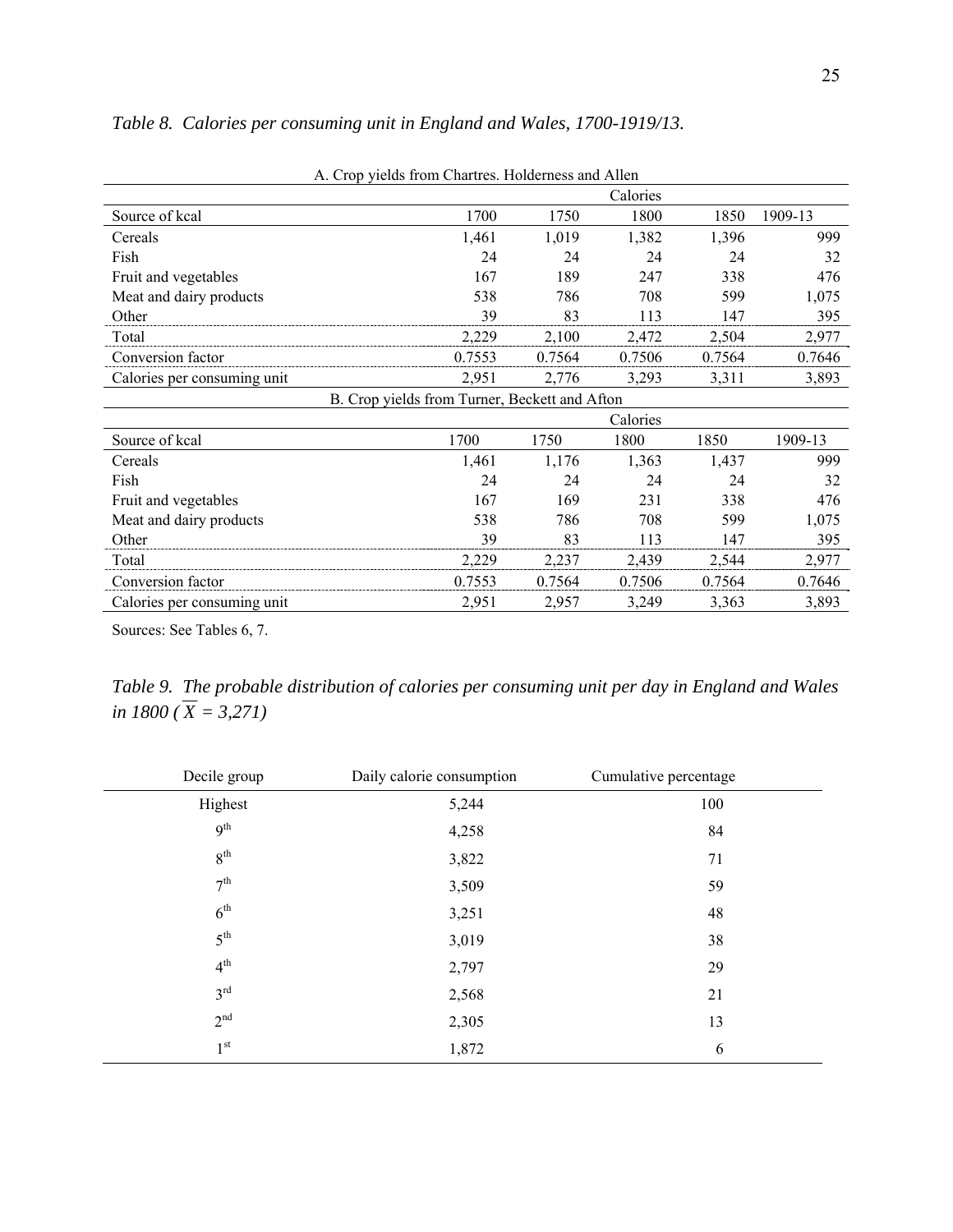Note: Mean calorie consumption per consuming unit is based on the average of the estimates derived from Chartres, Holderness and Allen (3293 calories p.c.u.) and Turner, Beckett and Afton (3249 calories p.c.u.). The calculations are based on the lognormal distribution and the value of the coefficient of variation is assumed to be 0.3.

Sources and procedures: Table 8 and text.

What do these figures imply about the relationship between diet and working capacity in the eighteenth and nineteenth centuries? The World Health Organisation, in association with the Food and Agriculture Organisation of the United Nations and the United Nations University, has estimated the number of calories required by men and women of different sizes and at different ages engaged in different levels of physical activity, and we can combine this information with our knowledge of the heights and weights of British men in the nineteenth and early-twentieth centuries to estimate the calorific needs of such individuals during this period. The results are shown in Table 10. They imply that the number of calories required to enable an adult male to satisfy his basic metabolic requirements and perform a full day's work is likely to have ranged from approximately 2400 calories per day for light work to 3500 calories per day for heavy work. However, our figures suggest that the number of calories available for consumption is unlikely to have reached the latter figure before the second half of the nineteenth century.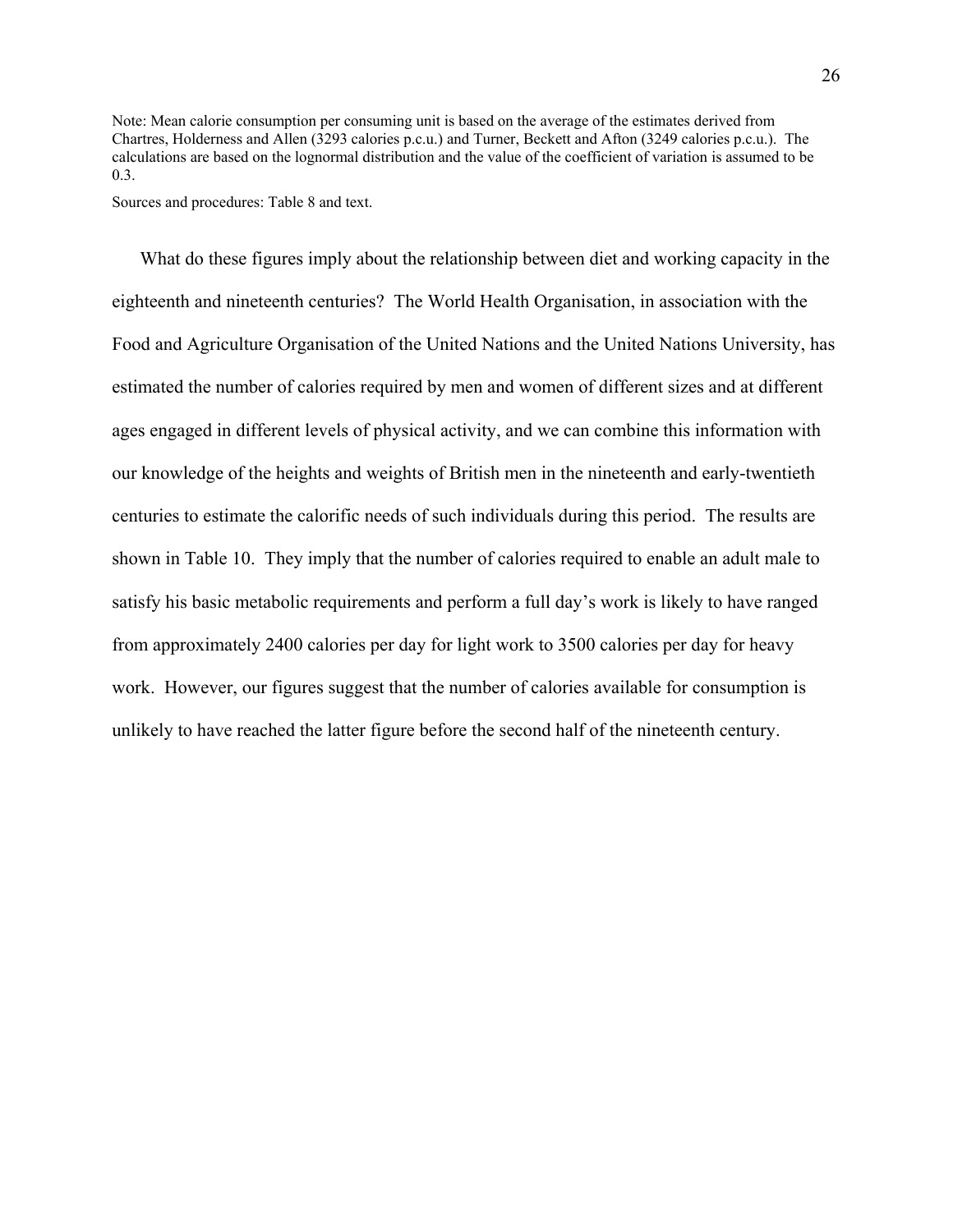| Year of birth | Age at measurement | Year of measurement | Height | Weight | BMI   | BMR (kcal/hr) |         | Light work Moderate work | Heavy work |
|---------------|--------------------|---------------------|--------|--------|-------|---------------|---------|--------------------------|------------|
| 1777.5        |                    | 1800.5              | 168.83 | 59.08  | 20.73 | 65.95         | 2435.93 | 2816.27                  | 3376.89    |
| 1827.5        |                    | 1850.5              | 172.87 | 6194   | 20.73 | 67.78         | 2503.30 | 2894.16                  | 3470.28    |
| 1886-1893     | $20 - 24$          | 1910-13             | 168.80 | 61.40  | 21.55 | 67.05         | 2476.44 | 2863.11                  | 3433.05    |

## *Table 10. Calories required for different types of work, 1800-1914.*

Notes.

(1) The height data are based on the heights of military recruits in 1800, 1850 and 1910-14.

(2) The average weights of recruits in 1800 and 1850 have been estimated using the BMIs of men who were born in the first two decades of the nineteenth century and measured between 1826 and 1849, when they were between the ages of 26 and 30.

(3) The numbers of calories required for basal metabolism have been estimated using the following formula: BMR =  $15.3W + 679$ , where BMR = Calories required for basal metabolism and W = weight in kilograms. The FAO/WHO/UNU Expert Consultation (1985: 178) also recommends an alternative formula, using both height and weight, but the results are almost identical when the alternative formula is applied to these data.

Sources: Floud, Wachter and Gregory 1990: 140-9; Floud 1998: 34-6; Rosenbaum 1988: 278-9, 282-4, 293; FAO/WHO/UNU Expert Consultation 1985: 71, 76- 7.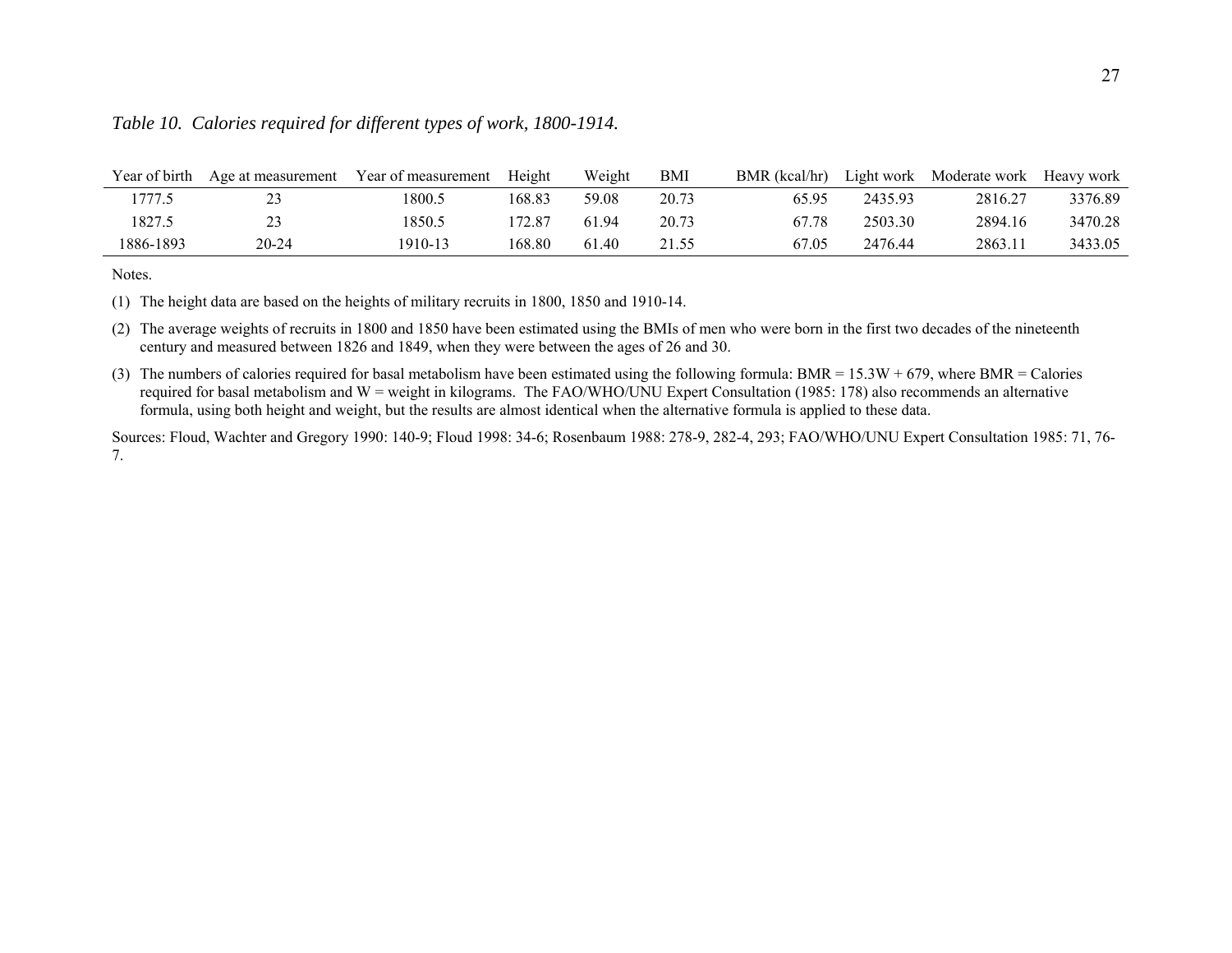These figures imply that a significant proportion of the British population may not have had access to the number of calories which they needed to undertake physically-demanding work on a regular basis at the start of the nineteenth century. The increase in the amount of food which was available for human consumption therefore helped to improve the working capacity of the population as a whole by enabling a larger proportion of the potential workforce to contribute in this way. However, there is also evidence to suggest that many families responded to this situation by transferring resources from women and children to male breadwinners. Many contemporary observers, such as the mid-nineteenth century medical officer, Dr Edward Smith, saw this as a rational response, because it enabled the male breadwinner to remain in work and therefore contribute to the wellbeing of the family as a whole (Parliamentary Papers 1864: 249). However, it also contributed to the undernutrition of other household members, and the effects of this were likely to have been reflected, not only in the poor nutritional status of working-class children, but also in the premature mortality of their mothers (Harris 1998; 2008).

## *5. Other factors associated with the decline of mortality*

When McKeown outlined his analysis of the causes of mortality decline, he argued that some part of this decline could be attributed to changes in the relationship between infective organisms and their hosts if the organisms themselves became less virulent, or if the human population became more resistant to infection as a result of genetic selection. He acknowledged that 'scarlet fever is the outstanding example of an infection in which the relation between host and parasite is unstable, and the decline of mortality since the mid-nineteenth century can be attributed confidently to a change in the character of the disease' (McKeown 1976: 82), but he was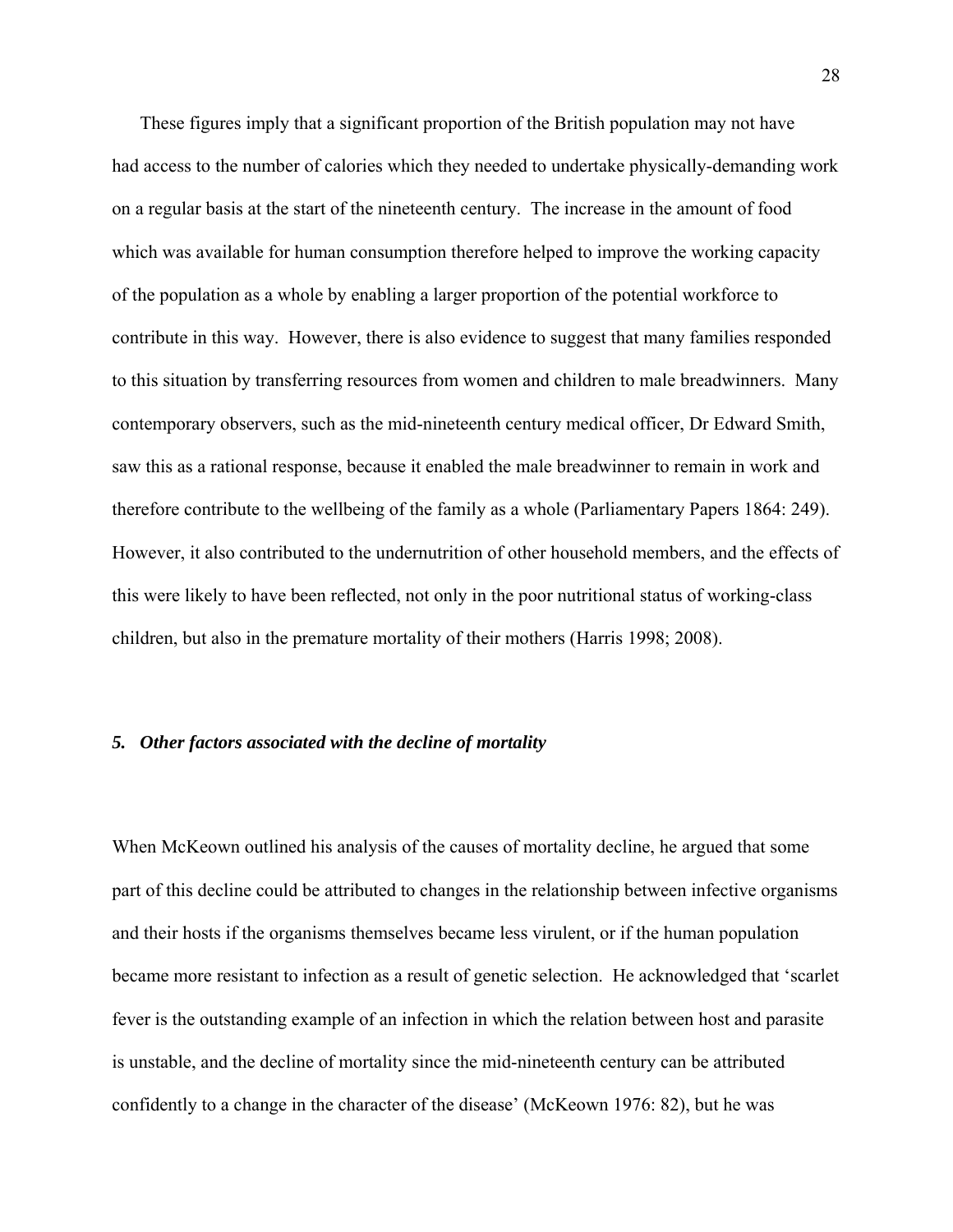unwilling to concede that similar factors might have contributed to declines in mortality from other diseases. Nevertheless, it is certainly possible to argue that he underestimated the overall significance of this effect in his overall schema, given the extent of the contribution made by this disease to the decline of mortality as a whole in England and Wales between 1861/70 and 1891/1900 (Harris 2004a: 398-400).

Although few historians would deny that the decline of mortality from scarlet fever was associated with changes in the virulence of the disease itself, the role played by disease virulence in the decline of tuberculosis has recently become rather more controversial. Woods (2000: 336, 340, 359) argued that mortality from phthisis, or respiratory tuberculosis, 'appears to have declined in nearly all districts regardless of the initial rate or whether the place had urban or rural characteristics', and that 'the simplest explanation is that the disease became less virulent and … this was the principal reason for a reduction in the risk of disease developing and leading to early death' (see also Woods and Shelton 1997: 143-4). However, Woods was unable to provide any direct evidence for this assertion, and his interpretation has been challenged by a number of leading authorities (see e.g. Landers 2000: 468; Szreter 2001: 563).<sup>2</sup> In 1976, when McKeown himself discussed this issue, he concluded that 'there is no evidence that the virulence of the organism has changed significantly; the disease continues to have devastating effects in populations not previously exposed to it; and the virulence of the bacillus appears not to have diminished when it has been possible to assess it in the laboratory' (McKeown 1976: 83).

 $\overline{a}$ 

<sup>2</sup> Stephen Kunitz (2007: 196) has recently suggested that virulence may have declined as a result of reduced exposure. However, although he regarded this proposal as 'conceivable', he also acknowledged that it was 'highly speculative'.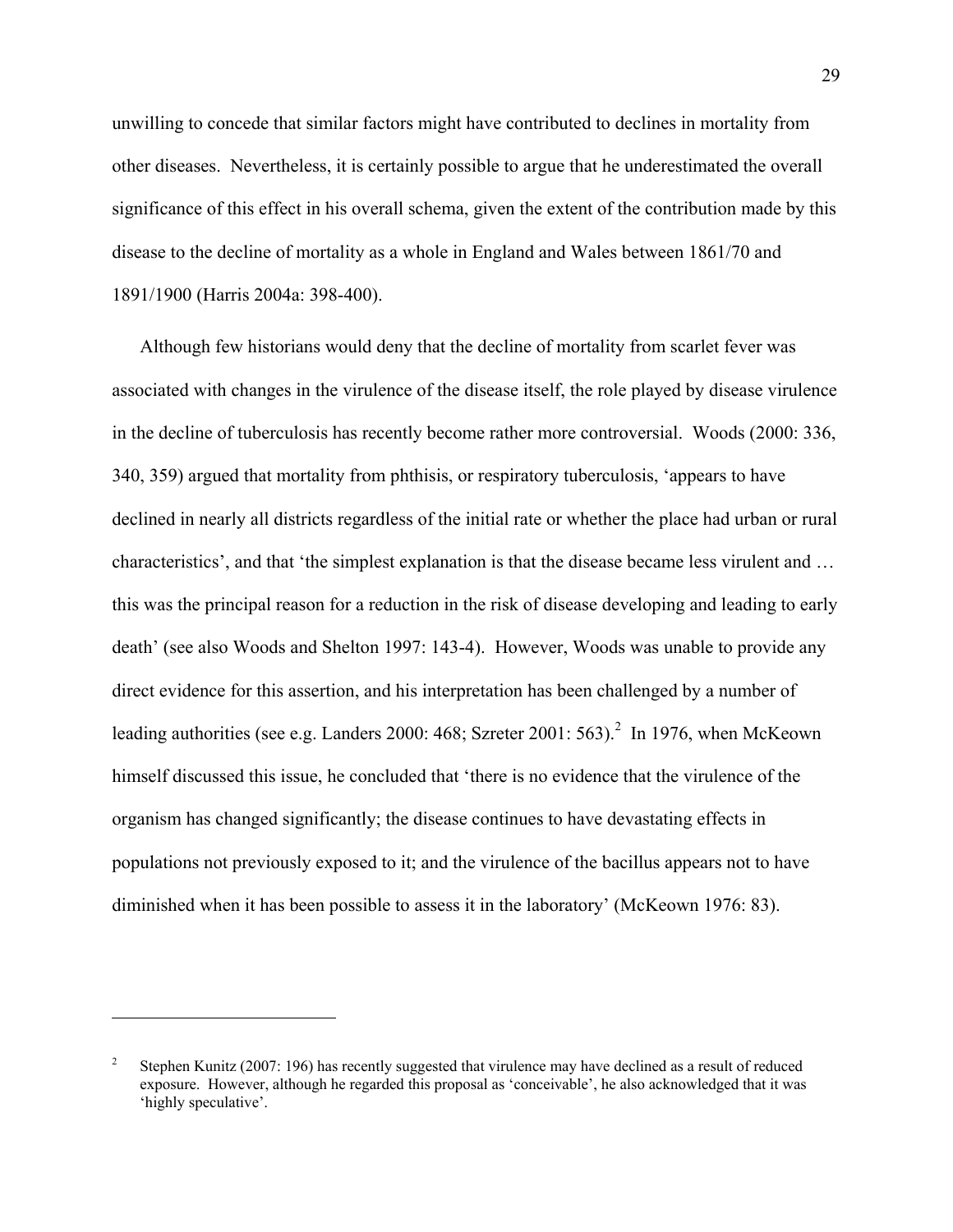Although it seems unlikely that the decline in tuberculosis mortality can be attributed either to changes in the virulence of the tubercle bacillus or to any changes in the genetic susceptibility of the human population (see McKeown 1976: 83-4), it is possible that changes in the nature of infectious disease have affected patterns of mortality in other ways. As Kunitz and Engerman have argued, the main causes of premature death in the sixteenth and seventeenth centuries were epidemic or pandemic diseases, but these either became less important (in the case of plague) or more endemic (in the case of smallpox) in the eighteenth century. They argued that the transition from epidemic and pandemic diseases to endemic diseases meant that social factors, such as personal hygiene, domestic sanitary arrangements and nutritional status, played an increasingly important part in the determination of death rates as the century progressed, and this was one of the main reasons for the emergence of a 'social gradient' in health and mortality from the 1750s onwards (Kunitz and Engerman 1992: 33).

Historians of mortality change have often tended to pay particular attention to the relationship between real wages and diet, but it is also important to consider the impact of real wages on other items of consumption, including housing. During the early stages of the industrial revolution, it is widely accepted that housing conditions deteriorated in both urban and rural areas, but conditions began to improve from the 1850s onwards. These improvements were caused partly by the introduction of new bye-laws which established higher standards for the construction of new housing, but also by the increase in the value of real wages, which enabled more households to afford a higher standard of accommodation. However, it was not until 1919 that the state began to make a concerted attempt to provide subsidised housing for working-class tenants and even then it decided to concentrate on the construction of new housing at the upper end of the working-class market. The government only began to launch a direct assault on the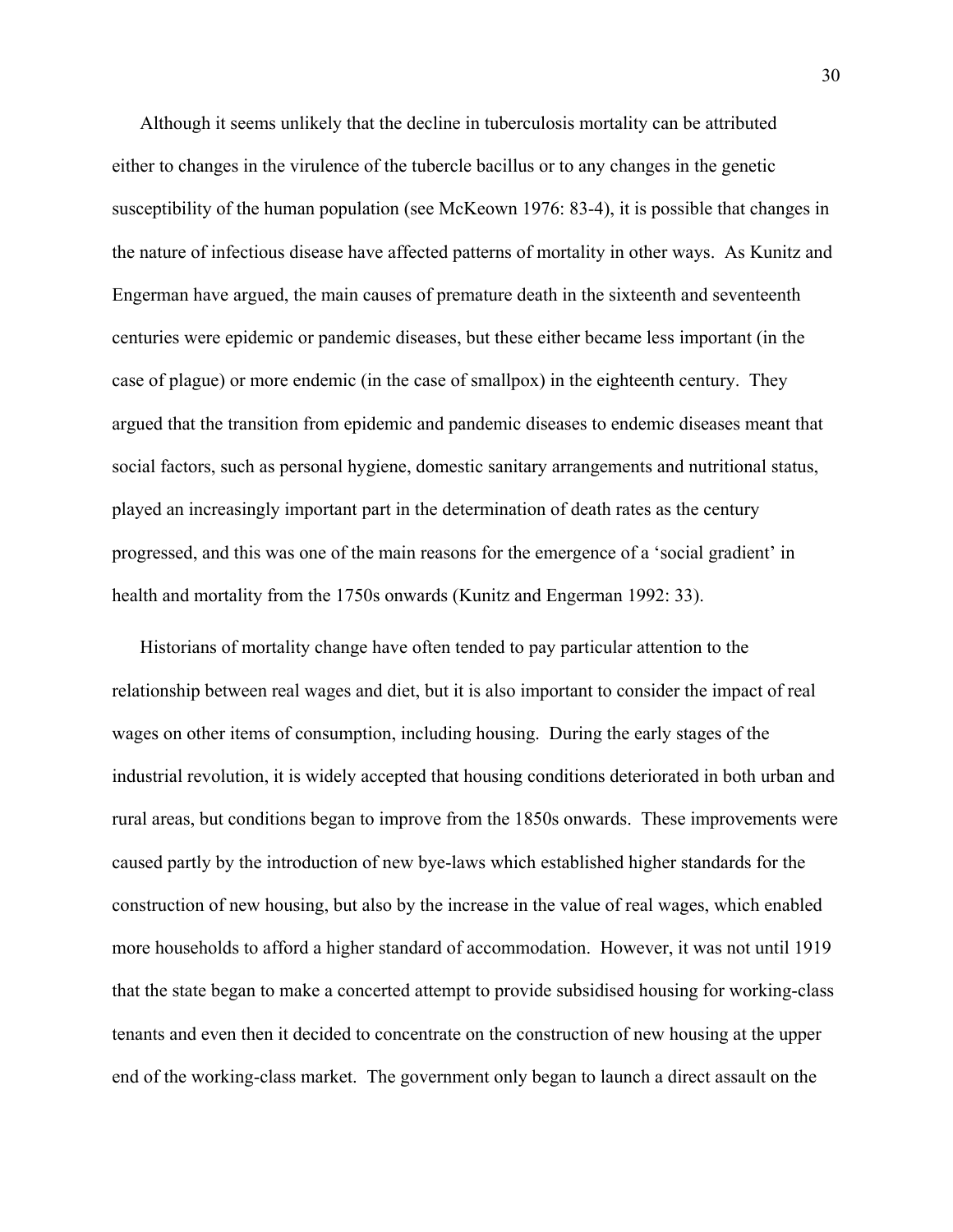problem of the slums following the introduction of the Greenwood Housing Act of 1930, which offered a more generous form of subsidy to local authorities that linked the construction of new housing to the demolition of slum properties and formed the basis of public housing policy for the remainder of the decade (Harris 2004b: 125-35, 245-54).

As we have already seen, the debate over the causes of mortality decline has often appeared to be polarised between those who apportion a dominant role to 'living standards' (and, by implication, diet) and those who prefer to emphasise the role of public action and, especially, sanitary intervention, but it is clear that, even during the eighteenth century, there were a number of ways in which individual communities could act collectively to reduce mortality risk. Dobson (1997) has shown how the marshland communities of Essex, Kent and Sussex were able to reduce mortality from malaria by instituting drainage schemes, and Razzell (1965; 1977: 140-58) and Mercer (1985; 1990: 46-73) have provided strong grounds for believing that the introduction of inoculation and vaccination played a major role in the decline of smallpox mortality from the 1750s onwards. These efforts were complemented by the measures taken by local bodies in the market towns of southern England and London to improve the quality of the urban environment during the same period (Jones and Falkus 1990; Porter 1991; Landers 1993). However, it is difficult to reach any categorical conclusions about the overall impact of these measures, particularly in the poorest and most rapidly-growing areas. Hennock (1957: 117) argued that the Improvement Commissioners who were primarily responsible for urban government in the lateeighteenth century 'were primarily concerned with the comfort of the wealthier citizens…. As measures of sanitary reform, their value was marginal. For the same reason, they are not conclusive evidence that there existed an effective local public opinion in favour of sanitary reform'.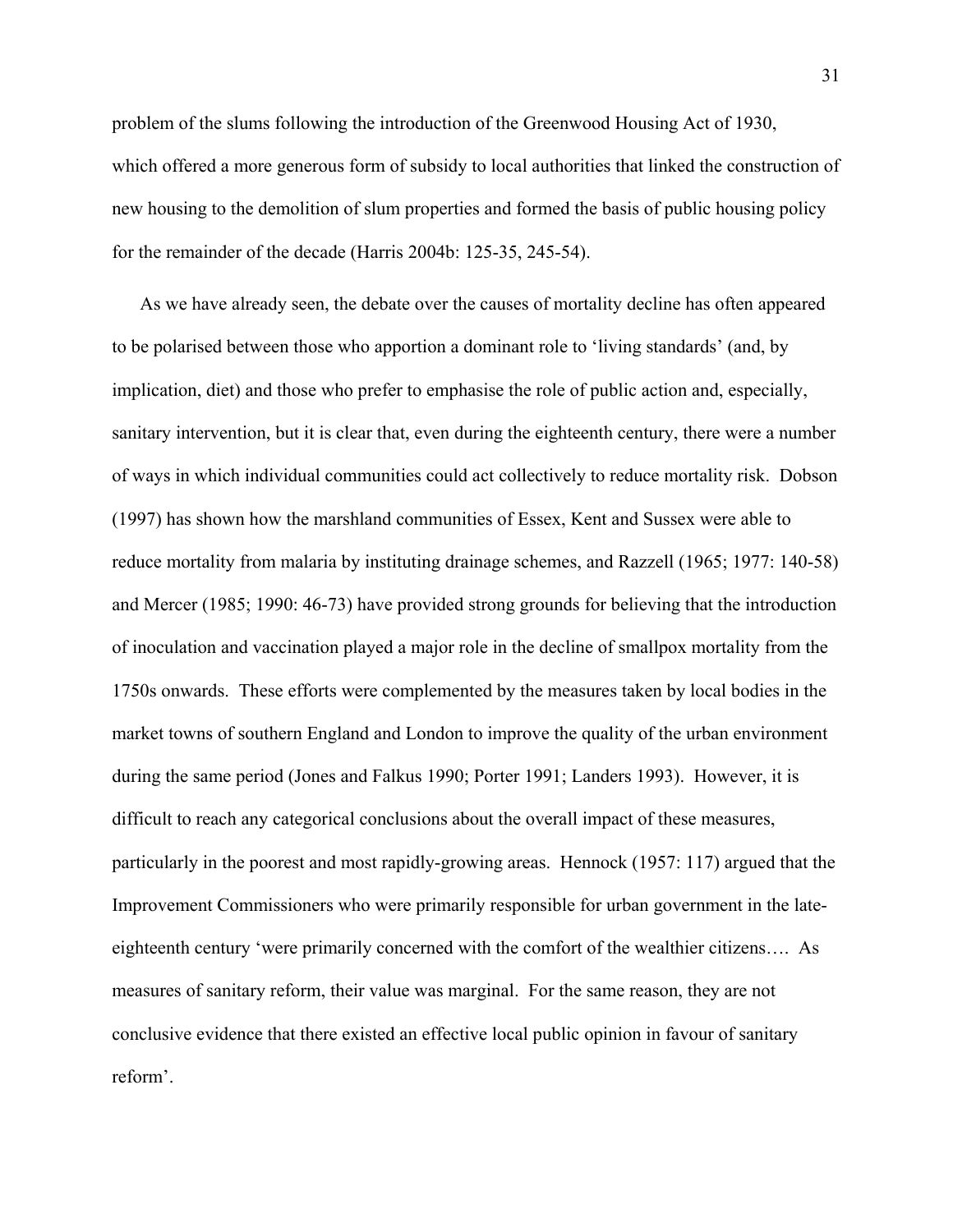Despite the best intentions of late-eighteenth and early-nineteenth century reformers, there seems little doubt that their efforts were insufficient to cope with the rapidly-expanding pace of urban growth during the first half of the nineteenth century. As Wohl (1984: 4) has shown, the period between 1800 and 1850 saw a dramatic increase in the proportion of the population who lived in towns and in the size of the towns in which they lived, and both Szreter and Mooney (1998: 104) and Woods (2000: 360-80) have argued that this led to an absolute deterioration in the standard of public health in many urban areas. Szreter (1997: 64) suggested that the rapidity of urban growth gave rise to the 'four Ds' of disruption, deprivation, disease and death, and that these features continued to blight the lives of Britain's urban citizens for much of the nineteenth century.

One of the most important aspects of early-nineteenth century urban growth was the deterioration in the quality and quantity of the water supply. As Hassan (1985: 533, 538, 543) has shown, it was already apparent by the end of the eighteenth century that many local authorities lacked the resources to maintain an adequate water supply. During the first half of the nineteenth century Parliament had encouraged them to transfer responsibility for water provision to private companies, but by 1850 'significant sections of Victorian public opinion' had come to the conclusion that it was inefficient 'to leave the profitable activities of water, gas, electricity and urban transport to unregulated private enterprise' and there was widespread support for the view that these utilities should be restored to municipal ownership. However, although there was a rapid increase in the number of municipally-owned water companies after 1850, it is difficult to say how far this may have contributed to any immediate improvement in urban health standards. This was partly because a substantial proportion of the increased supply of water was reserved for industrial use, and partly because 'the direct environmental benefits of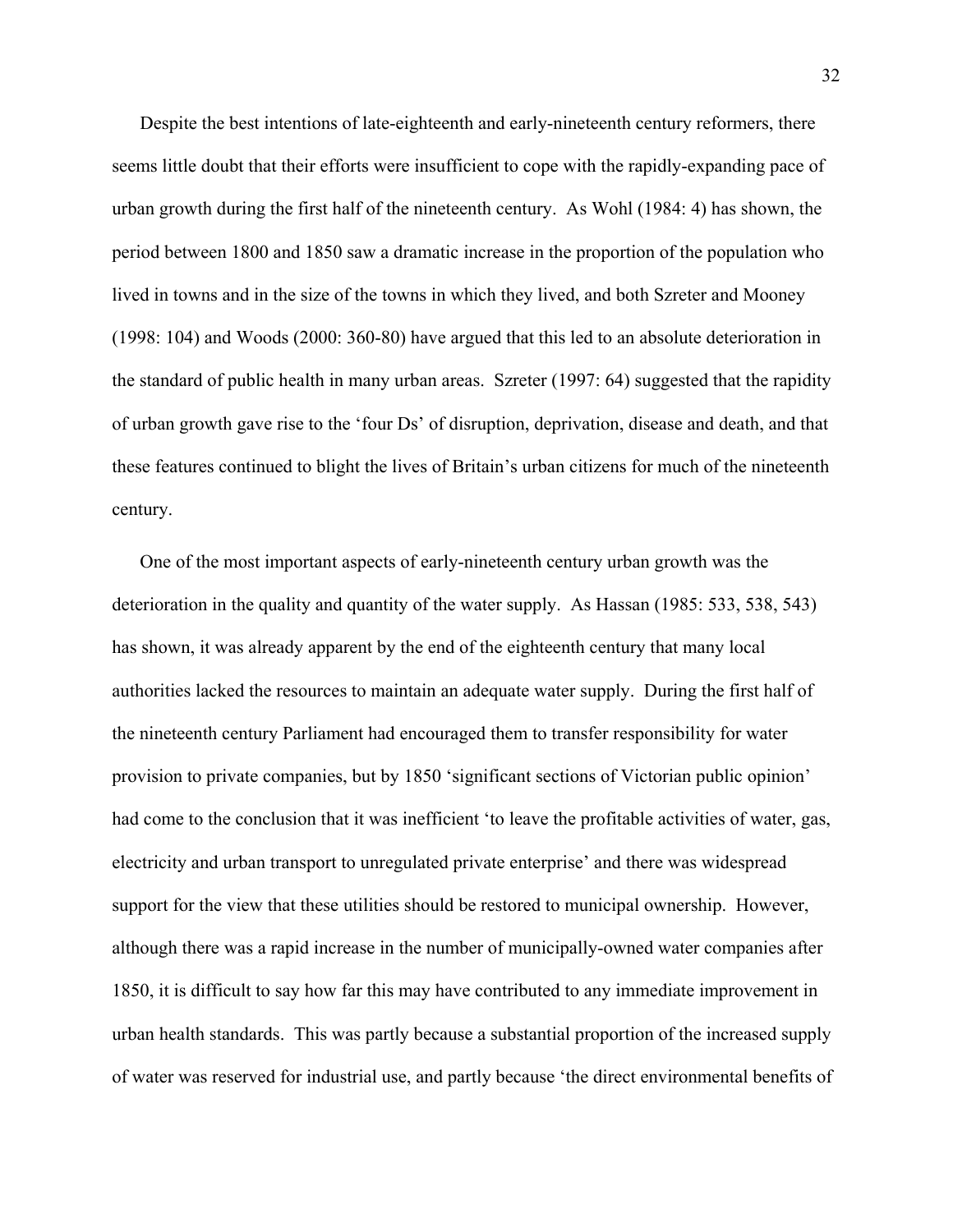increased water deliveries for sanitary purposes were probably limited before the whole range of water services, including sewage treatment and river conservancy, were modernised'.

In view of the close association between the improvement of water supplies and the broader concerns of sanitary engineering, it is clearly important to pay close attention to the chronology of nineteenth-century sanitary reform. As Michael Flinn and others have demonstrated, there was a significant growth of interest in the need for sanitary reform in the 1830s and 1840s, and this culminated in the passage of the Public Health Act of 1848, but this was a largely permissive piece of legislation which had relatively little impact, at least in the short term, on the largest urban centres (Flinn 1965: 18-43; Harris 2004b: 110). Szreter (1988: 22) argued that the real beginning of sanitary reform occurred in the 1870s, when local authorities began to borrow much larger sums of money from the Local Government Board for public health purposes, but Bell and Millward (1998: 232-7) have argued that local authorities only began to invest substantial amounts of money in sewerage systems during the 1890s and early-1900s. Their conclusions are reinforced by our own analysis of the Local Government Board's loan figures, which shows that the value of the loans provided to local sanitary authorities rose from £2.56 million in 1890 to a peak of just over £12 million eleven years later (Figure 4).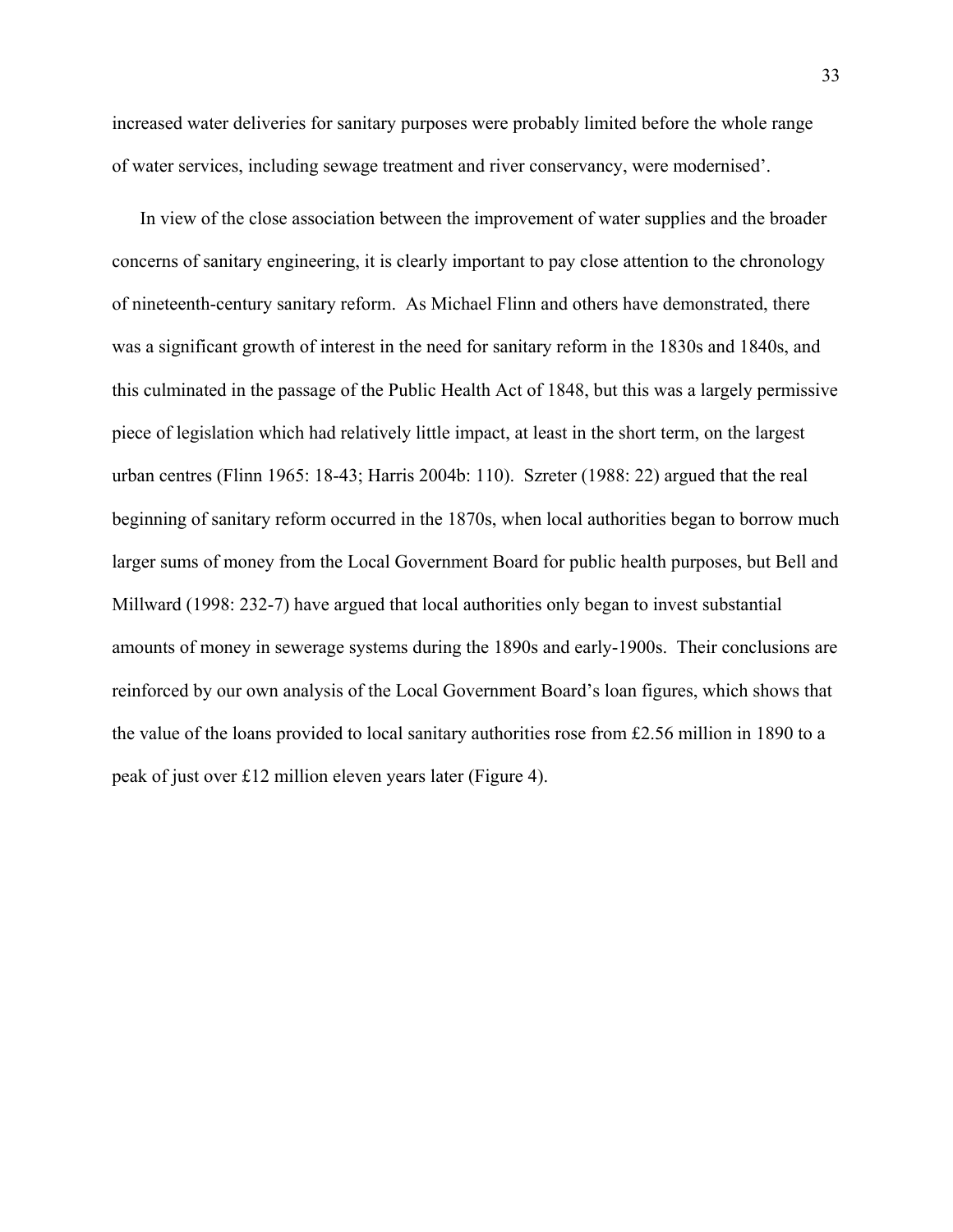

Figure 4. Loans for public health purposes in England and Wales, 1871-1914

Notes: The graph shows the value of the loans sanctioned by the Local Government Board for public health purposes to urban and rural sanitary authorities between 1871 and 1914. The figures for 1871 refer to the period between 19 August and 31 December only, and neither these figures, nor the figures for 1872, differentiate between loans to urban authorities and loans to rural authorities. Full details of the authorities in receipt of loans and the purposes to which they were put were given in the Appendices to the Local Government Board's reports.

Sources: *Annual Reports of the Local Government Board*, 1871-1914.

These findings have important implications for the debate about the causes and timing of the decline of mortality in England and Wales in the late-nineteenth and early-twentieth centuries. They suggest that, even though sanitary reform may have made a significant contribution to the decline of mortality before 1900, it is likely to have played an even more decisive role after that date, as the scale of public health investment increased. Recent historians of public health have tended to concentrate the bulk of their attention on the second half of the nineteenth century, but these figures reinforce the case for believing that more attention should now be paid to the early years of the twentieth century (see also Harris 2004a: 405).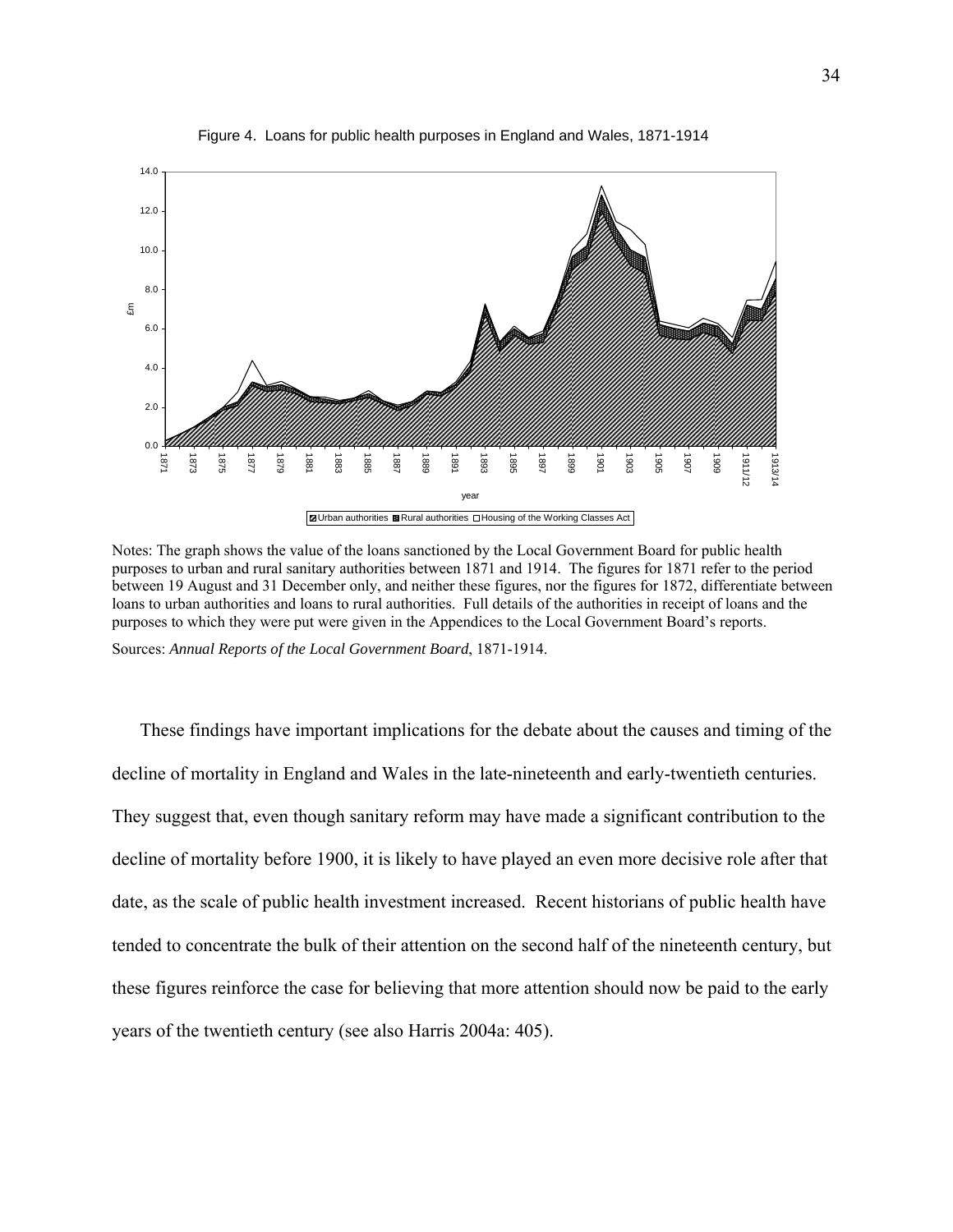The most dramatic improvements in mortality in the nineteenth century were concentrated among those between the ages of five and 44, whereas the twentieth century also witnessed substantial improvements in the survival prospects of infants and older adults (Wohl 1984: 329). It is tempting to assume that these developments must have reflected the impact of other changes which also occurred after 1900 but there is an impressive body of evidence which suggests that they should also be seen in the context of the more long-term improvement in health status which began around 1850.

In recent years, a growing number of researchers have paid increasing attention to the impact of cohort, or life-course, approaches to the study of mortality change, and such cohort factors may have played an important role in the decline of both infant mortality and older-age mortality. Baird (1974: 330, 334-5, 340; 1975: 139) suggested that women who were born during the economic recession of the late-1920s and early-1930s were more likely to give birth to low-birth-weight infants at the end of their own pregnancies, and Kramer (1987: 718) argued that 'maternal height and pre-pregnancy weight, though listed as direct determinants [of birthweight] may themselves be affected by the mother's intrauterine and postnatal growth which depend, in part, on *her* mother's pregnancy and on subsequent nutritional and environmental influences during childhood'. However, whilst most authorities seem to agree that there is some relationship between a mother's foetal environment and the health of her own offspring, the precise nature of this relationship remains unclear. Lumey (1998: 132) argued that undernutrition of the grandmother and thus of the mother during the first trimester of her own gestation had no effect on the mother's own birth weight but did affect the birth weight of her children, whilst undernutrition in the third trimester of gestation affected the mother's birth weight but not that of her infants.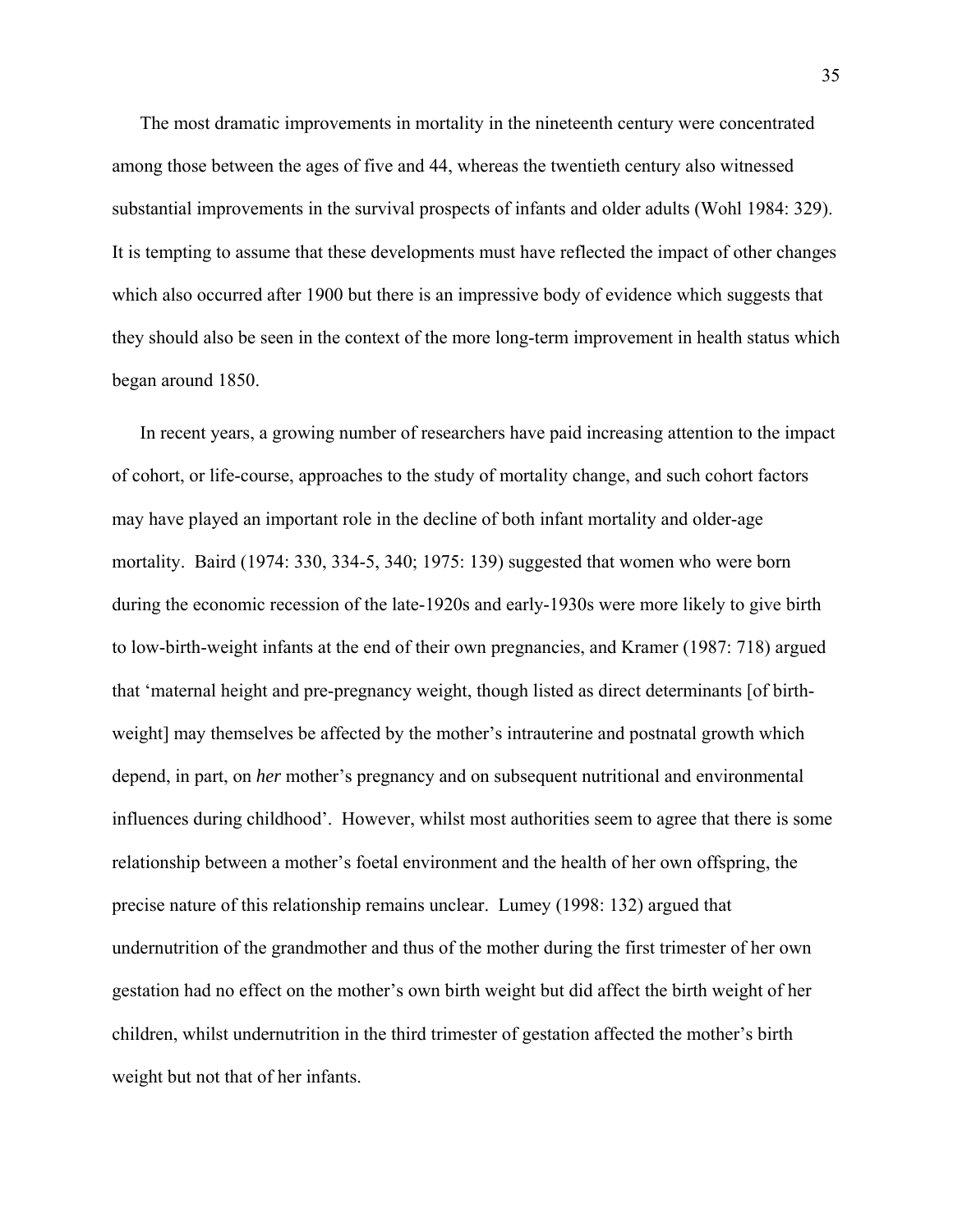In view of these arguments, it is important to consider the extent to which changes in the health of adult females during the last thirty years of the nineteenth century may have contributed to the decline of infant mortality in the twentieth century, but the evidence for such a relationship is far from clear. Floud (1998: 11) found that there were 'insufficient observations' to draw any conclusions about trends in the heights and weights of women born during the second half of the nineteenth century, but Millward and Bell (2001) have suggested that it might be possible to infer levels of maternal nutrition from the death rate from tuberculosis among women of child-bearing age. However, even though they found that there was a close relationship between the tuberculosis mortality rate and infant mortality *before* 1900, there is little evidence to suggest that this factor can also account for the acceleration in the rate of infant mortality decline after this date.

Although it is difficult, on the basis of current knowledge, to attach too much importance to the impact of life-course effects on the decline of infant mortality, that does not mean we should ignore their effect on the decline of mortality at older ages. Since the mid-1980s, a great deal of attention has been focused on the possible impact of developments before and immediately after the time of birth on health in later life (see e.g. Barker, Eriksson, Forsén and Osmond 2002), but this research has not been accepted uncritically (see e.g. *Lancet* 2001) and it is also important to recognise the extent to which developments at older ages can also influence susceptibility to disease. Davey Smith *et al.* (2001: 113) found that 'two … conditions – stroke and stomach cancer – appear to be particularly responsive to early-life influences whilst others – coronary heart disease, chronic obstructive respiratory disease, breast cancer and suicide – appear to be influenced by socially-patterned exposures acting right across life', and a third set of conditions, such as lung cancer, 'appear to be mostly determined by … factors … in adulthood'. They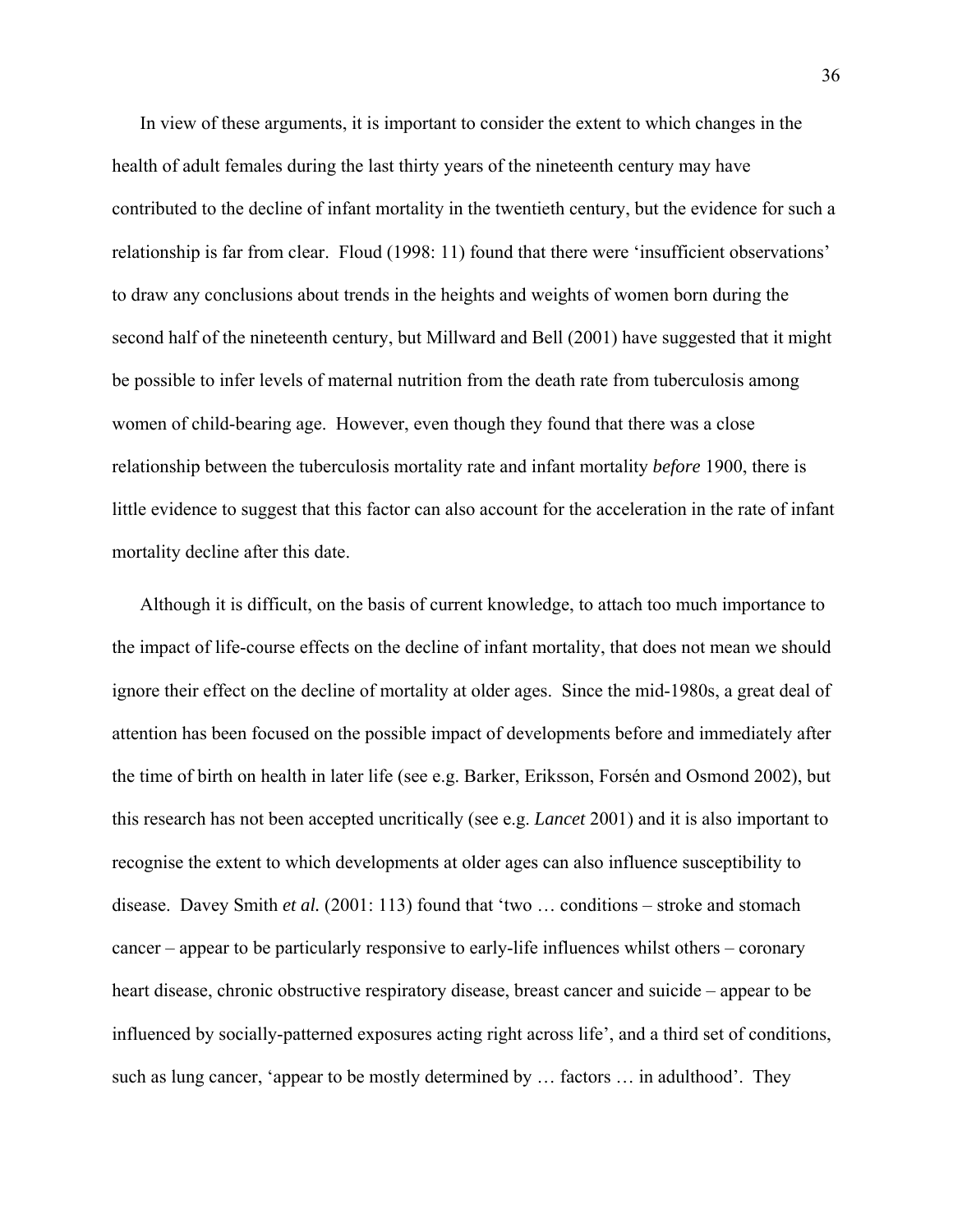concluded that 'there is no single answer to the question … on whether deprivation in childhood or adulthood is a more important determinant of adult mortality risk'.

One of the main problems in evaluating the impact of life course factors on historical changes in adult mortality is the difficulty of finding an appropriate proxy for health in early life. If improvements in foetal and infant health were the main reason for the decline of adult mortality in the first half of the twentieth century, one might expect to find stronger evidence of a relationship between changes in infant mortality and subsequent changes in adult mortality but, as we have already seen, the infant mortality rate did not begin to decline in Britain until the decline in death rates among older children and young adults was already underway. However, there does appear to be a much more obvious relationship between changes in *child* mortality and the decline of adult mortality. In 1934, Kermack, McKendrick and McKinlay showed that when the death rate experienced by each age group was expressed as a percentage of the death rate for that age-group in the 1840s, 'each generation after the age of five years seems to carry along with it the same relative mortality throughout adult life, and even into old age', and this led them to conclude that the 'care of children during their first 10-15 years of life is of supreme importance. It is at this period … that improved environment exercises its effects most promptly, and … the improved physique built up during this period would seem to be of decisive effect at all later ages' (Kermack, McKendrick and McKinlay 1934: 699, 702).

These arguments are reinforced by evidence of changes in human stature. The average height of the population from which army recruits were drawn increased, albeit inconsistently, between the birth cohorts of the 1740s and the 1820s and declined between the birth cohorts of the 1820s and the early-1850s, before resuming its upward path from the early-1850s onwards (Floud, Wachter and Gregory 1990: 134-54). The increase in the average height of men born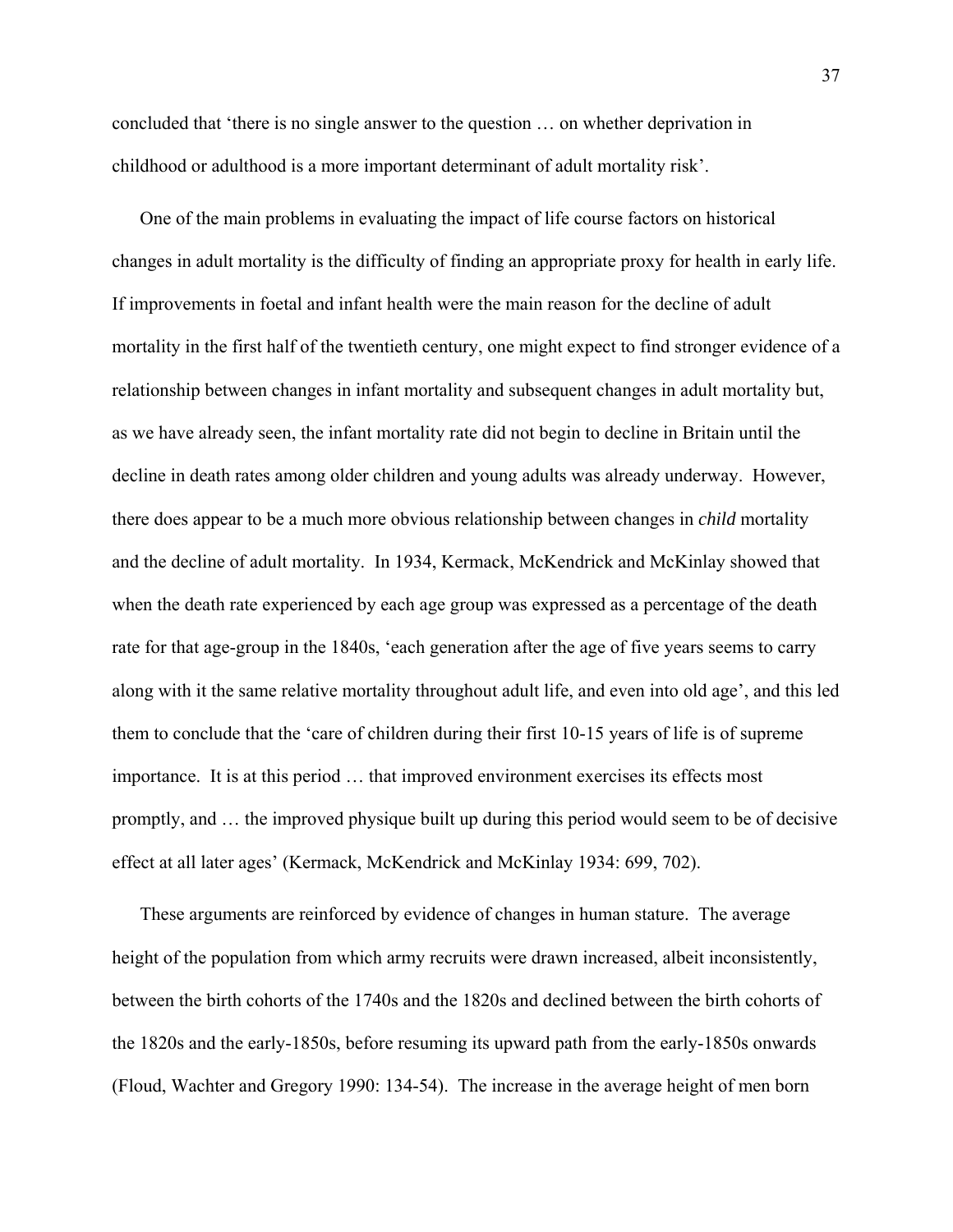after *circa* 1850 coincided with the onset of the decline in child mortality, and the cohorts which experienced these improvements also experienced lower rates of age-specific mortality throughout the life-course. Although these findings do not necessarily provide unequivocal support for McKeown's view that the decline of mortality was caused by improvements in diet, they do provide further evidence of the link between improvements in child health and the subsequent decline of adult mortality (Floud, Wachter and Gregory 1990: 313-4; Harris 1994: 312; 2001: 693).

Although these findings continue to provide strong support for a life-course approach to the understanding of mortality change, they also suggest that researchers need to look beyond a straightforward focus on the health and nutrition of the future child in the womb. Bengtsson and Lindström (2000) found that there was a close relationship between infant mortality in four Swedish parishes and the mortality rates experienced by the survivors of these cohorts between the ages of 55 and eighty, and suggested that this was a consequence not so much of access to nutrients (either in the womb or during infancy), but exposure to infection. There are obvious problems in applying this directly to England and Wales in the absence of any similar relationship between infant mortality and mortality at older ages, but their emphasis on the relationship between childhood infection and later-life mortality may still have an important part to play in enhancing our understanding of the relationship between the decline of child mortality and the decline of adult mortality during the first half of the twentieth century (see also Finch and Crimmins 2004).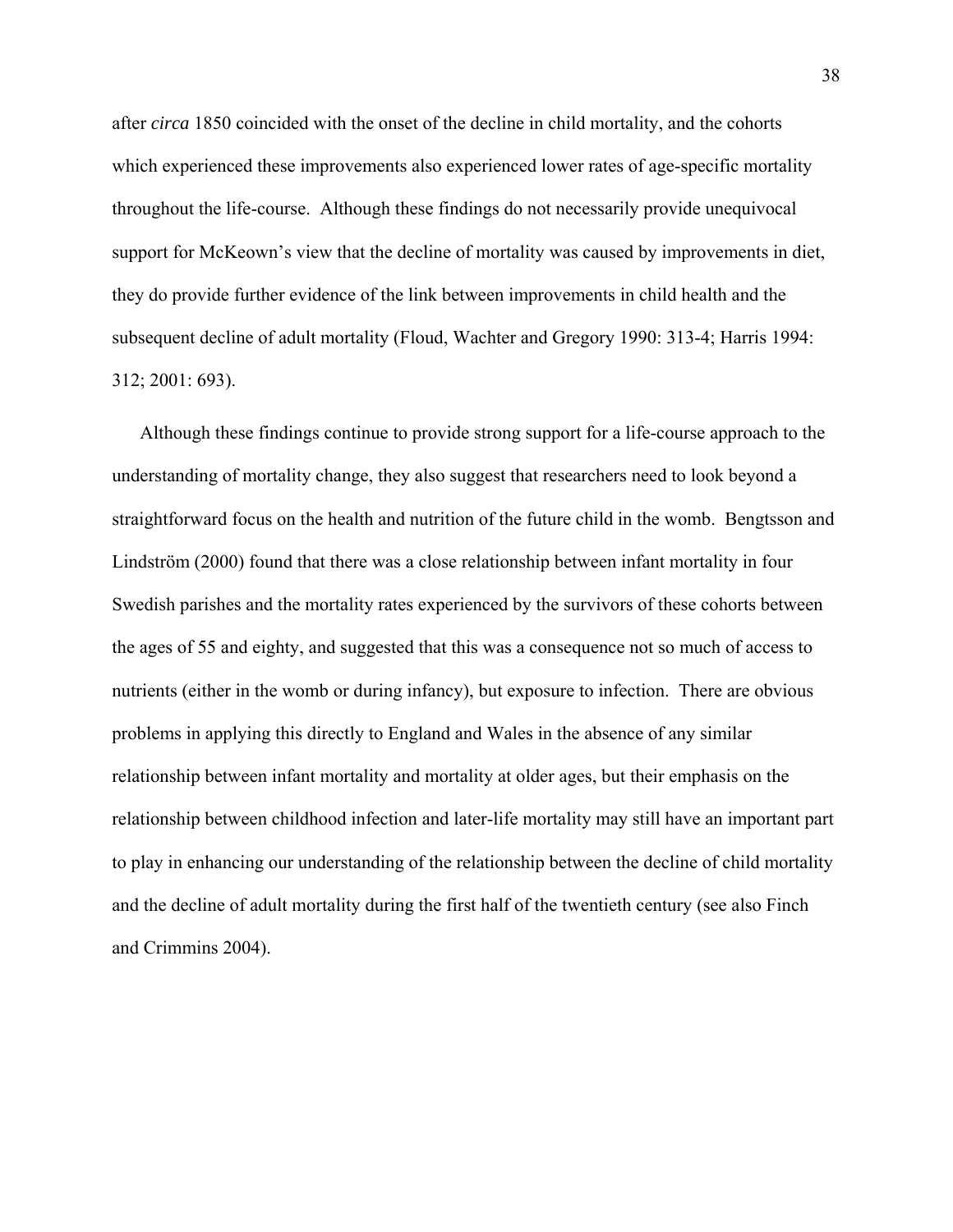### *6. Conclusions*

As this paper has demonstrated, the relationship between food, income and health has continued to be the subject of considerable controversy. Although Thomas McKeown argued that improvements in the quality and quantity of the human diet were primarily responsible for the decline of mortality in Britain from the beginning of the eighteenth century, several writers have criticised this view. One of the major sources of objection was the lack of correlation between movements in real wages and life expectancy and the absence of direct information about food availability.

This paper has sought to address these issues in two ways. In the first place, we have summarised the new evidence on changes in real wages which has come to light since McKeown's findings were originally published. Although these findings do not remove all the inconsistencies between the movement of real wages and changes in life expectancy, they do suggest that the two series were much more closely aligned, during the second half of the eighteenth century, than previous accounts have suggested.

The second aim of the paper was to present new estimates regarding the availability of food in England and Wales between 1700 and 1914. Although some of the results are mixed, our overall conclusion is that the number of calories available for human consumption per head per day increased by between 200 and 250 calories over the course of the eighteenth century and by between thirty and one hundred calories between 1800 and 1850. This was followed by a much larger increase in food availability between 1850 and 1914.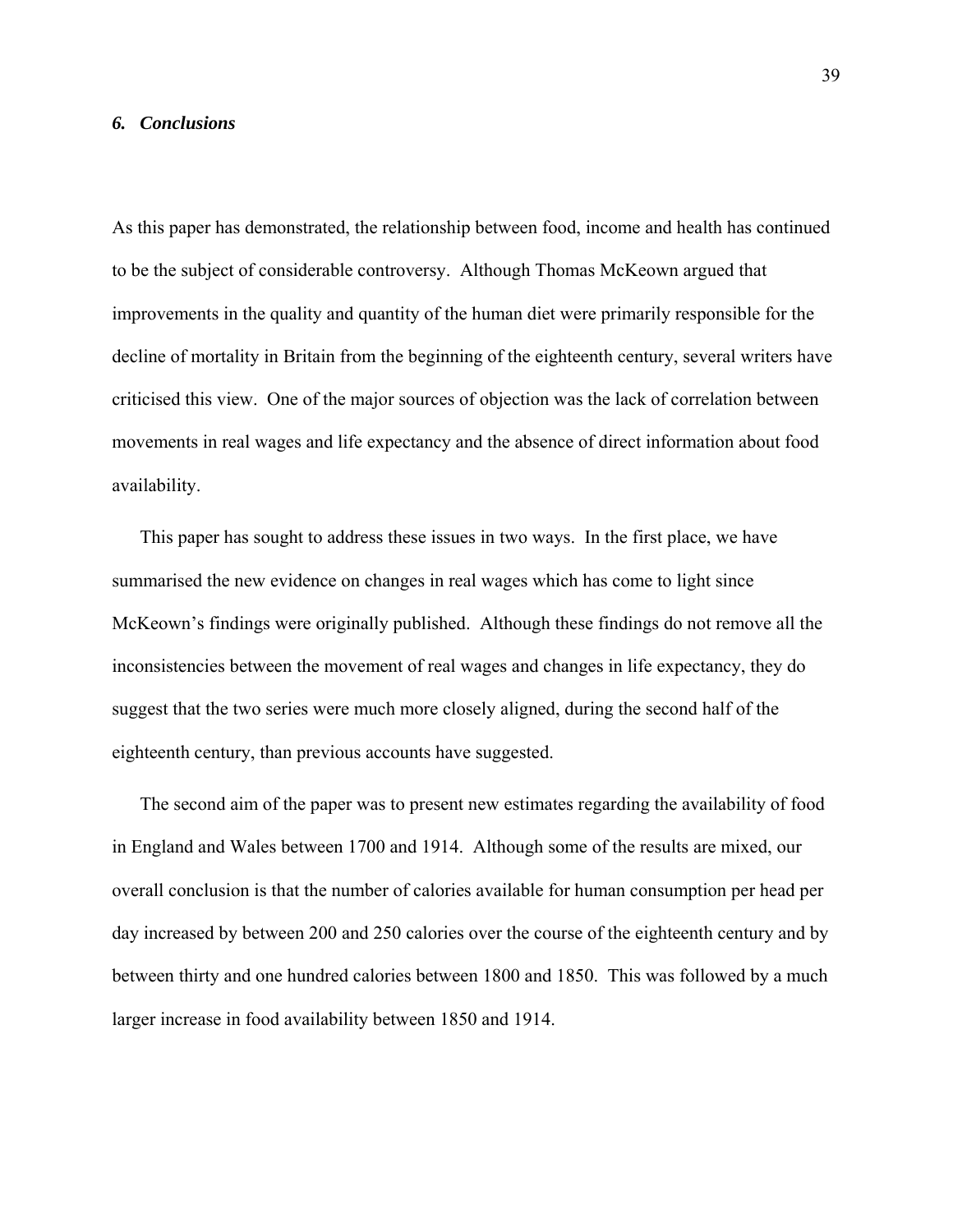Our evidence also shows that there were significant changes in the composition of the British diet over this period. At the beginning of the eighteenth century, about two-thirds of the calories consumed by the average Briton were likely to have been derived from cereals. However, by the early years of the twentieth century, the proportion of calories derived from cereals had halved and the proportions derived from fruit and vegetables, and from meat and dairy products, had increased substantially. Although some authors have recently highlighted the increased importance of the role played by processed foods in British diets during the course of the nineteenth century (see Clayton and Rowbotham 2008a; 2008b; 2008c), the potentially negative aspects of this change may still have been outweighed by the improvement in the nutritional composition of the average diet and the overall increase in the number of calories.

The nutritional adequacy of a diet depends on the size of the body which the diet is required to sustain and on the amount of work which the same body is required to perform. In order to estimate the adequacy of the diet which was available in Britain at different points in time, we have also calculated the number of calories available per 'consuming unit' or 'adult male equivalent' and compared this with the available information about the average heights and weights of British men in the eighteenth and nineteenth centuries. This exercise demonstrated that the average number of calories per consuming unit was well below the level needed to enable an 18-30 year old man to perform a full day's worth of physically-demanding labour during much of the period under review. However, it is also important to recognise that the costs of any shortfall may not have been shared equally – either within the household or within society as a whole. During the nineteenth and early-twentieth centuries, many contemporary observers noted that adult women and children regularly consumed a smaller share of the available food than their husbands and fathers. Even if it were possible to justify this on the grounds that it was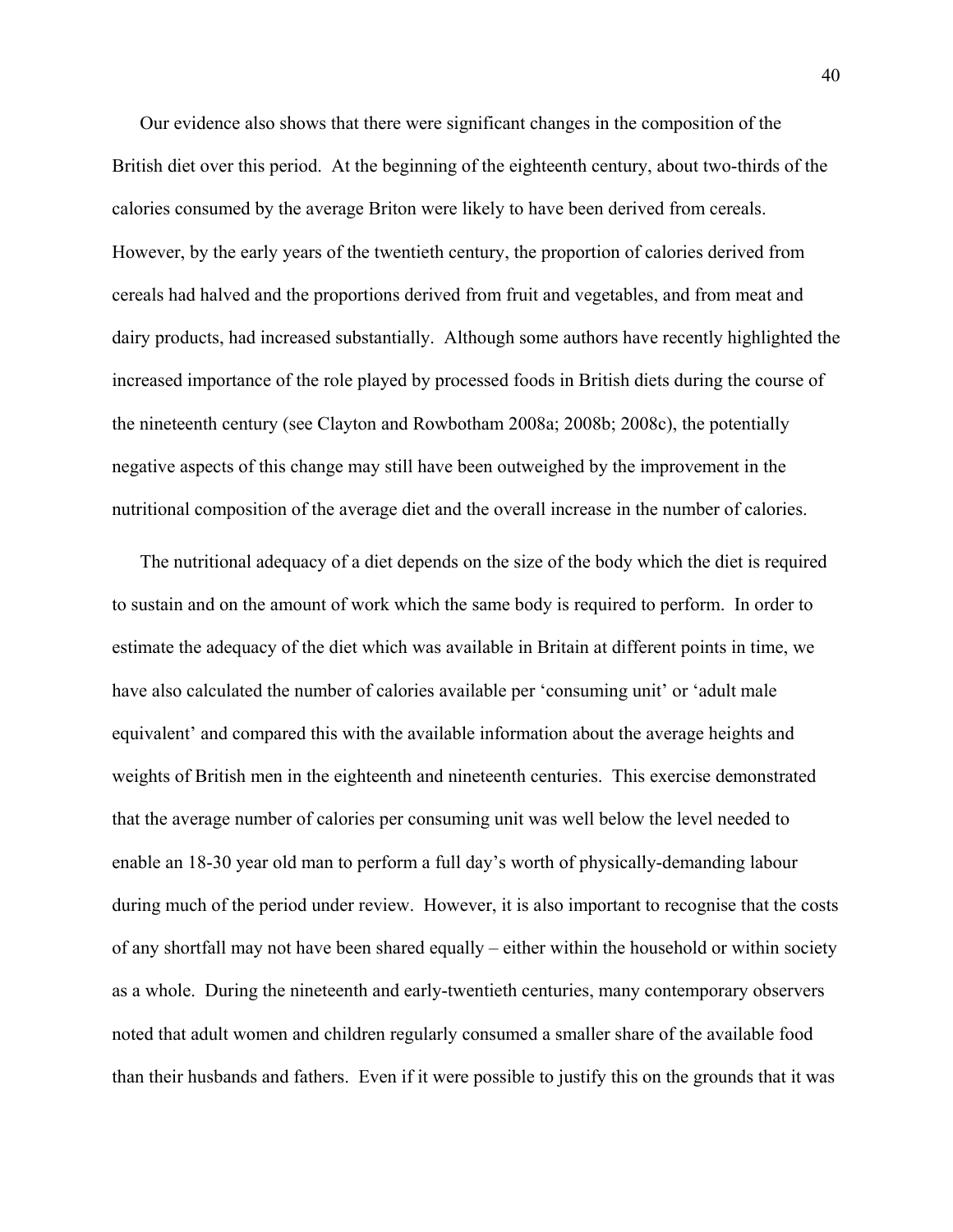essential to maintain the strength of the primary breadwinner, it may still have contributed to the stunted bodies of many working-class children and the high mortality rates of their mothers.

Although we have paid particular attention to the importance of diet and the estimation of food availability, this paper has not been designed to offer a monocausal explanation for mortality change. In the first place, it is important to recognise that a diet which may prove adequate under one set of environmental circumstances may prove wholly inadequate under a different set of circumstances, and therefore it is essential to take full account of what Nevin Scrimshaw and others have called the 'synergistic' relationship between infection and nutrition (see e.g. Scrimshaw, Taylor and Gordon 1968; Scrimshaw and SanGiovanni 1997; Scrimshaw 2000). Secondly, it is also important to recognise the wide range of additional factors which also influenced changes in mortality during our period.

Although we have identified a range of such 'additional factors', two are of particular importance. In the first place, it is important to recognise the impact of environmental degradation in general, and urbanisation in particular, on the history of public health in Britain during the first three-quarters of the nineteenth century. The rising tide of urbanisation was associated with a reduction in the average heights of men who were born during the second quarter of the nineteenth century and was at least partly responsible for the absence of any further progress in aggregate life-expectancy rates over the course of the same period. As a result, it is also important to acknowledge the vital contribution made by sanitary reform to the decline of mortality after *circa* 1870. However, our findings suggest that the greatest increases in spending on the sanitary infrastructure only became apparent at the very end of the nineteenth century and during the early years of the twentieth century. A lot of attention has been paid in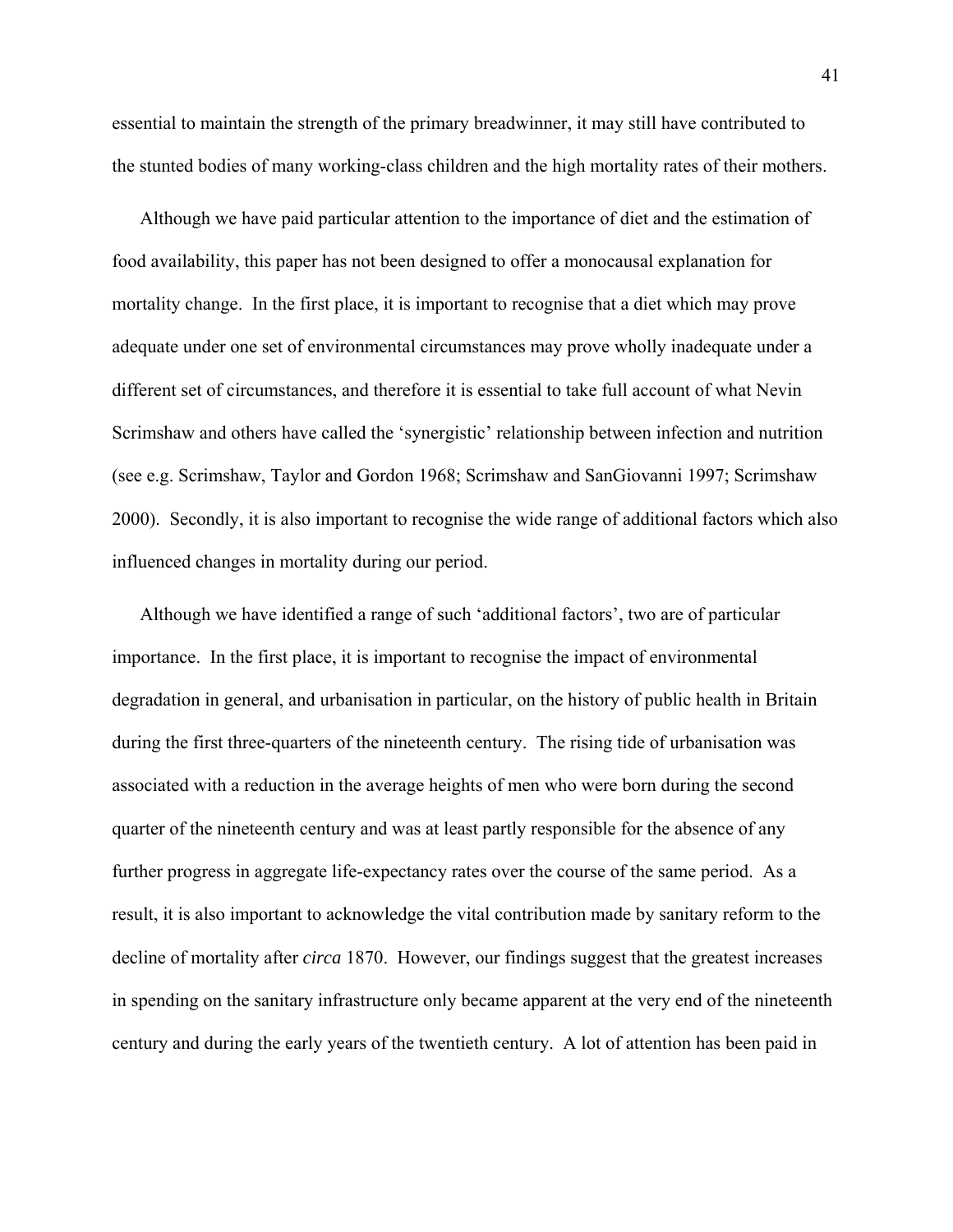recent years to the impact of sanitary reform before 1900 but our evidence suggests that it was likely to have played an even greater role after that date.

The second key factor is the importance of a cohort-based or life-course approach to the understanding of mortality decline. As Kermack, McKendrick and McKinlay pointed out in 1934, the first generation to experience declining mortality in the second half of the nineteenth century were the men and women who were born towards the end of the 1840s. The decline in mortality began when these individuals were between the ages of five and nine and then started to affect each succeeding age-group as the century progressed, but there was little improvement in the scale of older-age mortality before the start of the twentieth century. This pattern of agespecific mortality decline suggests that, in order to understand at least some of the causes of the decline of mortality at older ages, we still need to pay more attention to the factors which contributed to an improvement in the life-chances of these individuals during their earlier years.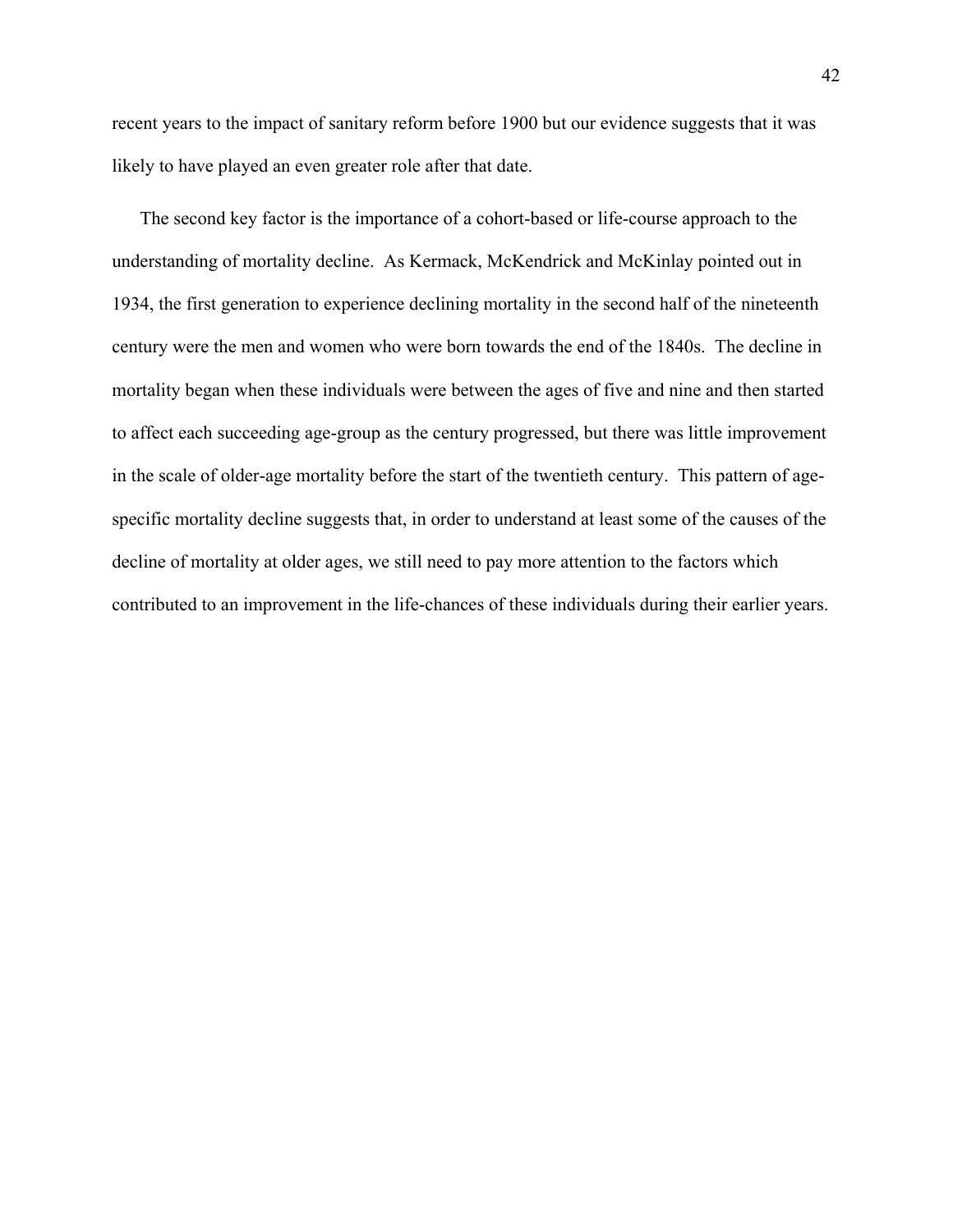# *Appendices*

*Table A1. Energy derived from domestically-produced cereals and pulses, 1700-1850 (based on crop yields estimated by Chartres, Holderness and Allen).*

|      |              | Millions<br>of acres | Yields<br>per acre | Gross<br>output | $\frac{0}{0}$<br>entering<br>gross<br>product | Millions<br>of<br>bushels<br>as food | Lbs per<br>bushel | Ounces of<br>food<br>(000, 000s) | kCal per<br>ounce | Proportion<br>net of<br>milling and<br>distribution<br>losses | Total kCal<br>net of<br>milling and<br>distribution<br>losses<br>(000, 000s) | Population<br>(England<br>and Wales) | Keal per<br>cap.<br>Available<br>for<br>consumption<br>per day |
|------|--------------|----------------------|--------------------|-----------------|-----------------------------------------------|--------------------------------------|-------------------|----------------------------------|-------------------|---------------------------------------------------------------|------------------------------------------------------------------------------|--------------------------------------|----------------------------------------------------------------|
|      |              | (1)                  | (2)                | (3)             | (4)                                           | (5)                                  | (6)               | (7)                              | (8)               | (9)                                                           | (10)                                                                         | (11)                                 | (12)                                                           |
|      |              |                      |                    |                 |                                               |                                      |                   | $(5)*(6)*16$                     |                   |                                                               | $(7)^*(8)^*(9)$                                                              |                                      | (10)/(11)                                                      |
| 1700 | Wheat        | 1.361                | 16.0               | 21.8            | 0.855                                         | 18.6                                 | 57                | 16,980                           | 95                | 0.6189                                                        | 998,427                                                                      | 5,444,426                            | 502.43                                                         |
|      | Rye          | 0.890                | 17.0               | 15.1            | 0.737                                         | 11.2                                 | 55                | 9,813                            | 95                | 0.5345                                                        | 498,307                                                                      | 5,444,426                            | 250.76                                                         |
|      | Barley       | 1.901                | 23.0               | 43.7            | 0.850                                         | 37.2                                 | 49                | 29,137                           | 102               | 0.4000                                                        | 1,188,790                                                                    | 5,444,426                            | 598.22                                                         |
|      | Oats         | 1.223                | 24.0               | 29.4            | 0.280                                         | 8.2                                  | 38                | 4,997                            | 114               | 0.4263                                                        | 242,824                                                                      | 5,444,426                            | 122.19                                                         |
|      | Beans & peas | 1.3                  | 20.0               | 26.0            | 0.600                                         | 15.6                                 | 60                | 14,976                           | 30                | 0.4050                                                        | 184,371                                                                      | 5,444,426                            | 92.78                                                          |
|      | Total        |                      |                    |                 |                                               |                                      |                   |                                  |                   |                                                               |                                                                              |                                      | 1,566.37                                                       |
| 1750 | Wheat        | 1.8                  | 18.0               | 32.4            | 0.855                                         | 27.7                                 | 57                | 25,264                           | 95                | 0.6189                                                        | 972,041                                                                      | 6,192,091                            | 430.09                                                         |
|      | Rye          | 0.5                  | 18.0               | 9.0             | 0.737                                         | 6.6                                  | 55                | 5,837                            | 95                | 0.5345                                                        | 296,416                                                                      | 6,192,091                            | 131.15                                                         |
|      | Barley       | 1.4                  | 25.0               | 35.0            | 0.850                                         | 29.8                                 | 49                | 23,324                           | 102               | 0.4000                                                        | 951,619                                                                      | 6,192,091                            | 421.05                                                         |
|      | Oats         | 2.0                  | 28.0               | 56.0            | 0.280                                         | 15.7                                 | 38                | 9,533                            | 114               | 0.4263                                                        | 463,278                                                                      | 6,192,091                            | 204.98                                                         |
|      | Beans & peas | 1.0                  | 28.0               | 28.0            | 0.600                                         | 16.8                                 | 60                | 16,128                           | 30                | 0.4050                                                        | 198,553                                                                      | 6,192,091                            | 87.85                                                          |
|      | Total        |                      |                    |                 |                                               |                                      |                   |                                  |                   |                                                               |                                                                              |                                      | 1,275.12                                                       |
| 1800 | Wheat        | 2.5                  | 21.5               | 53.8            | 0.855                                         | 46.0                                 | 57                | 41,912                           | 95                | 0.6189                                                        | 2,464,431                                                                    | 9,223,320                            | 732.04                                                         |
|      | Rye          | 0.3                  | 26.0               | 7.8             | 0.737                                         | 5.7                                  | 55                | 5,059                            | 95                | 0.5345                                                        | 256,893                                                                      | 9,223,320                            | 76.31                                                          |
|      | Barley       | 1.3                  | 30.0               | 39.0            | 0.850                                         | 33.2                                 | 49                | 25,990                           | 102               | 0.4000                                                        | 1,060,376                                                                    | 9,223,320                            | 314.98                                                         |
|      | Oats         | $2.0\,$              | 35.0               | 70.0            | 0.280                                         | 19.6                                 | 38                | 11,917                           | 114               | 0.4263                                                        | 579,097                                                                      | 9,223,320                            | 172.02                                                         |
|      | Beans & peas | 1.2                  | 28.0               | 33.6            | 0.600                                         | 20.2                                 | 60                | 19,354                           | 30                | 0.4050                                                        | 238,264                                                                      | 9,223,320                            | 70.77                                                          |
|      | Total        |                      |                    |                 |                                               |                                      |                   |                                  |                   |                                                               |                                                                              |                                      | 1,366.12                                                       |
| 1850 | Wheat        | 3.6                  | 28.0               | 100.8           | 0.855                                         | 86.2                                 | 57                | 78,600                           | 95                | 0.6189                                                        | 4,621,669                                                                    | 17,928,000                           | 706.28                                                         |
|      | Rye          | 0.1                  | 28.0               | 2.8             | 0.737                                         | 2.1                                  | 55                | 1,816                            | 95                | 0.5345                                                        | 92,218                                                                       | 17,928,000                           | 14.09                                                          |
|      | Barley       | 1.5                  | 36.5               | 54.8            | 0.850                                         | 46.5                                 | 49                | 36,485                           | 102               | 0.4000                                                        | 1,488,604                                                                    | 17,928,000                           | 227.49                                                         |
|      | Oats         | $2.0\,$              | 40.0               | 80.0            | 0.280                                         | 22.4                                 | 38                | 13,619                           | 114               | 0.4263                                                        | 661,826                                                                      | 17,928,000                           | 101.14                                                         |
|      | Beans & peas | 1.0                  | 30.0               | 30.0            | 0.600                                         | 18.0                                 | 60                | 17,280                           | 30                | 0.4050                                                        | 212,735                                                                      | 17,928,000                           | 32.51                                                          |
|      | Total        |                      |                    |                 |                                               |                                      |                   |                                  |                   |                                                               |                                                                              |                                      | 1,081.50                                                       |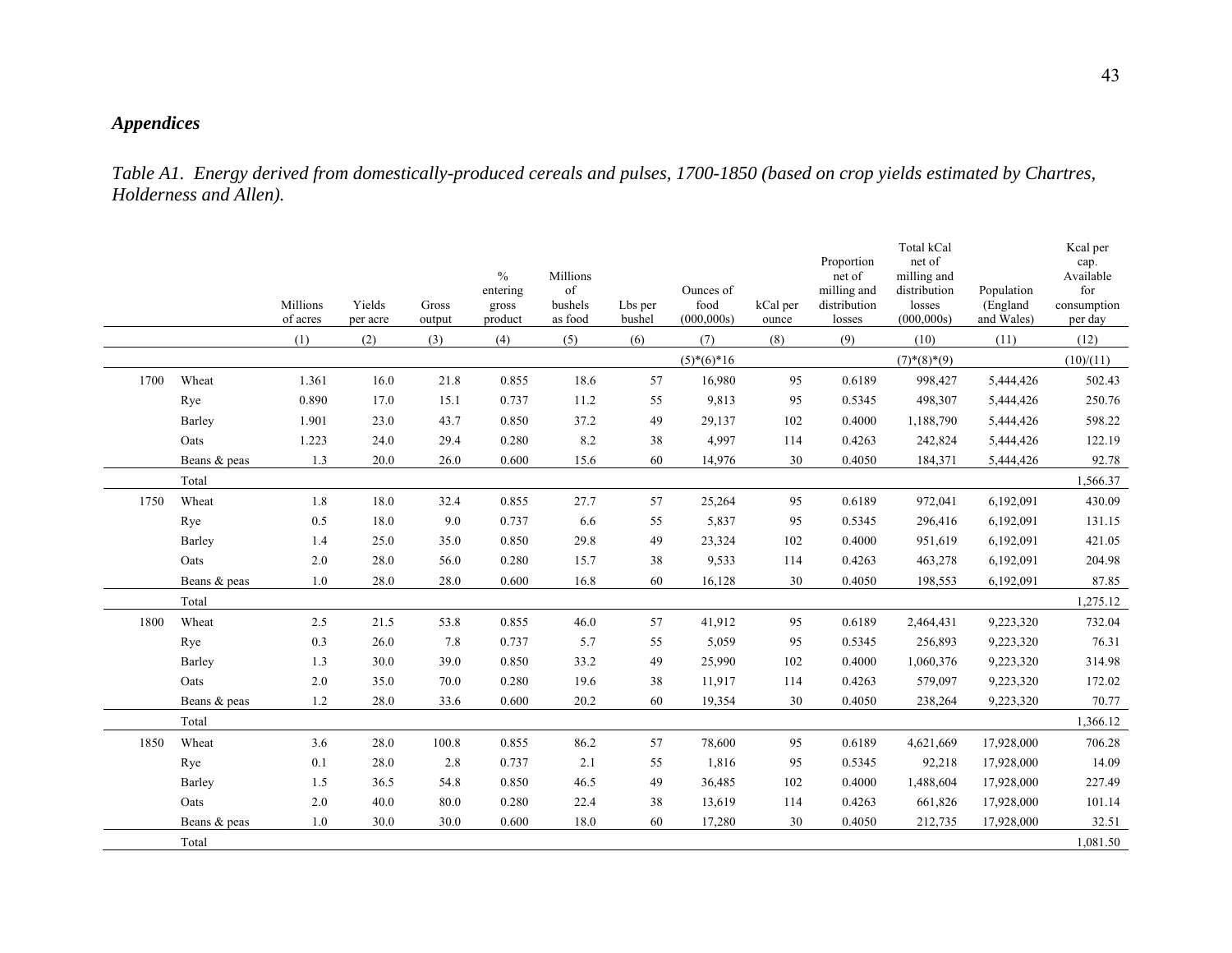Col. 1. 1700: Figures for wheat, rye, barley and oats from Chartres 1985: 444; figures for bean and peas from Allen 1994: 112; 1750-1850: Holderness 1989: 145.

Col. 2. As for column 1.

Col. 4. Figures for wheat, oats, barley, and beans and peas, from Towne and Rasmussen 1960: 294, 298, 304; for rye, see Gallman 1960: 52.

Col. 6. Conversion rates for wheat, barley, rye and oats from John 1989: 1124-5. Conversion rates for wheat, barley, rye and oats from John 1989: 1124-5. Figures for beans and peas from United States Department of Agriculture1992: 11, 14.

Col. 8. Energy values for wheat, rye, barley and oats from McCance and Widdowson 1960: 116-7; and for beans and peas from Parliamentary Papers 1917: Appendix 1A.

Col. 10. Allowances for milling losses derived from United States Department of Agriculture 1939: 8. An additional ten per cent has been allowed for losses associated with distribution.

Col. 11. 1700-1800: England (figures for 1701, 1751 and 1801): Wrigley and Schofield 1981: 533-4; Wales (1701, 1751 and 1801): Deane and Cole 1967: 103; 1850 (1851): Mitchell 1988: 9.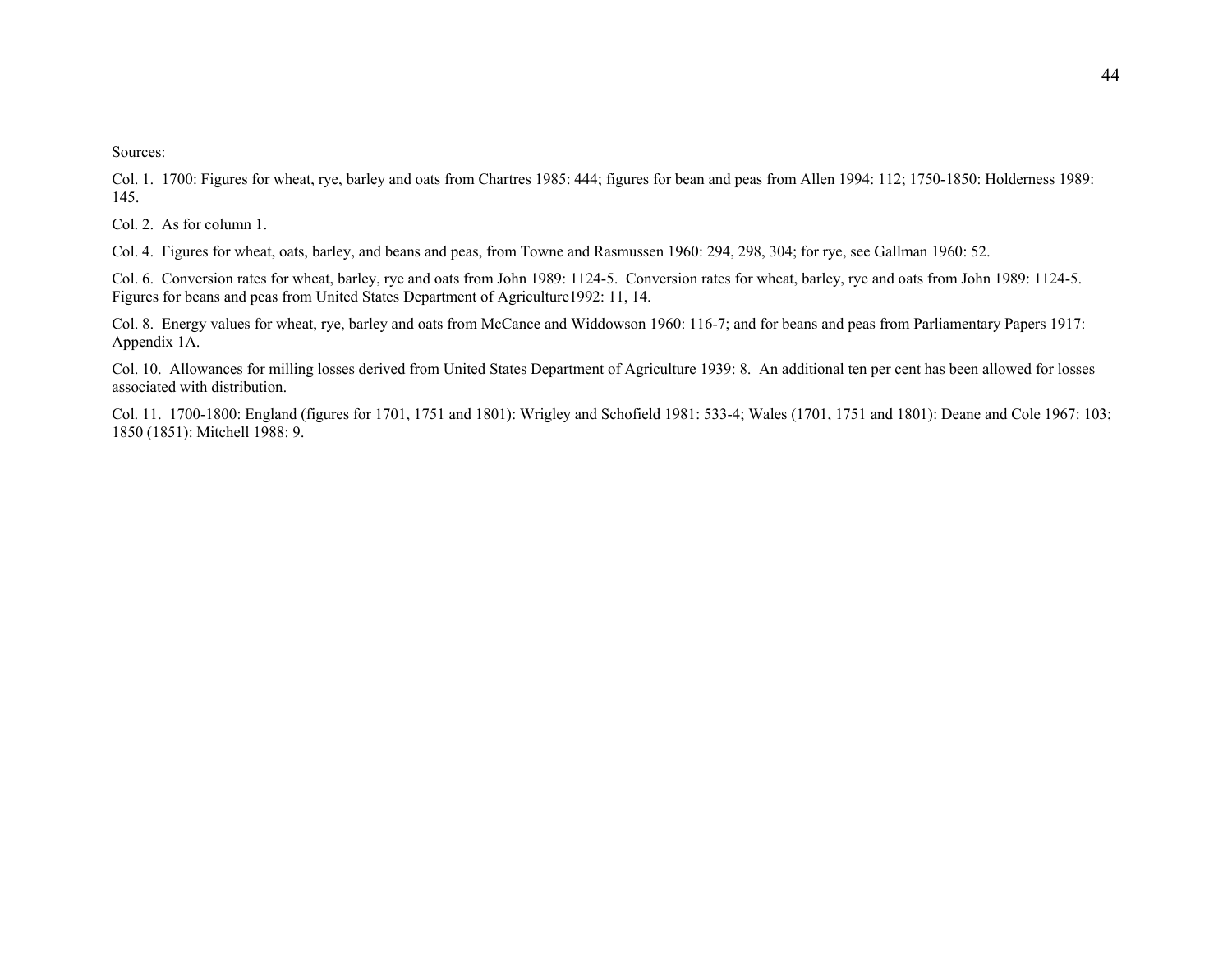|      |              | Millions<br>of acres | Yields<br>per acre | Gross<br>output | $\frac{0}{0}$<br>entering<br>gross<br>product | Millions<br>$% \left( \left( \mathcal{A},\mathcal{A}\right) \right) =\left( \mathcal{A},\mathcal{A}\right)$ of<br>bushels<br>as food | Lbs per<br>bushel | Ounces of<br>food<br>(000, 000s) | kCal per<br>ounce | Proportion<br>net of<br>milling and<br>distribution<br>losses | Total kCal<br>net of<br>milling and<br>distribution<br>losses<br>(000, 000s) | Population<br>(England<br>and Wales) | Kcal per cap.<br>Available for<br>consumption<br>per day |
|------|--------------|----------------------|--------------------|-----------------|-----------------------------------------------|--------------------------------------------------------------------------------------------------------------------------------------|-------------------|----------------------------------|-------------------|---------------------------------------------------------------|------------------------------------------------------------------------------|--------------------------------------|----------------------------------------------------------|
|      |              | (1)                  | (2)                | (3)             | (4)                                           | (5)                                                                                                                                  | (6)               | (7)                              | (8)               | (9)                                                           | (10)                                                                         | (11)                                 | (12)                                                     |
|      |              |                      |                    |                 |                                               |                                                                                                                                      |                   | $(5)*(6)*16$                     |                   |                                                               | $(7)^*(8)^*(9)$                                                              |                                      | (10)/(11)                                                |
| 1700 | Wheat        | 1.361                | 16.0               | 21.8            | 0.855                                         | 18.6                                                                                                                                 | 57                | 16,980                           | 95                | 0.6189                                                        | 998,427                                                                      | 5,444,426                            | 502.43                                                   |
|      | Rye          | 0.890                | 17.0               | 15.1            | 0.737                                         | 11.2                                                                                                                                 | 55                | 9,813                            | 95                | 0.5345                                                        | 498,307                                                                      | 5,444,426                            | 250.76                                                   |
|      | Barley       | 1.901                | 23.0               | 43.7            | 0.850                                         | 37.2                                                                                                                                 | 49                | 29,137                           | 102               | 0.4000                                                        | 1,188,790                                                                    | 5,444,426                            | 598.22                                                   |
|      | Oats         | 1.223                | 24.0               | 29.4            | 0.280                                         | 8.2                                                                                                                                  | 38                | 4,997                            | 114               | 0.4263                                                        | 242,824                                                                      | 5,444,426                            | 122.19                                                   |
|      | Beans & peas | 1.3                  | 20.0               | 26.0            | 0.600                                         | 15.6                                                                                                                                 | 60                | 14,976                           | $30\,$            | 0.4050                                                        | 184,371                                                                      | 5,444,426                            | 92.78                                                    |
|      | Total        |                      |                    |                 |                                               |                                                                                                                                      |                   |                                  |                   |                                                               |                                                                              |                                      | 1,566.37                                                 |
| 1750 | Wheat        | $1.8\,$              | 22.0               | 39.6            | 0.855                                         | 33.9                                                                                                                                 | 57                | 30,915                           | 95                | 0.6189                                                        | 1,189,448                                                                    | 6,192,091                            | 526.28                                                   |
|      | Rye          | 0.5                  | 18.0               | 9.0             | 0.737                                         | 6.6                                                                                                                                  | 55                | 5,837                            | 95                | 0.5345                                                        | 296,416                                                                      | 6,192,091                            | 131.15                                                   |
|      | Barley       | 1.4                  | 24.8               | 34.7            | 0.850                                         | 29.5                                                                                                                                 | 49                | 23,137                           | 102               | 0.4000                                                        | 943,980                                                                      | 6,192,091                            | 417.67                                                   |
|      | Oats         | 2.0                  | 36.7               | 73.5            | 0.280                                         | 20.6                                                                                                                                 | 38                | 12,511                           | 114               | 0.4263                                                        | 607,968                                                                      | 6,192,091                            | 269.00                                                   |
|      | Beans & peas | 1.0                  | 21.8               | 21.8            | 0.600                                         | 13.1                                                                                                                                 | 60                | 12,551                           | 30                | 0.4050                                                        | 154,519                                                                      | 6,192,091                            | 68.37                                                    |
|      | Total        |                      |                    |                 |                                               |                                                                                                                                      |                   |                                  |                   |                                                               |                                                                              |                                      | 1,412.46                                                 |
| 1800 | Wheat        | 2.5                  | 21.1               | 52.7            | 0.855                                         | 45.1                                                                                                                                 | 57                | 41,095                           | 95                | 0.6189                                                        | 2,416,388                                                                    | 9,223,320                            | 717.77                                                   |
|      | Rye          | 0.3                  | 23.4               | 7.0             | 0.737                                         | 5.2                                                                                                                                  | 55                | 4,558                            | 95                | 0.5345                                                        | 231,451                                                                      | 9,223,320                            | 68.75                                                    |
|      | Barley       | 1.3                  | 29.2               | 38.0            | 0.850                                         | 32.3                                                                                                                                 | 49                | 25,311                           | 102               | 0.4000                                                        | 1,032,676                                                                    | 9,223,320                            | 306.75                                                   |
|      | Oats         | 2.0                  | 37.4               | 74.9            | 0.280                                         | 21.0                                                                                                                                 | 38                | 12,742                           | 114               | 0.4263                                                        | 619,221                                                                      | 9,223,320                            | 183.94                                                   |
|      | Beans & peas | 1.2                  | 22.0               | 26.4            | 0.600                                         | 15.9                                                                                                                                 | 60                | 15,225                           | 30                | 0.4050                                                        | 187,442                                                                      | 9,223,320                            | 55.68                                                    |
|      | Total        |                      |                    |                 |                                               |                                                                                                                                      |                   |                                  |                   |                                                               |                                                                              |                                      | 1,332.89                                                 |
| 1850 | Wheat        | 3.6                  | 28.9               | 104.0           | 0.855                                         | 89.0                                                                                                                                 | 57                | 81,132                           | 95                | 0.6189                                                        | 4,770,543                                                                    | 17,928,000                           | 729.03                                                   |
|      | Rye          | 0.1                  | 27.8               | 2.8             | 0.737                                         | 2.1                                                                                                                                  | 55                | 1,805                            | 95                | 0.5345                                                        | 91,674                                                                       | 17,928,000                           | 14.01                                                    |
|      | Barley       | 1.5                  | 36.4               | 54.6            | 0.850                                         | 46.4                                                                                                                                 | 49                | 36,376                           | 102               | 0.4000                                                        | 1,484,143                                                                    | 17,928,000                           | 226.80                                                   |
|      | Oats         | $2.0\,$              | 47.4               | 94.8            | 0.280                                         | 26.6                                                                                                                                 | 38                | 16,143                           | 114               | 0.4263                                                        | 784,473                                                                      | 17,928,000                           | 119.88                                                   |
|      | Beans & peas | 1.0                  | 29.6               | 29.6            | 0.600                                         | 17.7                                                                                                                                 | 60                | 17,037                           | 30                | 0.4050                                                        | 209,742                                                                      | 17,928,000                           | 32.05                                                    |
|      | Total        |                      |                    |                 |                                               |                                                                                                                                      |                   |                                  |                   |                                                               |                                                                              |                                      | 1,121.77                                                 |

*Table A2. Energy derived from domestically-produced cereals and pulses, 1700-1850 (based on crop yields estimated by Turner, Beckett and Afton).*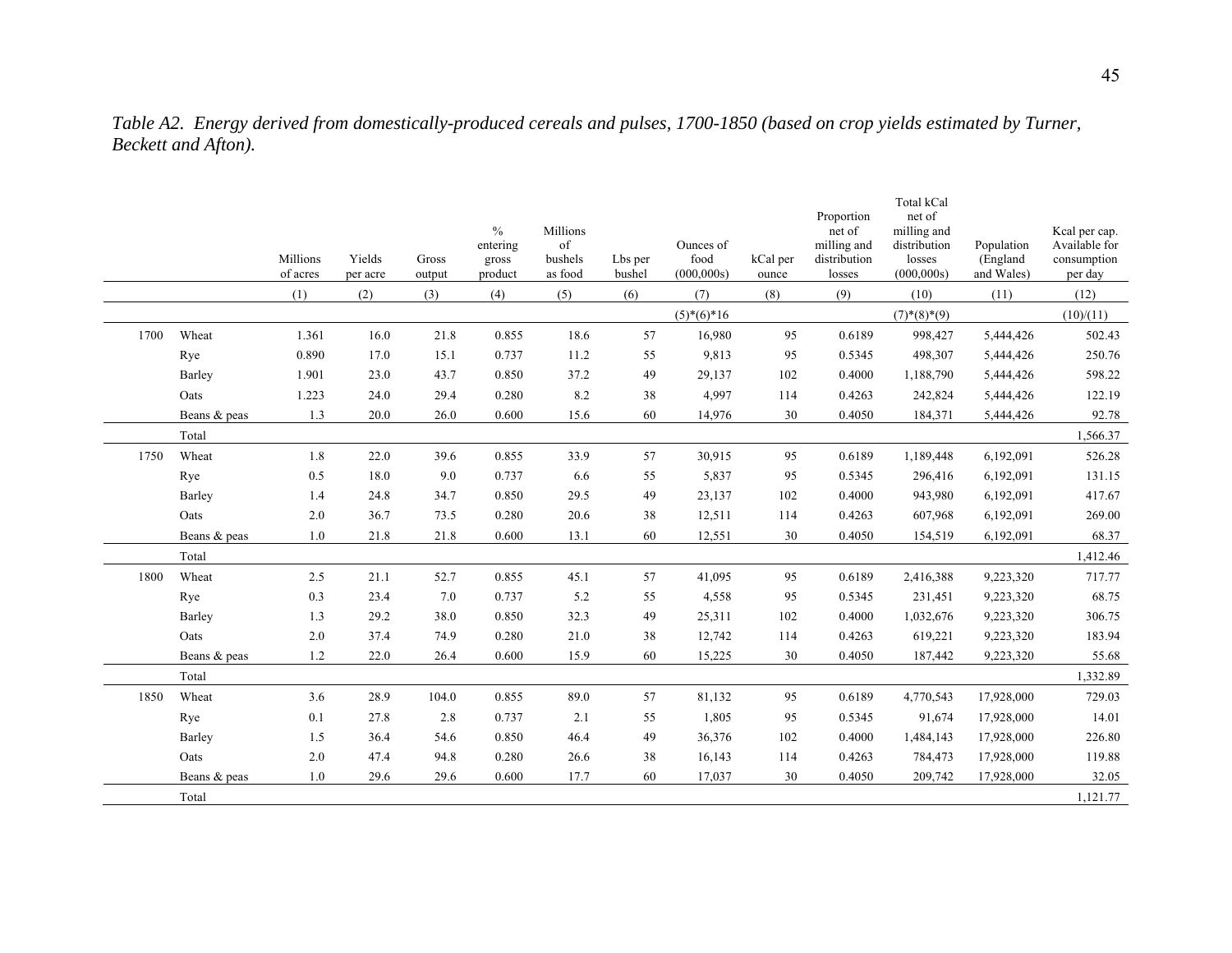Col. 1. See Table A1

Col. 2. 1700 (all crops): see Table A1; 1750 (rye): see Table A1; 1750 (all other crops): Turner, Beckett and Afton 2001: 129, 153, 158, 163-4; 1800 & 1850 (all crops): Turner, Beckett and Afton 2001: 129, 153, 158, 163-4.

Cols. 4, 6, 10 & 11: See Table A1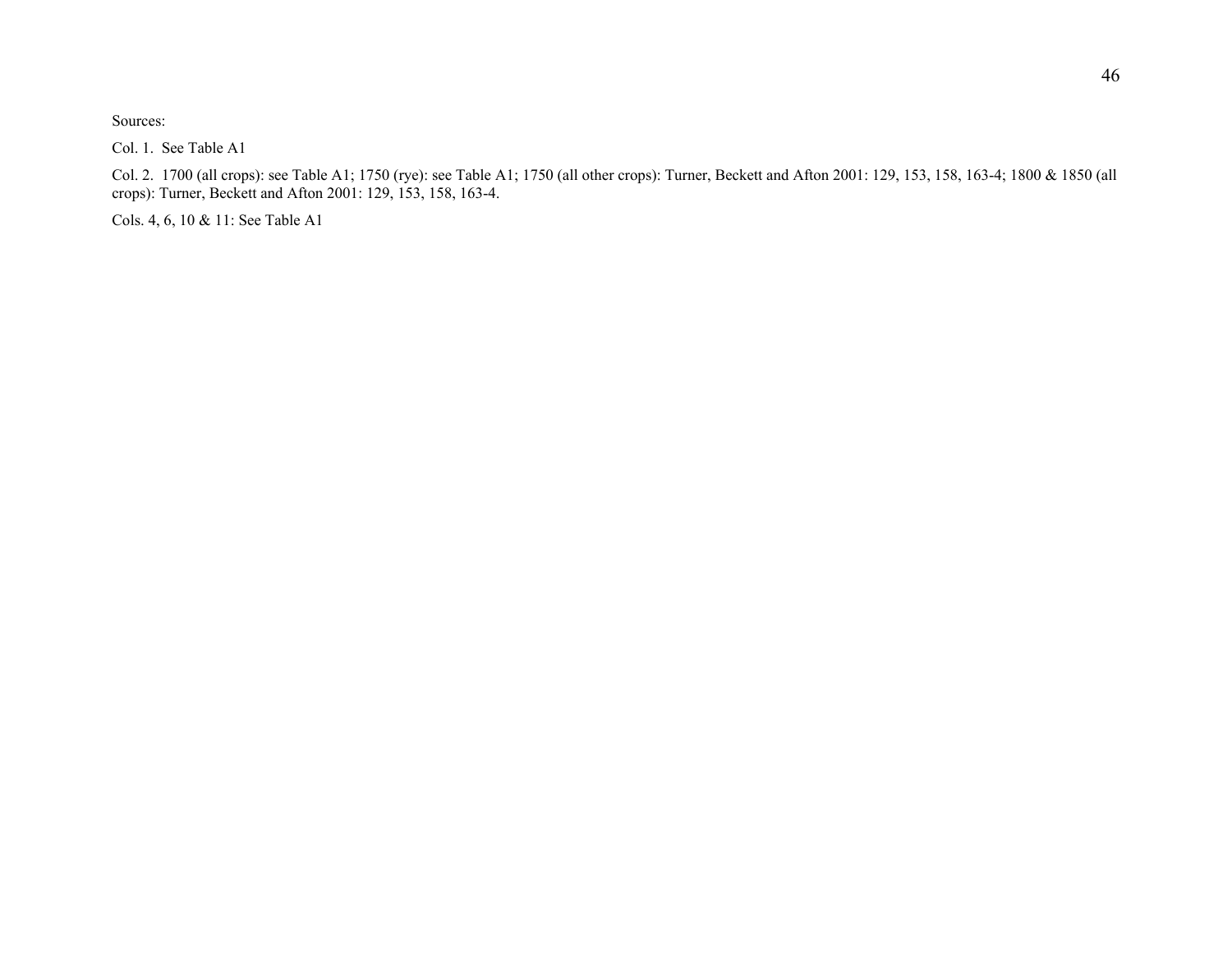| 1700          | Oz(000,000) | Population | Oz/head/day | kCal/oz | kCal/head |
|---------------|-------------|------------|-------------|---------|-----------|
| Mutton & lamb | 1,638.40    | 5,444,426  | 0.82        | 92.01   | 75.86     |
| Beef & veal   | 3,328.00    | 5,444,426  | 1.67        | 82.39   | 137.97    |
| Pork & ham    | 956.80      | 5,444,426  | 0.48        | 127.56  | 61.42     |
| Others        | 446.24      | 5,444,426  | 0.22        | 42.96   | 9.65      |
| Lard          | 173.42      | 5,444,426  | 0.09        | 252.53  | 21.99     |
| Total         |             |            |             |         | 306.88    |
| 1750          |             |            |             |         |           |
| Mutton & lamb | 3,476.48    | 6,192,091  | 1.54        | 92.01   | 141.53    |
| Beef & veal   | 4,569.60    | 6,192,091  | 2.02        | 82.39   | 166.57    |
| Pork & ham    | 2,598.40    | 6,192,091  | 1.15        | 127.56  | 146.65    |
| Lard          | 470.96      | 6,192,091  | 0.21        | 252.53  | 52.50     |
| Total         |             |            |             |         | 507.25    |
| 1800          |             |            |             |         |           |
| Mutton & lamb | 5,017.60    | 9,223,320  | 1.49        | 92.01   | 137.90    |
| Beef & veal   | 5,824.00    | 9,223,320  | 1.73        | 82.39   | 143.32    |
| Pork & ham    | 3,368.96    | 9,223,320  | 1.00        | 127.56  | 128.37    |
| Lard          | 610.62      | 9,223,320  | 0.18        | 252.53  | 45.70     |
| Total         |             |            |             |         | 453.01    |
| 1850          |             |            |             |         |           |
| Mutton & lamb | 7,490.56    | 17,928,000 | 1.14        | 92.01   | 105.32    |
| Beef & veal   | 9,640.96    | 17,928,000 | 1.47        | 82.39   | 121.38    |
| Pork & ham    | 4,569.60    | 17,928,000 | 0.70        | 127.56  | 89.08     |
| Lard          | 828.24      | 17,928,000 | 0.13        | 252.53  | 31.89     |
| Total         |             |            |             |         | 347.67    |

*Table A3. Energy derived from domestically-farmed animals*.

Meat production

1700: King 1696: 54-5

1750-1850: Holderness 1989: 155.

Lard

Derived from the ratio of lard to bacon and pork production in Bennett and Pierce 1961: 114-5.

Energy values

Parliamentary Papers 1917: Appendix 1A.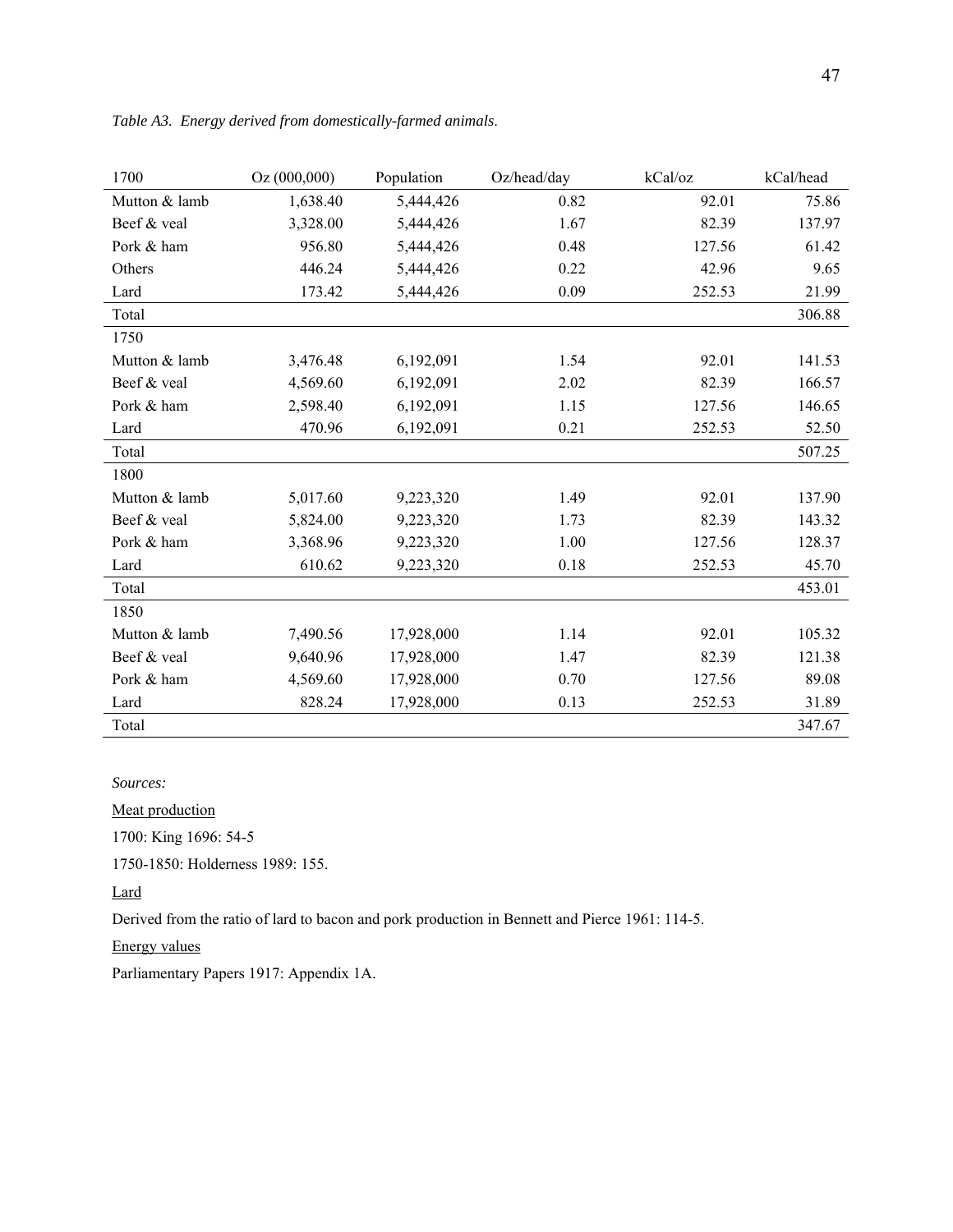|               | Consumption per head per week |       | oz/day | kCal/oz | kCal/day |
|---------------|-------------------------------|-------|--------|---------|----------|
|               | 0Z                            | Pints |        |         |          |
| 1700          |                               |       |        |         |          |
| Cheese        |                               |       |        |         |          |
| <b>Butter</b> |                               |       |        |         |          |
| Milk          |                               |       |        |         |          |
| Total         |                               |       |        |         | 230.75   |
| 1750          |                               |       |        |         |          |
| Cheese        | 5.00                          |       | 0.71   | 109.85  | 78.46    |
| <b>Butter</b> | 3.50                          |       | 0.50   | 225.78  | 112.89   |
| Milk          | 30.00                         | 1.50  | 4.29   | 20.35   | 87.23    |
| Total         |                               |       |        |         | 278.58   |
| 1800          |                               |       |        |         |          |
| Cheese        | 4.50                          |       | 0.64   | 109.85  | 70.62    |
| <b>Butter</b> | 3.50                          |       | 0.50   | 225.78  | 112.89   |
| Milk          | 18.00                         | 0.90  | 2.57   | 20.35   | 52.34    |
| Total         |                               |       |        |         | 235.84   |
| 1850          |                               |       |        |         |          |
| Cheese        | 3.30                          |       | 0.47   | 109.85  | 51.79    |
| <b>Butter</b> | 2.40                          |       | 0.34   | 225.78  | 77.41    |
| Milk          | 31.00                         | 1.55  | 4.43   | 20.35   | 90.14    |
| Total         |                               |       |        |         | 219.33   |

### *Table A4. Energy derived from domestically-produced dairy products*

Notes.

Figure for total consumption of energy from dairy products in 1700 derived from the ratio of beef and cattle production in 1700 to beef and cattle production in 1750 (roughly 1.67:2.02). For sources, see Table A1.

Sources: Holderness 1989: 170. Energy values derived from Parliamentary Papers 1917: Appendix 1A.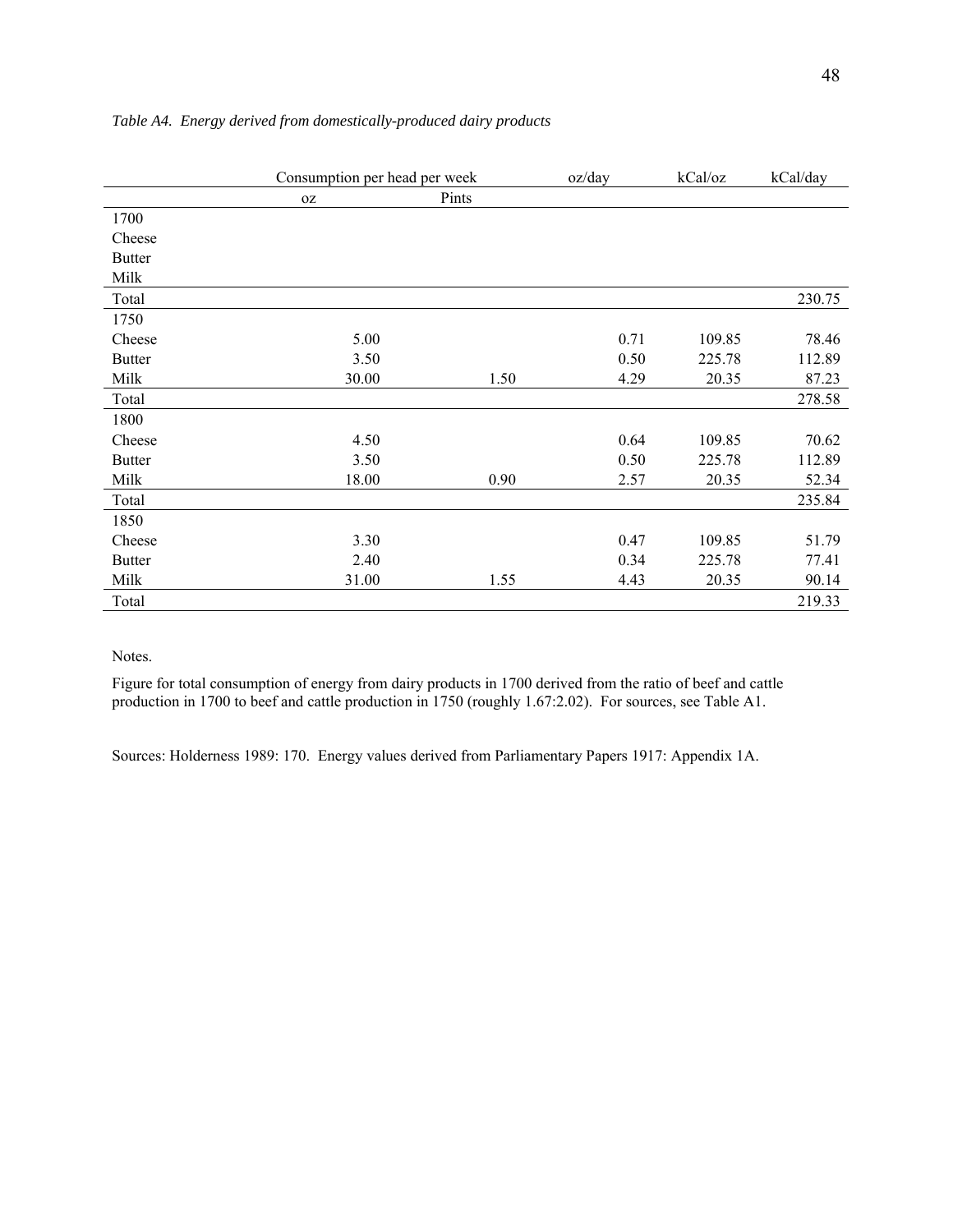## *Table A5. Energy derived from imported cereals and pulses.*

|             |                         | Quantity as food (Ozs, |         | Net of milling losses (35% | Net of distribution losses<br>(10% of grain $&$ | kCal/head/day for<br>consumption |
|-------------|-------------------------|------------------------|---------|----------------------------|-------------------------------------------------|----------------------------------|
|             | Net imports (Cwt, 000s) | 000s                   | Kcal/oz | of grain)                  | flour/meal)                                     | (constant losses)                |
| 1700 (GB)   |                         |                        |         |                            |                                                 |                                  |
| wheat       | $-157.94$               | $-283,028$             | 95      | $-17,476,975$              | $-15,729,278$                                   | $-6.59$                          |
| wheat flour | $-41.56$                | $-74,476$              | 95      | $-7,075,225$               | $-6,367,703$                                    | $-2.67$                          |
| Total       | $-199.50$               | $-357,504$             | 95      | $-24,552,201$              | $-22,096,981$                                   | $-9.25$                          |
| Barley      | $-115.50$               | $-206,968$             | 102     | $-13,721,995$              | $-12,349,795$                                   | $-5.17$                          |
| barley meal | 0.00                    | -8                     | 102     | $-791$                     | $-712$                                          | $0.00\,$                         |
| Total       | $-115.50$               | $-206,976$             | 102     | $-13,722,786$              | $-12,350,507$                                   | $-5.17$                          |
| Oats        | 29.99                   | 53,742                 | 114     | 3,982,259                  | 3,584,033                                       | 1.50                             |
| Oatmeal     | 0.11                    | 195                    | 114     | 22,282                     | 20,053                                          | $0.01\,$                         |
| Total       | 30.10                   | 53,937                 | 114     | 4,004,541                  | 3,604,087                                       | 1.51                             |
| Maize       | 0.00                    | $\mathbf{0}$           | 104     | $\boldsymbol{0}$           | $\boldsymbol{0}$                                | 0.00                             |
| Cornmeal    | 0.00                    | $\mathbf{0}$           | 104     | $\overline{0}$             | $\mathbf{0}$                                    | 0.00                             |
| Total       | 0.00                    | $\overline{0}$         | 104     | $\overline{0}$             | $\mathbf{0}$                                    | 0.00                             |
| Grand total | $-284.90$               | $-510,542.86$          | 415.00  | $-34,270,445.56$           | $-30,843,401.01$                                | $-12.91$                         |
| 1750 (GB)   |                         |                        |         |                            |                                                 |                                  |
| wheat       | $-3,062.10$             | $-5,487,276$           | 95      | -338,839,321               | -304,955,389                                    | $-111.52$                        |
| wheat flour | $-805.76$               | $-1,443,924$           | 95      | $-137, 172, 737$           | $-123,455,463$                                  | $-45.15$                         |
| Total       | $-3,867.86$             | $-6,931,200$           | 95      | $-476,012,058$             | -428,410,852                                    | $-156.66$                        |
| Barley      | $-335.99$               | $-602,089$             | 102     | -39,918,530                | $-35,926,677$                                   | $-13.14$                         |
| barley meal | $-0.01$                 | $-23$                  | 102     | $-2,300$                   | $-2,070$                                        | $0.00\,$                         |
| Total       | $-336.00$               | $-602, 112$            | 102     | -39,920,831                | $-35,928,748$                                   | $-13.14$                         |
| Oats        | 29.75                   | 53,310                 | 114     | 3,950,280                  | 3,555,252                                       | 1.30                             |
| Oatmeal     | 0.11                    | 194                    | 114     | 22,103                     | 19,892                                          | $0.01\,$                         |
| Total       | 29.86                   | 53,504                 | 114     | 3,972,382                  | 3,575,144                                       | 1.31                             |
| Maize       | 0.00                    | $\mathbf{0}$           | 104     | $\boldsymbol{0}$           | $\boldsymbol{0}$                                | $0.00\,$                         |
| Cornmeal    | 0.00                    | $\mathbf{0}$           | 104     | $\mathbf{0}$               | $\mathbf{0}$                                    | 0.00                             |
| Total       | 0.00                    | $\theta$               | 104     | $\theta$                   | $\theta$                                        | 0.00                             |
| Grand total | $-4,174.00$             | $-7,479,808.00$        | 415.00  | -511,960,506.30            | -460,764,455.67                                 | $-168.50$                        |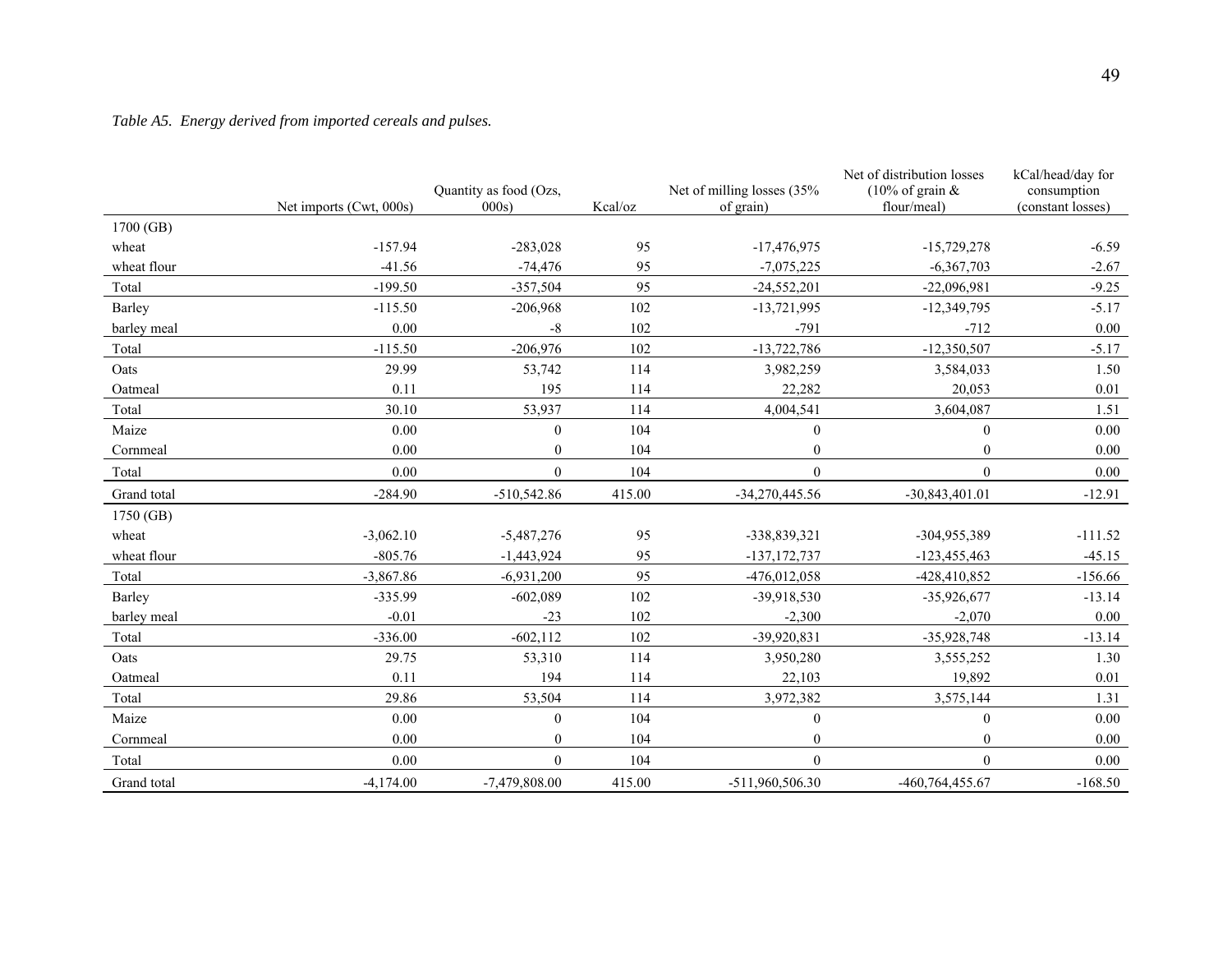| 1798-1802 (UK) |           |                  |        |                  |                  |          |
|----------------|-----------|------------------|--------|------------------|------------------|----------|
| wheat          | 2,532.38  | 4,538,033        | 95     | 280, 223, 542    | 252, 201, 188    | 43.01    |
| wheat flour    | 666.37    | 1,194,139        | 95     | 113,443,240      | 102,098,916      | 17.41    |
| Total          | 3,198.76  | 5,732,172        | 95     | 393,666,782      | 354,300,104      | 60.43    |
| Barley         | 234.48    | 420,188          | 102    | 27,858,477       | 25,072,629       | 4.28     |
| barley meal    | 0.01      | 16               | 102    | 1,605            | 1,445            | $0.00\,$ |
| Total          | 234.49    | 420,204          | 102    | 27,860,082       | 25,074,074       | 4.29     |
| Oats           | 1,046.73  | 1,875,741        | 114    | 138,992,386      | 125,093,147      | 21.33    |
| Oatmeal        | 3.81      | 6,822            | 114    | 777,692          | 699,923          | 0.12     |
| Total          | 1,050.54  | 1,882,563        | 114    | 139,770,078      | 125,793,070      | 21.45    |
| Maize          | 0.00      | $\mathbf{0}$     | 104    | $\boldsymbol{0}$ | $\mathbf{0}$     | 0.00     |
| Cornmeal       | 0.00      | $\boldsymbol{0}$ | 104    | $\boldsymbol{0}$ | $\boldsymbol{0}$ | $0.00\,$ |
| Total          | 0.00      | $\mathbf{0}$     | 104    | $\boldsymbol{0}$ | $\mathbf{0}$     | $0.00\,$ |
| Grand total    | 4,483.78  | 8,034,938.93     | 415.00 | 561,296,942.50   | 505, 167, 248.25 | 86.17    |
| 1848-1852 (UK) |           |                  |        |                  |                  |          |
| wheat          | 13,892.78 | 24,895,853       | 95     | 1,537,318,944    | 1,383,587,049    | 138.66   |
| wheat flour    | 3,655.75  | 6,551,102        | 95     | 622,354,710      | 560,119,239      | 56.13    |
| Total          | 17,548.52 | 31,446,956       | 95     | 2,159,673,653    | 1,943,706,288    | 194.79   |
| Barley         | 3,406.84  | 6,105,054        | 102    | 404,765,108      | 364,288,597      | 36.51    |
| barley meal    | 0.13      | 229              | 102    | 23,323           | 20,991           | $0.00\,$ |
| Total          | 3,406.97  | 6,105,283        | 102    | 404,788,431      | 364,309,588      | 36.51    |
| Oats           | 3,052.88  | 5,470,767        | 114    | 405,383,869      | 364,845,482      | 36.56    |
| Oatmeal        | 11.10     | 19,897           | 114    | 2,268,210        | 2,041,389        | 0.20     |
| Total          | 3,063.99  | 5,490,664        | 114    | 407,652,079      | 366,886,871      | 36.77    |
| Maize          | 6,732.28  | 12,064,250       | 104    | 815,543,304      | 733,988,974      | 73.56    |
| Cornmeal       | 71.50     | 128,129          | 104    | 13,325,387       | 11,992,848       | $1.20\,$ |
| Total          | 6,803.78  | 12,192,379       | 104    | 828,868,691      | 745,981,822      | 74.76    |
| Rye            | 340.80    | 610,710          | 104    | 41,284,006       | 37,155,605       | 3.72     |
| Ryemeal        | 12.56     | 22,515           | 104    | 2,341,528        | 2,107,375        | 0.21     |
| Total          | 353.36    | 633,225          | 104    | 43,625,533       | 39,262,980       | 3.93     |
| Peas           | 722.63    | 1,294,949        | 78     | 65,653,933       | 59,088,540       | 5.92     |
| pea meal       | 0.16      | 279              | 78     | 21,777           | 19,599           | $0.00\,$ |
| Total          | 722.78    | 1,295,229        | 78     | 65,675,710       | 59,108,139       | 5.92     |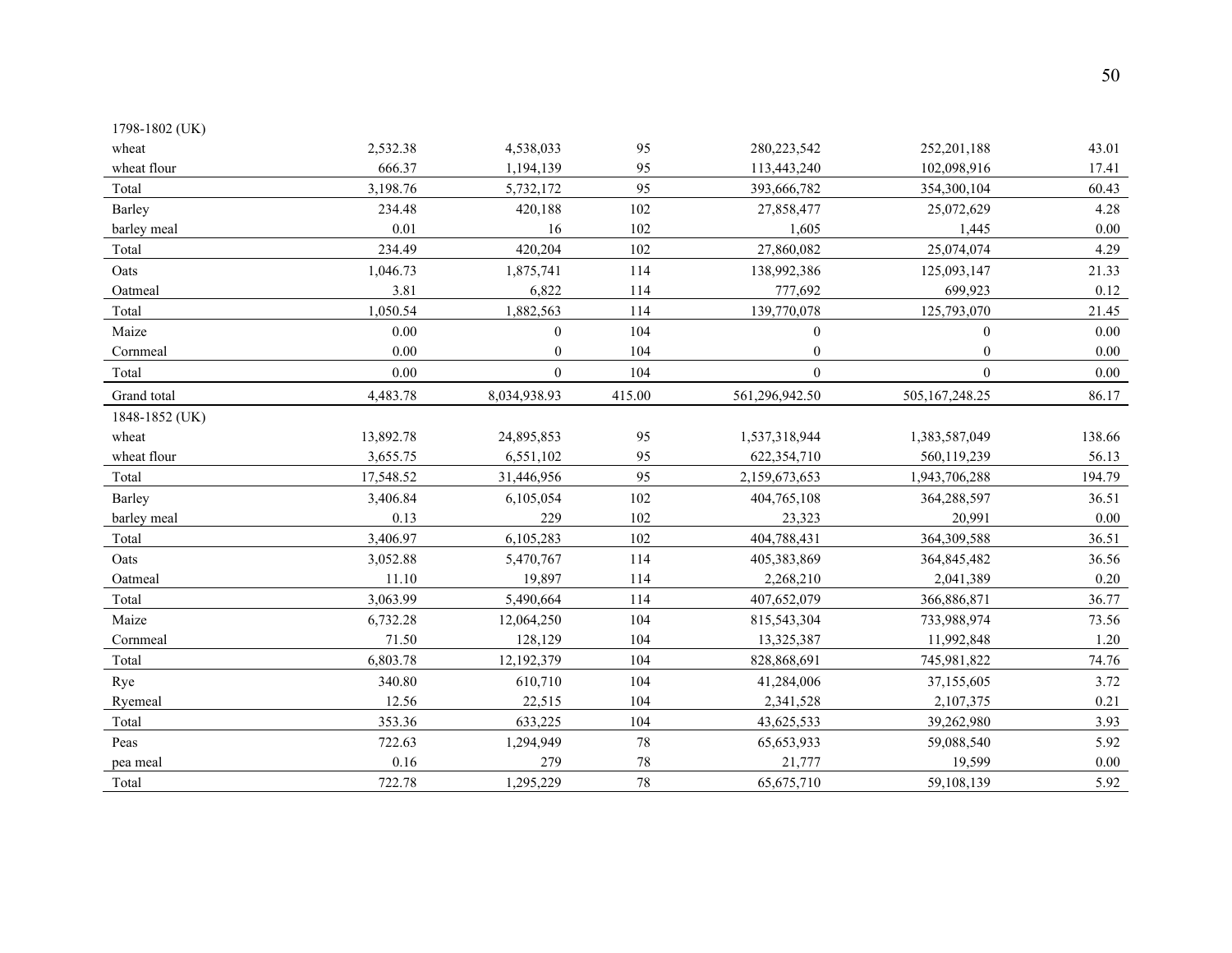| Beans          | 1,783.76  | 3,196,493     | 73     | 151,673,583      | 136,506,225      | 13.68  |
|----------------|-----------|---------------|--------|------------------|------------------|--------|
| bean meal      | 0.01      |               | 73     | 785              | 706              | 0.00   |
| Total          | .783.76   | 3,196,504     | 73     | 151,674,368      | 136,506,931      | 13.68  |
| buckwheat      | 7.11      | 12,743        | 97     | 805,402          | 724,862          | 0.07   |
| buckwheat meal | 0.29      | 528           | 97     | 51,300           | 46,170           | 0.00   |
| Total          | 7.41      | 13,270        | 97     | 856,702          | 771,032          | 0.08   |
| beer or bigg   | 2.56      | 4,579         | 102    | 303,606          | 273,245          | 0.03   |
| Malt           | 0.00      |               | 102    | 303,606          | 273,245          | 0.03   |
| Grand total    | 33,693.13 | 60,378,087.88 | 971.58 | 4,063,422,379.35 | 3,657,080,141.41 | 366.50 |

Grain imports

1700 & 1750: Mitchell 1988: 221-2.

1798-1802: Parliamentary Papers 1849a.

1848-52: Parliamentary Papers 1849b; 1851; 1853.

Quarters were converted into hundredweights using the conversion factors in Table A1. Conversion factors for maize were derived from United States Department of Agriculture 1952: 40, and for buckwheat, beer, bigg and malt from United States Department of Agriculture 1992: 12, 14.

Energy values

Wheat, barley (including beer or bigg), oats, rye, peas and beans: McCance and Widdowson 1960: 116-7.

Maize (yellow corn), buckwheat and malt: United States Department of Agriculture, National Nutrient Database (http://www.nal.usda.gov/fnic/foodcomp/search/).

Losses due to milling and distribution

See Table A1.

Population

1700-1800: England (figures for 1701, 1751 and 1801): Wrigley and Schofield 1981: 533-4; Wales (1701, 1751 and 1801): Deane and Cole 1967: 103; 1850 (1851): England and Wales 1851: Mitchell 1988: 11; Scotland: 1700 & 1750: Schofield 1994: 93; Scotland & Ireland (1801 and 1851): Mitchell 1988: 11-12.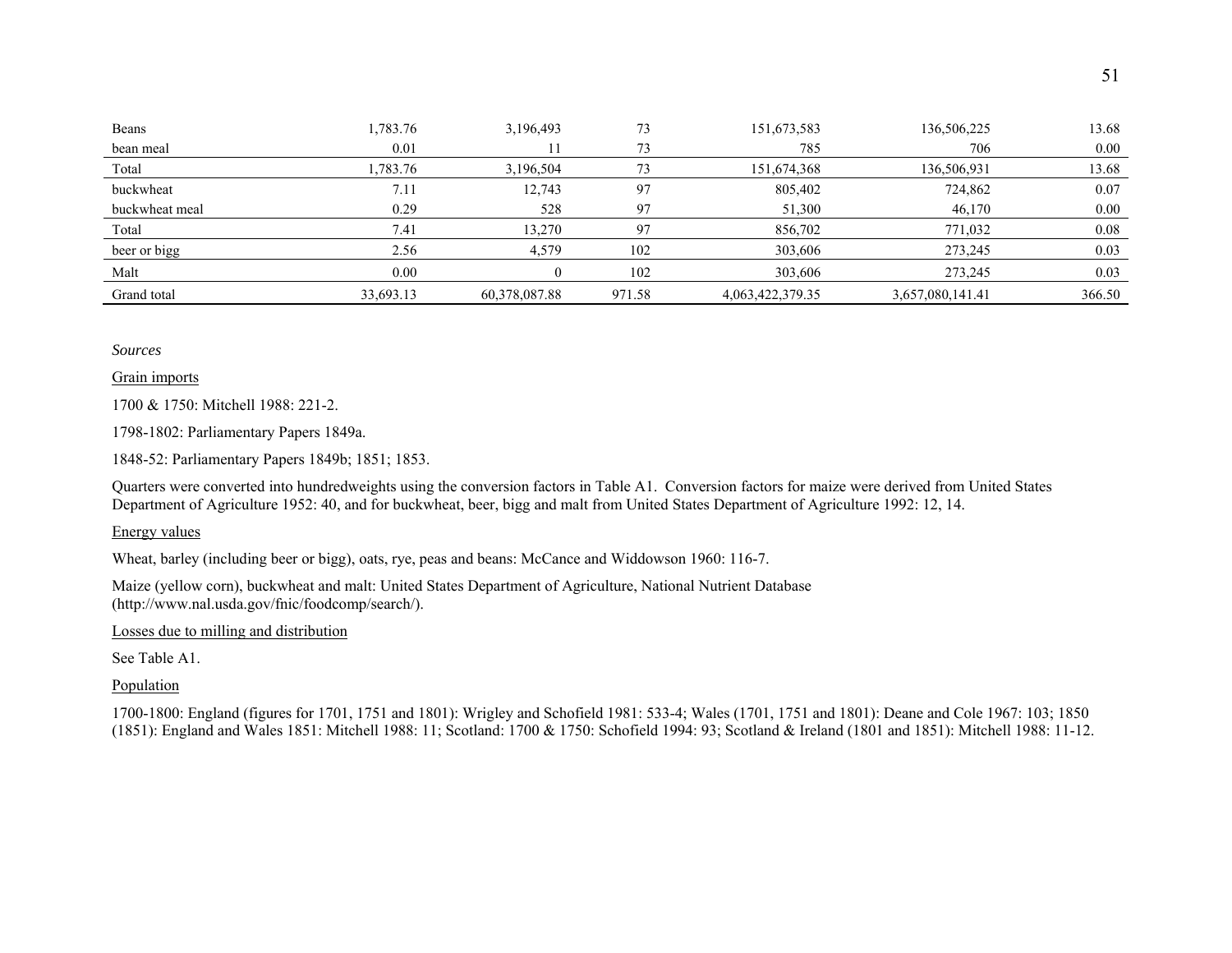|      | 000s<br>`11 7 <del>1</del> | )z/head/dav | ızı<br>al/oz<br>. . | $\sqrt{2}$<br>al.<br>dav<br>nead/ |
|------|----------------------------|-------------|---------------------|-----------------------------------|
| 1850 | 600<br><b>v</b> ,          | $\sim$      | 9.48<br>იი          | -<br>′4<br>.                      |

Meat imports: Mitchell 1988: 233. Energy values derived from estimates of total meat consumption and total calories derived from consumption of meat products in Table A3.

#### *Table A7. Energy derived from imported dairy products*

|                             | 1800          | 1850        |
|-----------------------------|---------------|-------------|
| Butter $(oz)$               | 206, 312, 960 | 593,393,920 |
| Cheese $(oz)$               | 222,510,848   | 623,209,216 |
| kCal per ounce (butter)     | 225.96        | 225.96      |
| kCal per ounce (cheese)     | 110.97        | 110.97      |
| Population (Great Britain)  | 10,686,000    |             |
| Population (United Kingdom) |               | 27,524,000  |
| kCal per day (butter)       | 11.94         | 13.33       |
| kCal per day (cheese)       | 4.25          | 6.88        |
| kCal per day (total)        | 16.20         | 20.22       |

Sources:

Imports of dairy products: 1800 (1801): John 1989: 1027-9; 1850: Parliamentary Papers 1851: 2; Population: Mitchell 1988: 11; Energy values: Parliamentary Papers 1917: Appendix 1A.

### *Table A8. Energy derived from retained sugar imports.*

|      | cwt     | population | lbs/head/year | oz/head/vear | cal/oz | cal/head/day |
|------|---------|------------|---------------|--------------|--------|--------------|
| 1700 | 442,800 | 5.444.426  | 5.68          | 90.84        | 112    | 27.87        |
| 1750 | 913.080 | 6,192,091  | 14.72         | 235.55       | 112    | 72.28        |
| 1800 |         |            | 19.45         | 311.12       | 112    | 95.47        |
| 1850 |         |            | 27.69         | 442.96       | 112    | 135.92       |

Sources:

Sugar: 1700 & 1750: Sheridan 1973: 22; 1800 & 1850: Mokyr 1988: 75.

Energy values: McCance and Widdowson 1960: 142.

Population: 1700 & 1750: Deane and Cole 1967: 103; Wrigley and Schofield 1981: 533-4.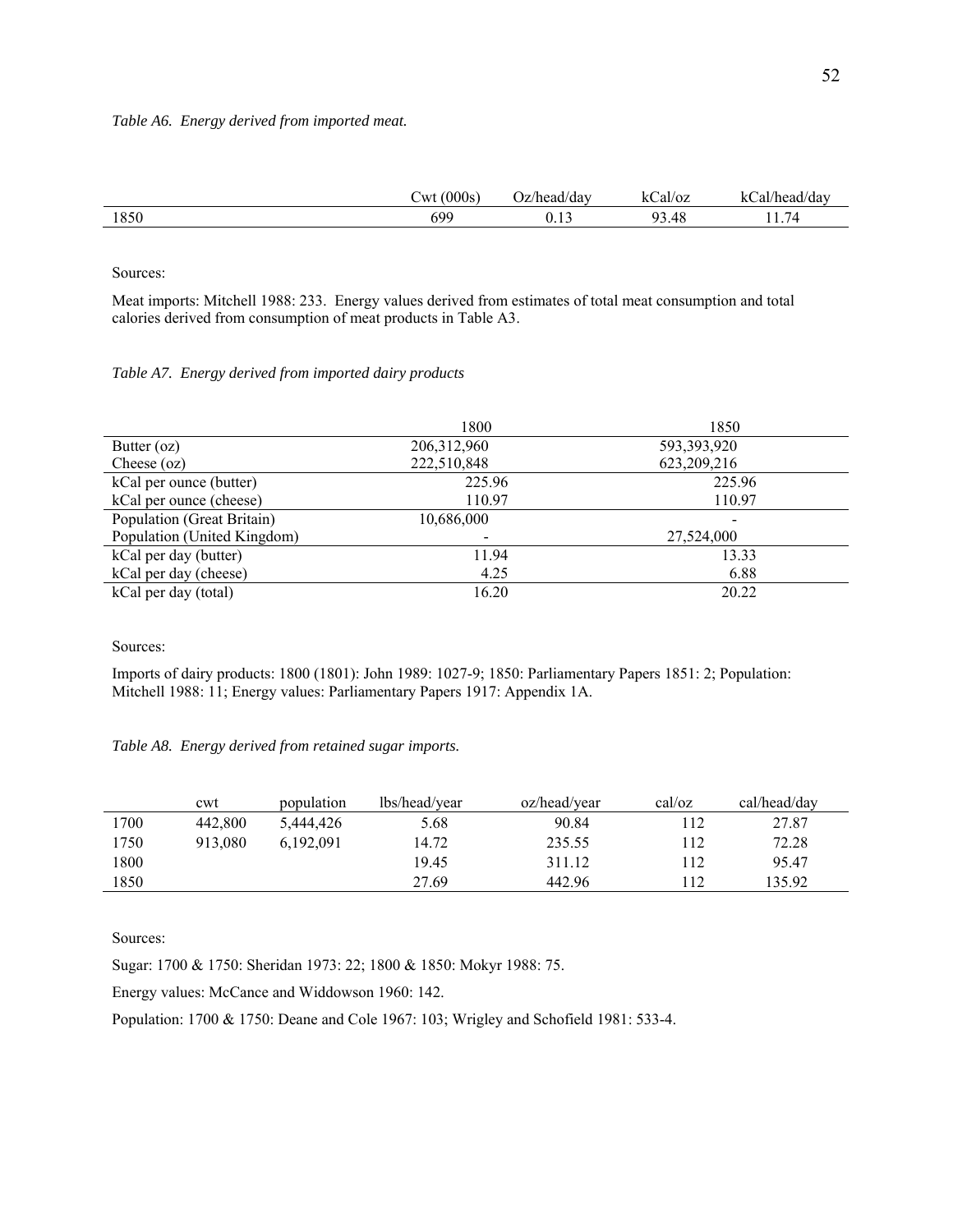### *Table A9. Wine and spirits*

|                            | 1700        | 1750        | 1800          | 1850          |
|----------------------------|-------------|-------------|---------------|---------------|
| Total wine                 | 914,739,840 | 621,532,800 | 1,225,042,560 | 1,482,811,680 |
| Total spirits              | 380,480     | 138,317,120 | 577,401,280   | 1,242,124,640 |
| kCal per oz of wine        | 25          | 25          | 25            | 25            |
| kCal per oz of spirits     | 63          | 63          | 63            | 63            |
| Population                 | 5,444,426   | 6,192,091   | 10,686,000    | 27,393,000    |
| kCal/oz/head/day (wine)    | 11.51       | 6.88        | 7.85          | 3.71          |
| kCal/oz/head/day (spirits) | 0.01        | 3.86        | 9.33          | 7.83          |
| kCal/oz/head/day (total)   | 11.52       | 10.73       | 17.18         | 11.53         |

Notes.

Imported wine was normally measured in tuns, and imported spirits in tuns and/or gallons. These figures have been converted into ounces on the basis that each tun contained 252 gallons, and that each gallon contains 160 fluid ounces.

#### Sources:

Imported wines and spirits: 1700-1800: Schumpeter 1960: 52-9; 1850: Parliamentary Papers 1851.

Population: England and Wales 1700 (1701) and 1750 (1751): Wrigley and Schofield 1981: 533-4; Deane and Cole 1967: 103; Great Britain: 1800 (1801): Mitchell 1988: 11; United Kingdom: 1850 (1851): 12.

### *Table A10. Energy derived from fish.*

|                   |          | Herrings | Other fish,<br>fresh | Shell fish<br>(without)<br>shell) | Canned and<br>salted fish | Total  |
|-------------------|----------|----------|----------------------|-----------------------------------|---------------------------|--------|
| Metric tons       | Home     | 99.00    | 606.00               | 10.50                             | 0.00                      | 715.50 |
| (000s)            | Imported | 63.00    | 30.00                | 1.90                              | 38.00                     | 132.90 |
|                   | Total    | 162.00   | 636.00               | 12.40                             | 38.00                     | 848.40 |
| Calories          | Home     | 82.00    | 306.00               | 4.00                              | 0.00                      | 392.00 |
| (000, 000, 000s)  | Imported | 57.00    | 12.00                | $\ast$                            | 70.00                     | 139.00 |
|                   | Total    | 139.00   | 318.00               | 4.00                              | 70.00                     | 531.00 |
| Calories per head | Home     | 4.97     | 18.55                | 0.24                              | 0.00                      | 23.76  |
| per day           | Imported | 3.45     | 0.73                 | 0.00                              | 4.24                      | 8.43   |
|                   | Total    | 8.43     | 19.28                | 0.24                              | 4.24                      | 32.19  |

Sources: Parliamentary Papers 1917: Appendix 1A. The population was taken as 45.2 million.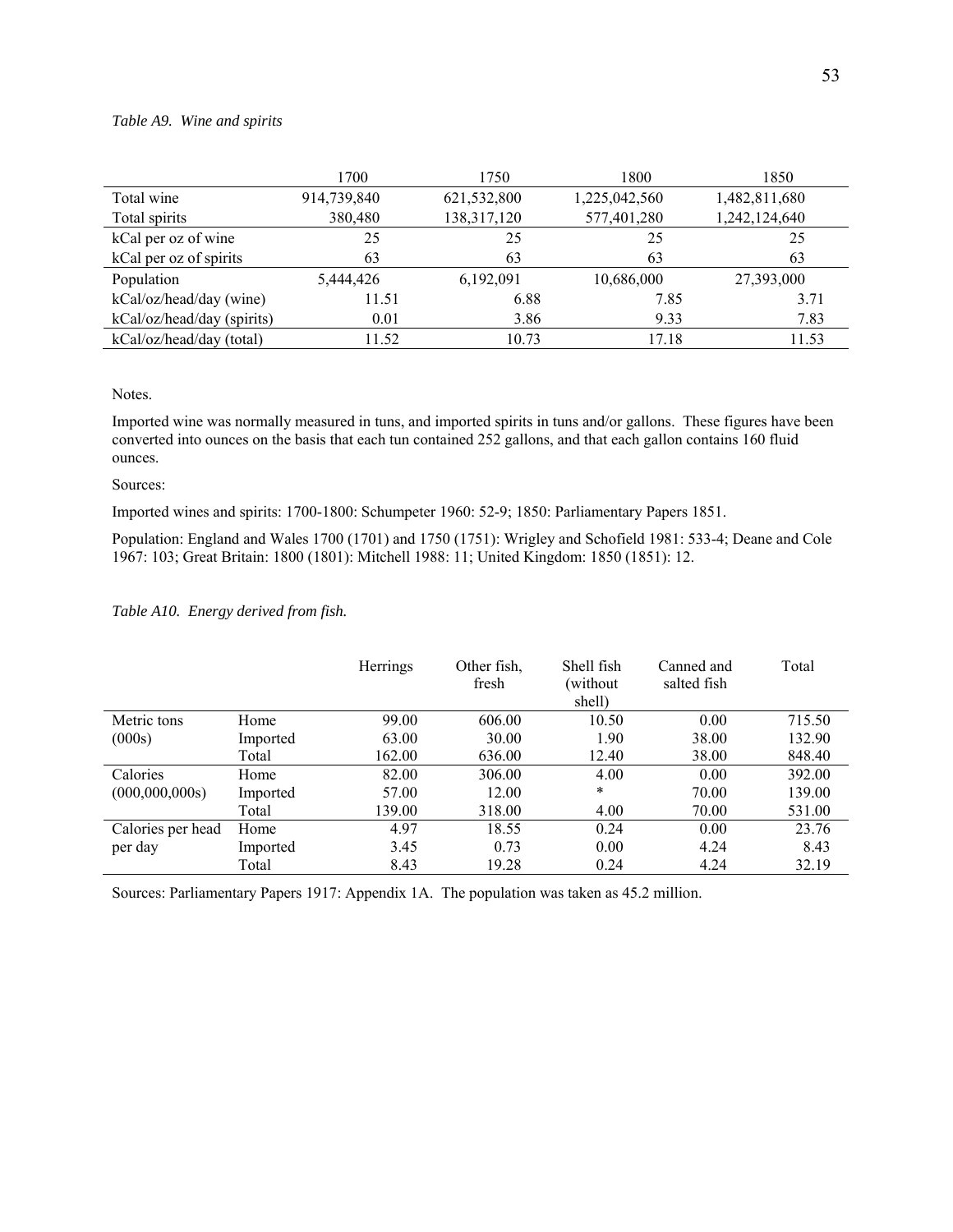### *Table A11. Energy derived from garden vegetables.*

|                    |          | Beans, peas and<br>lentils | Other<br>vegetables<br>(including)<br>tomatoes) | Preserved<br>vegetables | Total    |
|--------------------|----------|----------------------------|-------------------------------------------------|-------------------------|----------|
| Metric tons (000s) | Home     | 0.00                       | 700.00                                          | 0.00                    | 700.00   |
|                    | Imported | 116.00                     | 295.00                                          | 21.00                   | 432.00   |
|                    | Total    | 116.00                     | 995.00                                          | 21.00                   | 1,132.00 |
| Calories           | Home     | 0.00                       | 191.00                                          | 0.00                    | 191.00   |
| (000, 000, 000s)   | Imported | 421.00                     | 83.00                                           | 8.00                    | 512.00   |
|                    | Total    | 421.00                     | 274.00                                          | 8.00                    | 703.00   |
| Calories per head  | Home     | 0.00                       | 11.58                                           | 0.00                    | 11.58    |
| per day            | Imported | 25.52                      | 5.03                                            | 0.48                    | 31.03    |
|                    | Total    | 25.52                      | 16.61                                           | 0.48                    | 42.61    |

Source: Parliamentary Papers 1917: Appendix 1A. The population was taken as 45.2 million.

### *Table A12. Energy derived from imported fruit and nuts, 1850*

|                    | Cwt     | Эz          | kCal/oz | Population (UK) | Kcal/head/day |
|--------------------|---------|-------------|---------|-----------------|---------------|
| Currants           | 405,388 | 726,455,296 | 69      | 27,524,000      | 4.99          |
| Figs               | 33.499  | 60,030,208  | 61      | 27,524,000      | 0.36          |
| Lemons $&$ oranges | 537.960 | 964,024,927 |         | 27,524,000      | 0.67          |
| Raisins            | 218.982 | 392,415,744 | 70      | 27.524.000      | 2.73          |
| Total              |         |             |         |                 | 8.76          |

Parliamentary Papers 1851: 3. The figure for oranges and lemons has been estimated using the ratio of the amount of duty paid to the volume of fruit imported for currants, figs and raisins. The energy obtained from these fruits has been calculated on the assumption that equal quantities of oranges and lemons were imported.

### *Table A13. Energy derived from fruit & nuts, 1909-13.*

|                  |          | Apples | <b>Bananas</b> | <b>Nuts</b> | Fresh fruit | Preserved<br>fruit<br>(without<br>sugar) | Total    |
|------------------|----------|--------|----------------|-------------|-------------|------------------------------------------|----------|
| Metric tons      | Home     | 127.00 | 0.00           | 0.00        | 214.00      | 0.00                                     | 341.00   |
| (000s)           | Imported | 163.00 | 150.00         | 38.00       | 430.00      | 149.00                                   | 930.00   |
|                  | Total    | 290.00 | 150.00         | 38.00       | 627.00      | 149.00                                   | 1,271.00 |
| Calories         | Home     | 57.00  | 0.00           | 0.00        | 111.00      | 0.00                                     | 168.00   |
| (000, 000, 000s) | Imported | 74.00  | 99.00          | 100.00      | 231.00      | 405.00                                   | 909.00   |
|                  | Total    | 131.00 | 99.00          | 100.00      | 442.00      | 405.00                                   | 1,077.00 |
| Total            | Home     | 3.45   | 0.00           | 0.00        | 6.73        | 0.00                                     | 10.18    |
|                  | Imported | 4.49   | 6.00           | 6.06        | 14.00       | 24.55                                    | 55.10    |
|                  | Total    | 7.94   | 6.00           | 6.06        | 20.73       | 24.55                                    | 65.28    |

Source: Parliamentary Papers 1917: Appendix 1A. The population was taken as 45.2 million.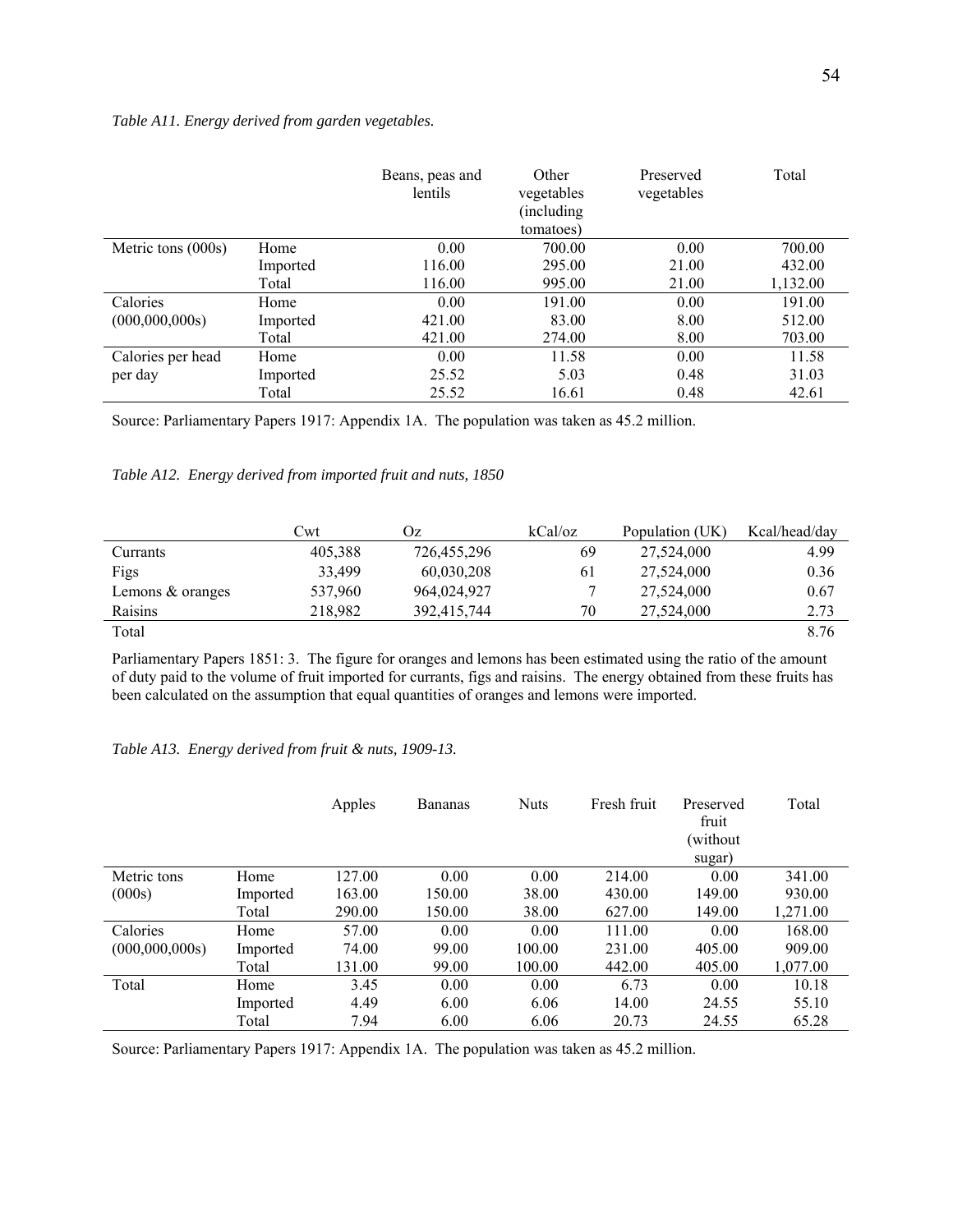|      | lbs/head/dav | oz/head/dav | kCal/oz | kCal/person/day |
|------|--------------|-------------|---------|-----------------|
| 1700 | 0.14         | 2.29        | 23      | 52.57           |
| 1750 | 0.21         | 3.43        | 23      | 78.86           |
| 1800 | 0.42         | 6.69        | 23      | 153.98          |
| 1850 | 0.69         | .10         | 23      | 255.34          |

Potatoes

Figures for 1700, 1750, 1800 and 1850 derived from Salaman 1949: 434, 539, 613, assuming that consumption was zero before 1600, and grew at a linear rate between 1600 and 1775, 1795 and 1814, and 1838 and 1851, and that the figure quoted in the text for 1851 (0.07 lbs per head per day) should be 0.70.

### Energy value:

McCance and Widdowson 1960: 140.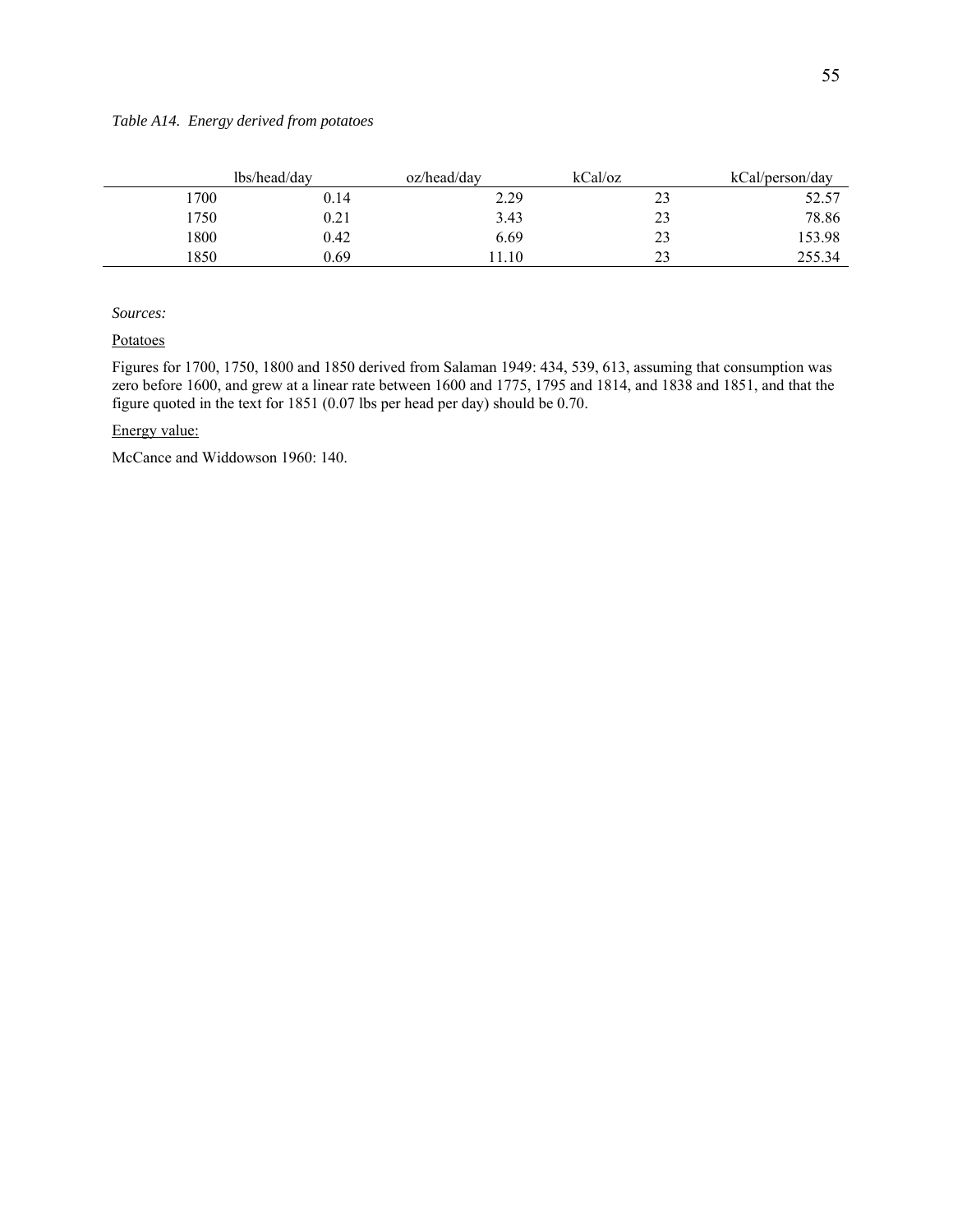|                                   | Metric tons (000s) |          |          | Calories per ounce |          |        | Calories per head per day |          |        |
|-----------------------------------|--------------------|----------|----------|--------------------|----------|--------|---------------------------|----------|--------|
|                                   | Home               | Imported | Total    | Home               | Imported | Total  | Home                      | Imported | Total  |
| Wheat flour, shredded wheat, etc. | 840.00             | 3,485.00 | 4,325.00 | 95                 | 95       | 95     | 170.26                    | 706.38   | 876.64 |
| Oatmeal                           | 145.00             | 55.00    | 200.00   | 114                | 114      | 114    | 35.27                     | 13.38    | 48.65  |
| Barley meal                       | 25.00              | 25.00    | 50.00    | 102                | 102      | 102    | 5.44                      | 5.44     | 10.88  |
| Tapioca, sago, arrowroot, etc.    |                    | 100.00   | 100.00   |                    | 100.28   | 100.28 |                           | 21.40    | 21.40  |
| Maize meal                        |                    | 50.00    | 50.00    | 104                | 104      | 104    |                           | 11.09    | 11.09  |
| Rice                              |                    | 140.00   | 140.00   |                    | 100.65   | 100.65 |                           | 30.06    | 30.06  |
| Cereals                           | 1,010.00           | 3,855.00 | 4,865.00 | 104.21             | 103.22   | 103.43 | 210.97                    | 787.75   | 998.72 |
| Beef and veal                     | 820.00             | 491.00   | 1,311.00 | 82.39              | 64.92    | 75.84  | 144.14                    | 68.01    | 212.15 |
| Mutton                            | 294.80             | 182.20   | 477.00   | 95.02              | 79.21    | 88.98  | 59.76                     | 30.79    | 90.56  |
| Lamb                              | 36.20              | 83.80    | 120.00   | 67.49              | 67.12    | 67.23  | 5.21                      | 12.00    | 17.21  |
| Bacon                             | 80.00              | 228.00   | 308.00   | 170.10             | 169.96   | 169.99 | 29.03                     | 82.68    | 111.71 |
| Hams                              | 20.00              | 44.00    | 64.00    | 109.38             | 105.89   | 106.98 | 4.67                      | 9.94     | 14.61  |
| Other pig meat                    | 304.00             | 41.00    | 345.00   | 117.56             | 114.33   | 117.18 | 76.25                     | 10.00    | 86.25  |
| Meat offals                       | 60.00              |          | 60.00    | 49.72              |          | 49.72  | 6.36                      | 0.00     | 6.36   |
| Meat                              | 1,615.00           | 1,070.00 | 2,685.00 | 94.44              | 93.48    | 94.06  | 325.43                    | 213.42   | 538.85 |
| Poultry (and game)                | 41.00              | 14.00    | 55.00    | 42.96              | 36.53    | 41.32  | 3.76                      | 1.09     | 4.85   |
| Eggs (at $2 oz$ )                 | 129.00             | 129.00   | 258.00   | 38.10              | 38.10    | 38.10  | 10.49                     | 10.49    | 20.97  |
| Rabbits (excl. skins)             |                    | 18.00    | 18.00    |                    | 55.24    | 55.24  |                           | 2.12     | 2.12   |
| Poultry, eggs etc.                | 170.00             | 161.00   | 331.00   | 39.27              | 39.88    | 39.57  | 14.24                     | 13.70    | 27.94  |
| Herrings                          | 99.00              | 63.00    | 162.00   | 23.53              | 25.70    | 24.38  | 4.97                      | 3.45     | 8.43   |
| Other fish, fresh                 | 606.00             | 30.00    | 636.00   | 14.35              | 11.36    | 14.20  | 18.55                     | 0.73     | 19.28  |
| Shell fish (without shell)        | 10.50              | 1.90     | 12.40    | 10.82              | 0.00     | 9.16   | 0.24                      | 0.00     | 0.24   |
| Canned and salted fish            |                    | 38.00    | 38.00    |                    | 52.33    | 52.33  |                           | 4.24     | 4.24   |
| Fish                              | 715.50             | 132.90   | 848.40   | 15.56              | 29.71    | 17.78  | 23.76                     | 8.43     | 32.19  |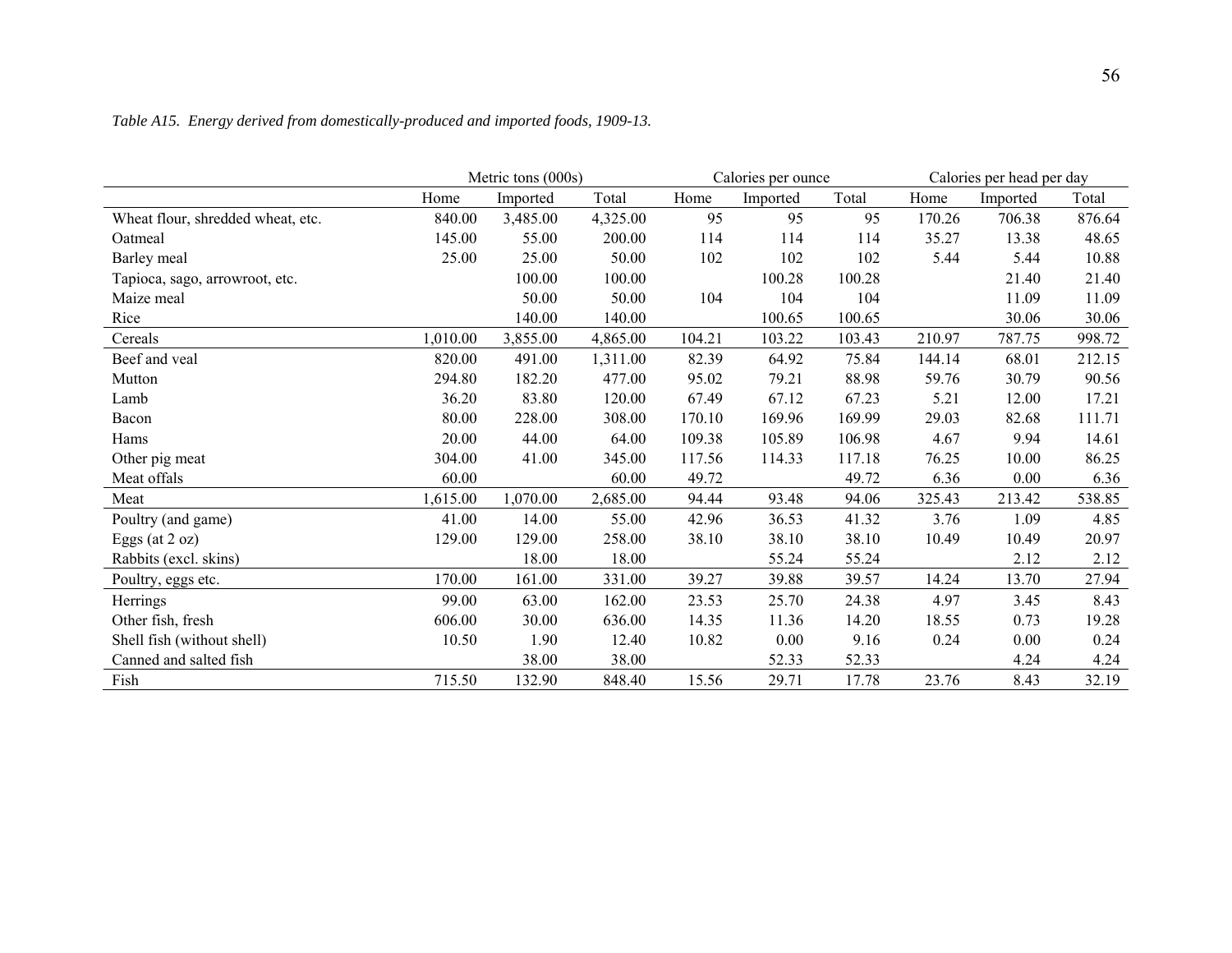| Milk (inc. cream)                    | 4,500.00  |          | 4,500.00  | 20.35   | #DIV/0! | 20.35  | 195.42   | 0.00     | 195.42   |
|--------------------------------------|-----------|----------|-----------|---------|---------|--------|----------|----------|----------|
| <b>Butter</b>                        | 114.00    | 207.00   | 321.00    | 225.78  | 225.76  | 225.77 | 54.92    | 99.71    | 154.62   |
| Cheese                               | 30.00     | 117.00   | 147.00    | 109.85  | 110.97  | 110.74 | 7.03     | 27.70    | 34.73    |
| Condensed milk                       |           | 2.20     | 2.20      |         |         |        |          |          |          |
| Sweetened condensed milk             |           | 53.00    | 53.00     |         | 94.34   | 94.34  |          | 10.67    | 10.67    |
| Margarine                            | 60.00     | 58.60    | 118.60    | 222.06  | 223.01  | 222.53 | 28.43    | 27.88    | 56.31    |
| Lard                                 |           | 90.00    | 90.00     | #DIV/0! | 252.53  | 252.53 |          | 48.49    | 48.49    |
| Dairy produce                        | 4,704.00  | 527.80   | 5,231.80  | 28.48   | 190.43  | 44.81  | 285.79   | 214.45   | 500.24   |
| Apples                               | 127.00    | 163.00   | 290.00    | 12.75   | 12.90   | 12.83  | 3.45     | 4.49     | 7.94     |
| <b>Bananas</b>                       |           | 150.00   | 150.00    |         | 18.75   | 18.75  |          | 6.00     | 6.00     |
| <b>Nuts</b>                          |           | 38.00    | 38.00     |         | 74.76   | 74.76  |          | 6.06     | 6.06     |
| Fruits, fresh                        | 214.00    | 430.00   | 644.00    | 14.74   | 15.26   | 15.09  | 6.73     | 14.00    | 20.73    |
| Fruits, preserved (without sugar)    |           | 149.00   | 149.00    |         | 77.22   | 77.22  | 0.00     | 24.55    | 24.55    |
| Fruit                                | 341.00    | 930.00   | 1,271.00  | 14.00   | 27.77   | 24.07  | 10.18    | 55.10    | 65.28    |
| Potatoes                             | 3,988.00  | 262.00   | 4,250.00  | 23      | 23      | 23     | 195.70   | 12.86    | 208.56   |
| Beans, peas and lentils              |           | 116.00   | 116.00    |         | 103.11  | 103.11 | 0.00     | 25.52    | 25.52    |
| Green peas and broad beans (shelled) | 100.00    |          | 100.00    | 30.40   |         | 30.40  | 6.49     | 0.00     | 6.49     |
| Other vegetables (inc. tomatoes)     | 700.00    | 295.00   | 995.00    | 7.75    | 7.99    | 7.82   | 11.58    | 5.03     | 16.61    |
| Preserved vegetables                 |           | 21.00    | 21.00     |         | 10.82   | 10.82  | 0.00     | 0.48     | 0.48     |
| Vegetables                           | 4,788.00  | 694.00   | 5,482.00  | 24.05   | 31.03   | 24.94  | 213.76   | 43.89    | 257.66   |
| Cocoa and chocolate                  |           | 36.00    | 36.00     |         | 177.56  | 177.56 |          | 13.64    | 13.64    |
| Sugar taken as refined               |           | 1,525.00 | 1,525.00  | 112     | 112     | 112    |          | 364.42   | 364.42   |
| Molasses                             |           | 33.00    | 33.00     |         | 63.71   | 63.71  |          | 4.49     | 4.49     |
| Glucose, solid                       |           | 18.00    | 18.00     |         | 96.28   | 96.28  |          | 3.70     | 3.70     |
| Glucose, liquid                      |           | 45.00    | 45.00     |         | 90.28   | 90.28  |          | 8.67     | 8.67     |
| Sugar, cocoa etc.                    | 0.00      | 1,657.00 | 1,657.00  |         | 113.72  | 113.72 |          | 394.91   | 394.91   |
| Cottage produce                      |           |          | 0.00      |         |         |        | 134.99   |          | 134.99   |
| Farm produce (consumed by producers) |           |          | 0.00      |         |         |        | 25.94    |          | 25.94    |
| Totals                               | 13,343.50 | 9,027.70 | 22,371.20 | 43.73   | 89.90   | 62.36  | 1,245.08 | 1,731.64 | 2,976.72 |
|                                      |           |          |           |         |         |        |          |          |          |

Notes. Energy values have been calculated using the original figures, with the following exceptions: wheat: 95 calories per ounce (rather than 103 calories); oats: 114 calories per ounce (rather than 109); maize: 104 calories per ounce (rather than 97); sugar: 112 calories per ounce (rather than 114); potatoes: 23 calories per ounce (rather than 27). The population has been taken to be 45.2 million (in accordance with the original estimates).

Sources: Parliamentary Papers 1917: Appendix 1A. For alternative energy values, see Tables A1, A5, A8 and A14.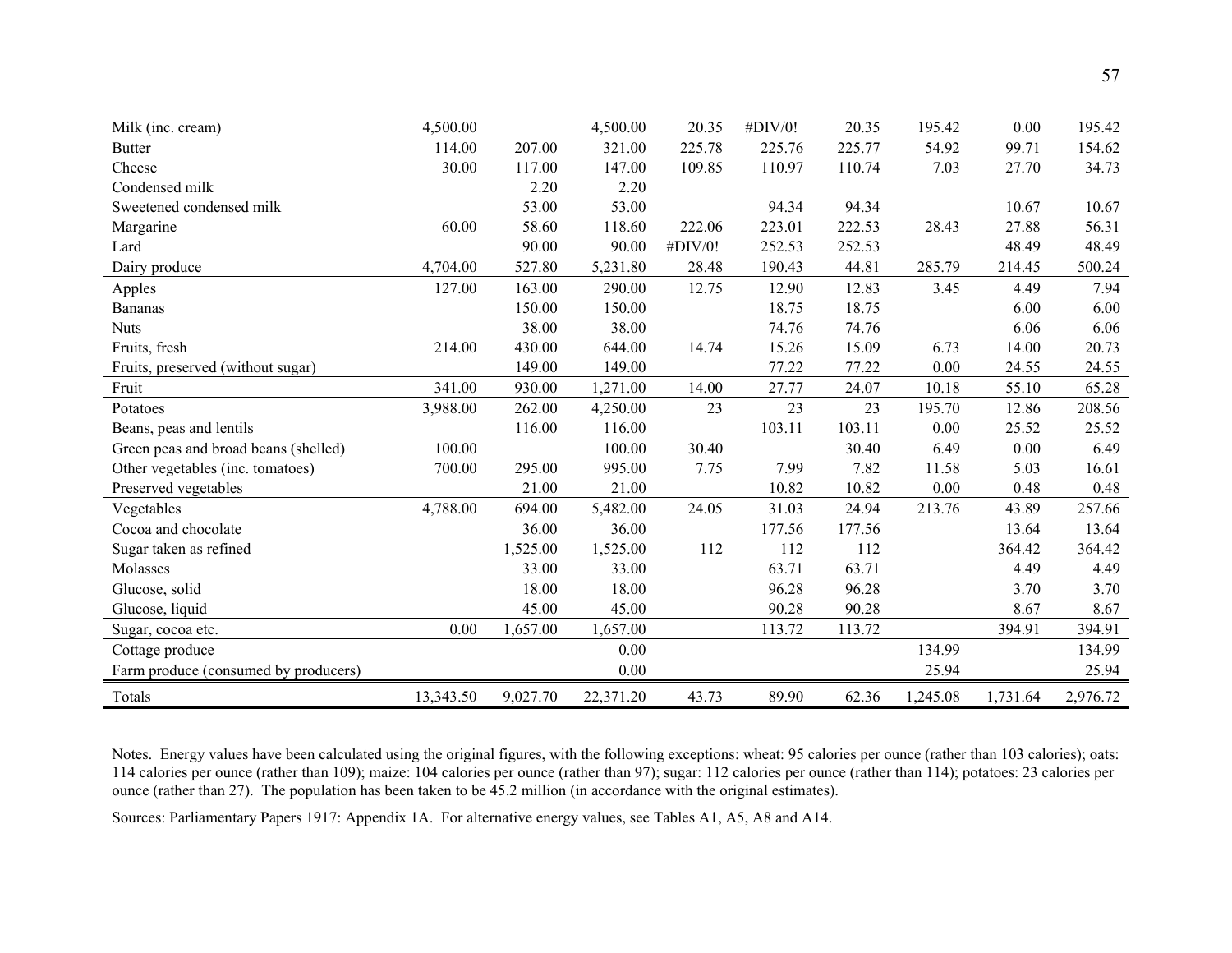## *Bibliography*

Allen, R. (1994), 'Agriculture during the industrial revolution', in R. Floud and D. McCloskey, eds., *The economic history of Britain since 1700. Vol. 1. 1700-1860*, Cambridge: Cambridge University Press, 96-122.

Allen, R. (2007), 'Pessimism preserved: real wages in the British industrial revolution', *Oxford University Department of Economics Working Paper 314.*

Allen, R. (2009), *The British industrial revolution in historical perspective*, Cambridge: Cambridge University Press.

Baird, D. (1974), 'The epidemiology of low birth weight: changes in incidence in Aberdeen, 1948-72', *Journal of Biosocial Science*, 6, 323-41.

Baird, D. (1975), 'The interplay of changes in society, reproductive habits and obstetric practice in Scotland between 1922 and 1972', *British Journal of Preventive and Social Medicine*, 29, 135-46.

Barker, D.J.P., Eriksson, J.G., Forsén, T. and Osmond, C. (2002), 'Fetal origins of adult disease: strength of effects and biological basis', *International Journal of Epidemiology*, 31, 1235-9.

Bell, F. and Millward, R. (1998), 'Public health expenditures and mortality in England and Wales 1870-1914', *Continuity and Change*, 13, 221-49.

Bengtsson, T. and Lindström, M. (2000), 'Childhood misery and disease in later life: the effects on mortality in old age of hazards experienced in early life, southern Sweden, 1760-1894', *Population Studies*, 54, 263-77.

Bennett, M.K. and Pierce, R.H. (1961), 'Change in the American national diet, 1879-1959', *Food Research Institute Studies*, 2, 95-119.

Chartres, J.A. (1985), 'The marketing of agricultural produce', in J. Thirsk, ed., *The agrarian history of England and Wales. Vol. V: 1640-1750; II: Agrarian change*, Cambridge: Cambridge University Press, 406-502.

Clark, G. (2001), 'Farm wages and living standards in the industrial revolution, England, 1670- 1850', *Economic History Review*, 54, 477-505.

Clark, G. (2005), 'The condition of the working class in England, 1209-2004', *Journal of Political Economy*, 113, 1307-40.

Clark, G., Huberman, M. and Lindert, P. (1995), 'A British food puzzle, 1770-1850', *Economic History Review*, 48, 215-37.

Clayton, P. and Rowbotham, J. (2008a), 'An unsuitable and degraded diet? Part 1. Public health lessons from the mid-Victorian working-class diet', *Journal of the Royal Society of Medicine*, 101, 282-89.

Clayton, P. and Rowbotham, J. (2008b), 'An unsuitable and degraded diet? Part 2. Realities of the mid-Victorian diet', *Journal of the Royal Society of Medicine*, 101, 350-7.

Clayton, P. and Rowbotham, J. (2008c), 'An unsuitable and degraded diet? Part 3. Victorian consumption patterns and their health benefits', *Journal of the Royal Society of Medicine*, 101, 454-62.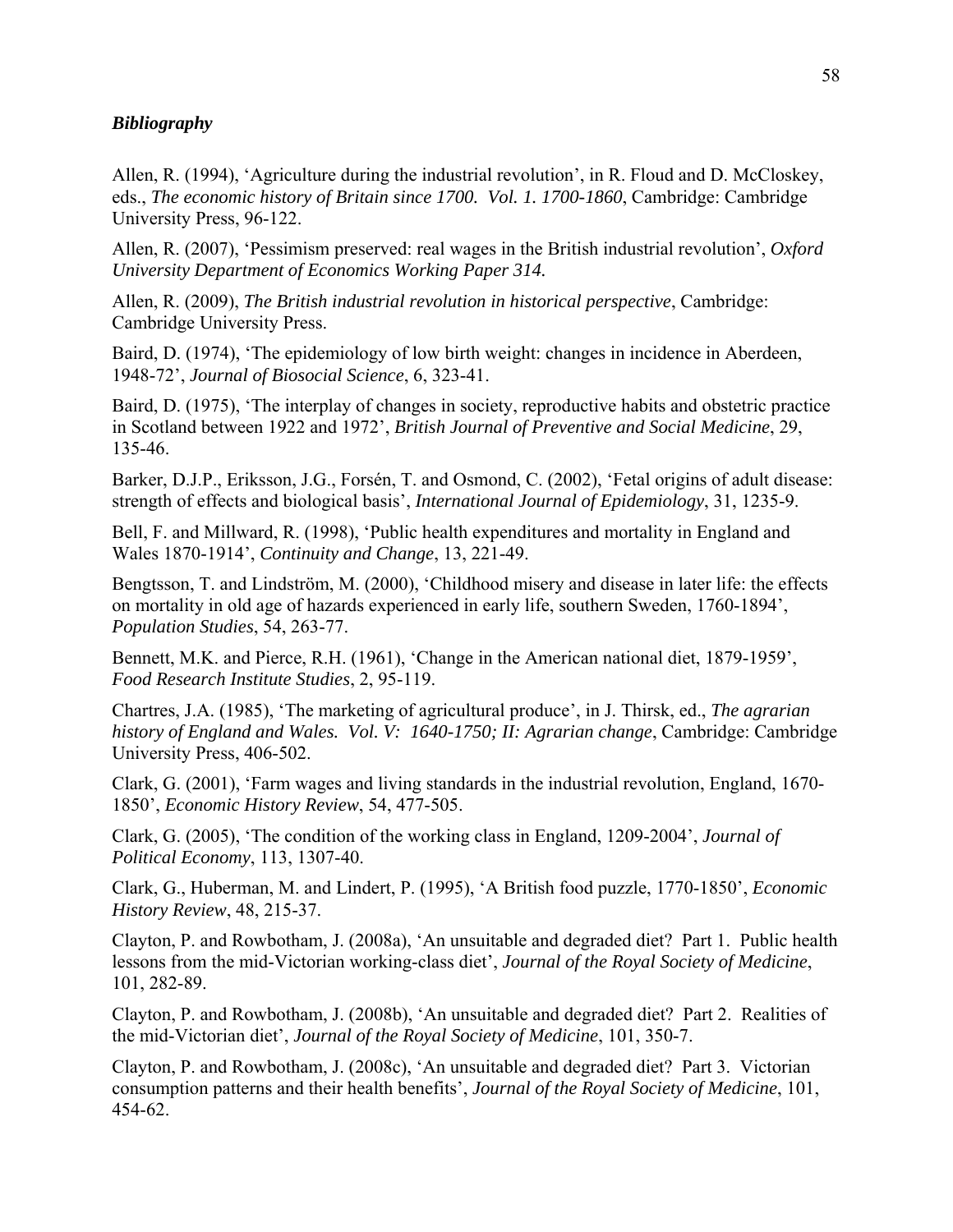Crafts, N. (1985), 'English workers' living standards during the industrial revolution: some remaining problems', *Journal of Economic History*, 45, 139-44.

Dasgupta, P. and Ray, D. (1990), 'Adapting to undernourishment: the biological evidence and its implications', in J. Drèze and A. Sen, eds., *The political economy of hunger. Vol. 1. Entitlement and well-being*, Oxford: Clarendon Press, 191-246.

Davey Smith, G., Gunnell, D. and Ben-Shlomo, Y. (2001), 'Life-course approaches to socioeconomic differentials in cause-specific adult mortality', in D. Leon and G. Walt, eds., *Poverty, inequality and health: an international perspective*, Oxford: Oxford University Press, 88-124.

De Vries, J. (2008), *The industrious revolution: consumer behaviour and the household economy, 1650 to the present*, Cambridge: Cambridge University Press.

Deane, P. and Cole, W.A. (1967), *British economic growth 1688-1859: trends and structure*, Cambridge: Cambridge University Press, 2<sup>nd</sup> edition.

Dobson, M. (1997), *Contours of death and disease in early-modern England*, Cambridge: Cambridge University Press.

Eden, F.M. (1797), *The state of the poor*, London: B & J. White *et al.*, vol. 2.

Eveleth, P. and Tanner, J. (1976), *Worldwide variation in human growth*, Cambridge: Cambridge University Press  $(1<sup>st</sup> edition).$ 

FAO/WHO/UNU Expert Consultation (1985), *Energy and protein requirements*, Geneva: World Health Organisation.

Feinstein, C.H. (1995), 'Changes in nominal wages, the cost of living and real wages in the United Kingdom over two centuries, 1780-1990', in P. Scholliers and V. Zamagni, eds., Labour's reward: real wages and economic change in 19<sup>th</sup>- and 20<sup>th</sup>-century Europe, Aldershot: Edward Elgar, 3-36.

Feinstein, C.H. (1998), 'Pessimism perpetuated: real wages and the standard of living in Britain during and after the industrial revolution', *Journal of Economic History*, 58, 625-58.

Finch, C. and Crimmins, E. (2004), 'Inflammatory exposure and historical changes in human life spans', *Science,* 305 (5691), 1736-9.

Flinn, M., ed. (1965), *Report on the sanitary condition of the labouring population of Great Britain, by Edwin Chadwick, 1842*, Edinburgh: Edinburgh University Press.

Floud, R. (1998), 'Height, weight and body mass of the British population since 1820', *NBER Working Paper Series on Historical Factors in Long-Run Growth*, Historical Paper 108.

Floud, R. and Harris, B. (1997), 'Health, height and welfare: Britain 1700-1980', in R. Steckel and R. Floud, eds., *Health and welfare since industrialisation*, Chicago: Chicago University Press, 91-126.

Floud, R., Wachter, K. and Gregory, A. (1990), *Height, health and history: nutritional status in the United Kingdom 1750-1980*, Cambridge: Cambridge University Press.

Fogel, R. (1989), 'Second thoughts on the European escape from hunger: famines, price elasticities, entitlements, chronic malnutrition, and mortality rates', *NBER Working Paper Series on Historical Factors in Long-Run Growth*, no. 1.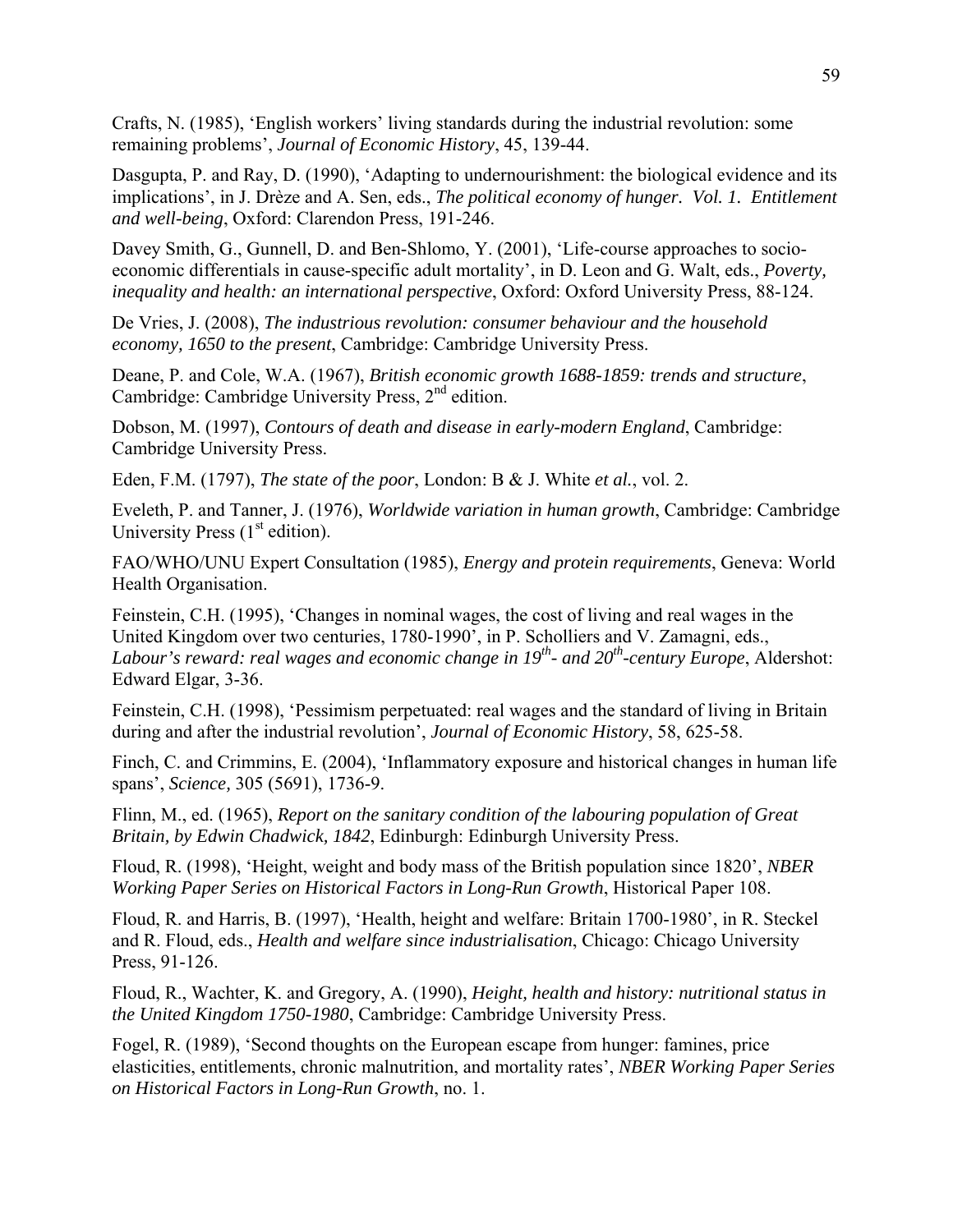Fogel, R. (1992), 'Second thoughts on the European escape from hunger: famines, chronic malnutrition, and mortality rates', in S. Osmani, ed., *Nutrition and poverty*, Oxford: Clarendon Press, 243-86.

Fogel, R.W. (1993), 'New sources and new techniques for the study of secular trends in nutritional status, health, mortality and the process of aging', *Historical Methods*, 26, 5-33.

Fogel, R.W. (1994), 'Economic growth, population theory and physiology: the bearing of longterm processes on the making of economic policy', *American Economic Review*, 84, 369-95.

Gallman, R.E. (1960), 'Commodity output, 1839-1899', in W.N. Parker, ed., *Trends in the American economy in the nineteenth century*, Princteon: Princeton University Press, 13-71.

Harris, B. (1994), 'Health, height and history: an overview of recent developments in anthropometric history', *Social History of Medicine*, 7, 297-320.

Harris, B. (1998), 'Gender, height and mortality in nineteenth- and twentieth-century Britain: some preliminary reflections', in J. Komlos and J. Baten, eds., *The biological standard of living in comparative perspective*, Stuttgart: Franz Steiner Verlag, 413-48.

Harris, B. (2001), '"The child is father to the man". The relationship between child health and adult mortality in the nineteenth and twentieth centuries', *International Journal of Epidemiology*, 30, 688-96.

Harris, B. (2004a), 'Public health, nutrition and the decline of mortality: the McKeown thesis revisited', *Social History of Medicine*, 17, 379-407.

Harris, B. (2004b), *The origins of the British welfare state: social welfare in England and Wales, 1800-1945*, Basingstoke: Palgrave.

Harris, B. (2008), 'Gender, health and welfare in England and Wales since industrialisation', *Research in Economic History*, 26, 157-204.

Hassan, J. (1985), 'The growth and impact of the British water industry in the nineteenth century', *Economic History Review*, 38, 531-47.

Hennock, E.P. (1957), 'Urban sanitary reform a generation before Chadwick?', *Economic History Review*, 10, 113-20.

Holderness, B.A. (1989), 'Prices, productivity and output', in G.E. Mingay, ed., *The agrarian history of England and Wales. Vol. VI: 1750-1850*, Cambridge: Cambridge University Press, 1989, 84-189.

John, A. (1989), 'Statistical appendix', in G.E. Mingay, ed., *The agrarian history of England and Wales. Vol. VI. 1750-1850*, Cambridge: Cambridge University Press, 973-1131.

Jones, E.L. and Falkus, M.E. (1990), 'Urban improvement and the English economy in the seventeenth and eighteenth centuries', in P. Borsay, ed., *The eighteenth century town: a reader in English urban history 1688-1820*, London & New York: Longman, 116-58.

Kermack, W.O., McKendrick, A.G., McKinlay, P.L. (1934), 'Death rates in Great Britain and Sweden: some general regularities and their significance', *Lancet*, 1, 698-703.

King, G. (1696), *Natural and political observations and conclusions upon the state and condition of England, 1696*. Reprinted in P. Laslett, ed., *The earliest classics*, Farnsborough: Gregg, 1973.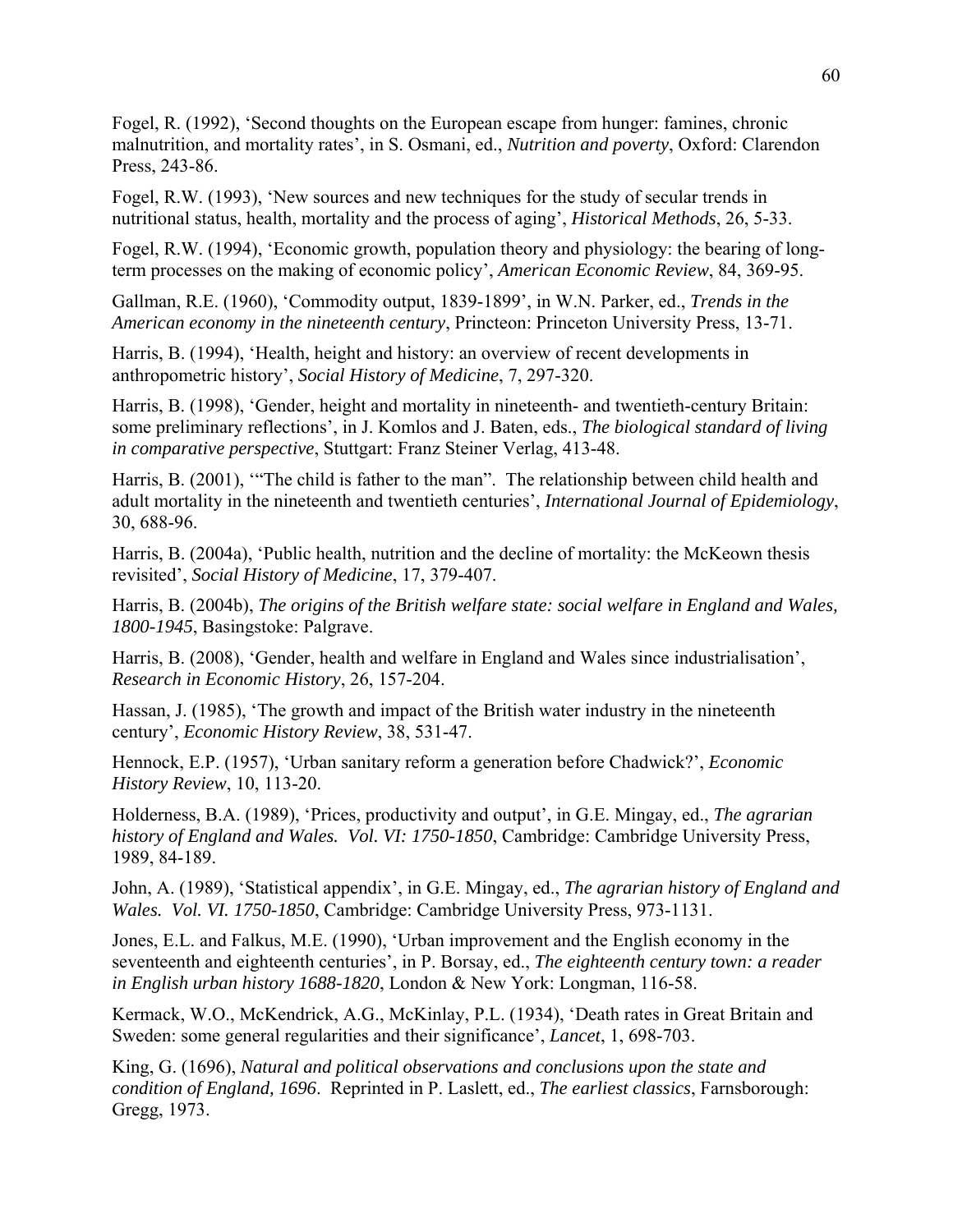Komlos, J. (1993a), 'The secular trend in the biological standard of living in the United Kingdom, 1730-1860', *Economic History Review*, 46, 115-44.

Komlos, J. (1993b), 'Further thoughts on the nutritional status of the British population', *Economic History Review*, 46, 363-6.

Kramer, M. (1987), 'Determinants of low birth weight: methodological assessment and metaanalysis', *Bulletin of the World Health Organisation*, 65, 663-737.

Kunitz, S. (2007), *The health of populations: general theories and particular realities*, Oxford: Oxford University Press.

Kunitz, S. and Engerman, S. (1992), 'The ranks of death: secular trends in income and mortality', *Health Transition Review*, 2, Supplement, 29-46.

*Lancet* (2001), 'An overstretched hypothesis?', *Lancet*, 357 (9254), 405.

Landers, J. (1993), *Death and the metropolis: studies in the demographic history of London 1670-1830*, Cambridge: Cambridge University Press.

Landers, J. (2000), 'Review article', *Continuity and Change*, 15, 466-8.

Lindert, P. and Williamson, J. (1983), 'English workers' living standards during the industrial revolution: a new look', *Economic History Review*, 36, 1-25.

Lindert, P. and Williamson, J. (1985), 'English workers' real wages: reply to Crafts', *Journal of Economic History*, 45, 145-53.

Livi-Bacci, M. (1991), *Population and nutrition: an essay in European demographic history*, Cambridge: Cambridge University Press.

Lumey, L.H. (1998), 'Reproductive outcomes in women prenatally exposed to undernutrition: a review of findings from the Dutch famine birth cohort', *Proceedings of the Nutrition Society*, 57, 129-35.

Malthus, T. (1803), *An essay on the principle of population*, London: J. Johnson (2<sup>nd</sup> edition; 1<sup>st</sup> edition 1798).

Mathias, P. (2001), *The first industrial nation: an economic history of Britain, 1700-1914*, London: Routledge,  $2<sup>nd</sup>$  edition.

McCance, R. and Widdowson, E. (1960), *The composition of foods*, London: HMSO, 3<sup>rd</sup> edition.

McKeown, T. (1976), *The modern rise of population*, London: Edward Arnold.

McKeown, T. (1985), 'Food, infection and population', in R. Rotberg and T.K. Rabb, eds., *Hunger and history: the impact of changing food production and consumption patterns on society*, Cambridge: Cambridge University Press, 29-49.

McKeown, T. (1988), *The origins of human disease*, Oxford: Basil Blackwell.

McKeown, T. and Brown, R.G. (1955), 'Medical evidence related to English population changes in the eighteenth century', *Population Studies*, 9, 119-41.

McKeown, T. and Record, R. (1962), 'Reasons for the decline of mortality in England and Wales during the nineteenth century', *Population Studies*, 16, 94-122.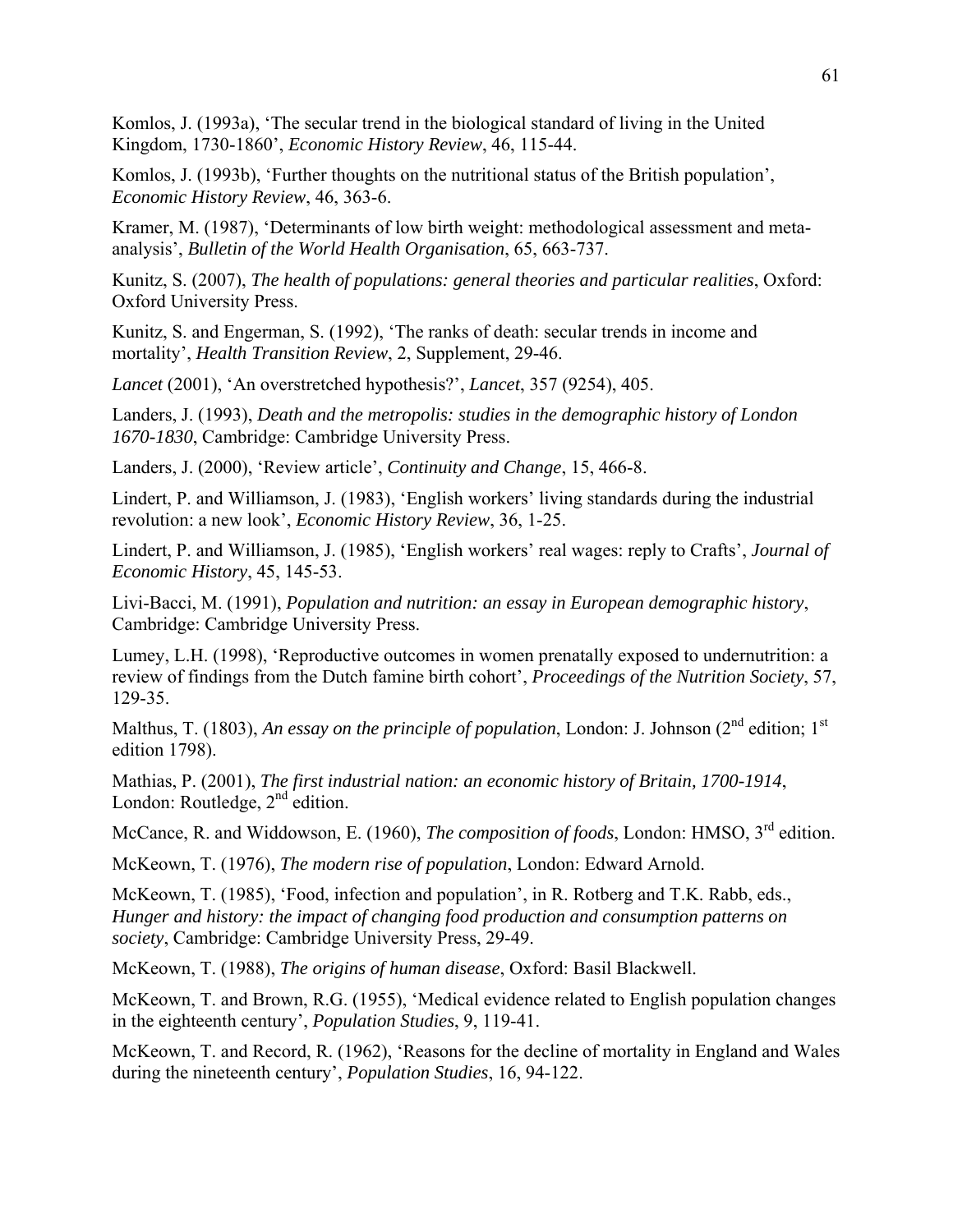McKeown, T., Brown, R.G. and Record, R.G. (1972), 'An interpretation of the modern rise of population in Europe', *Population Studies*, 26, 345-82.

Mercer, A. (1985), 'Smallpox and epidemiological-demographic change in Europe: the role of vaccination', *Population Studies*, 39, 287-307.

Mercer, A. (1990), *Disease, mortality and population in transition: epidemiologicaldemographic change in England since the eighteenth century as part of a global phenomenon*, Leicester: Leicester University Press.

Millward, R. and Bell, F. (2001), 'Infant mortality in Victorian Britain: the mother as medium', *Economic History Review*, 54, 699-733.

Mitchell, B.R. (1988), *British historical statistics*, Cambridge: Cambridge University Press.

Mokyr, J. (1988), 'Is there still life in the pessimist case? Consumption during the industrial revolution, 1790-1850', *Journal of Economic History*, 43, 69-92.

Nicholas, S. and Oxley, D. (1993), 'The living standards of women during the industrial revolution, 1795-1820', *Economic History Review*, 46, 723-49.

Oddy, D. (1990), 'Food, drink and nutrition', in F.M.L. Thompson, ed., *The Cambridge social history of Britain 1750-1950*, Cambridge: Cambridge University Press, 2, 251-78.

Oren, L. (1974), 'The welfare of women in laboring families', in M. Hartman and L. Banner, eds., *Clio's consciousness raised: new perspectives on the history of women*, New York: Harper Torchbooks, 226-44.

Osmani, S. and Sen, A. (2003), 'The hidden penalties of gender inequality: fetal origins of illhealth', *Economics and Human Biology*, 1, 105-21.

Parliamentary Papers (1849a), PP 1849 (443) l, 393, *Return of wheat, barley and oats, and of flour and meal, imported into the United Kingdom, cleared for consumption and exported in each year from 1792 to 1848, with average annual price, and the duty per quarter.*

Parliamentary Papers (1849b), PP 1849 (67) l, 1, *An account of the imports of the principal articles of foreign and colonial merchandise, of the consumption of such articles, and of the customs duties received thereon, in the year 1848, compared with the imports, consumption and receipts of the preceding year.*

Parliamentary Papers (1851), PP 1851 (21) liii, 1, *An account of the imports of the principal articles of foreign and colonial merchandise, of the consumption of such articles, and of the customs duties received thereon, in the year ending 5th January 1851, compared with the imports, consumption and receipts of the preceding year.*

Parliamentary Papers (1853), PP 1852-3 (117) xcviii, 1, *An account of the imports of the principal articles of foreign and colonial merchandise, of the consumption of such articles, and of the customs duties received thereon, in the year ending 5th January 1853, compared with the imports, consumption and receipts of the preceding year.*

Parliamentary Papers (1864), PP 1864 (3416) xxviii, 1, *Sixth Report of the Medical Officer of the Privy Council, with Appendix, 1863*.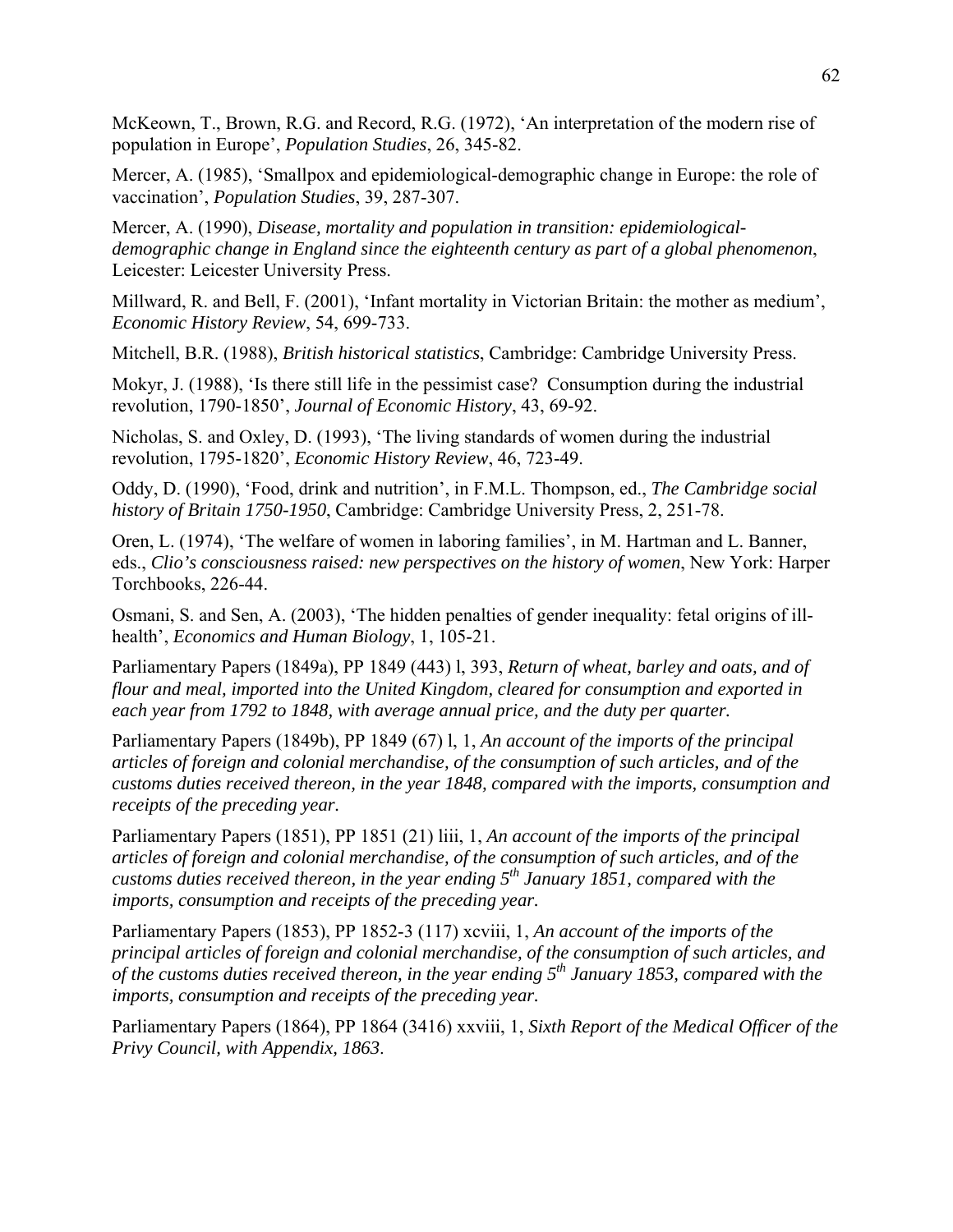Parliamentary Papers (1917), PP 1916 Cd 8421 ix, 241, *The food supply of the United Kingdom: a report drawn up by a Committee of the Royal Society at the request of the President of the Board of Trade*.

Phelps Brown, E.H. and Hopkins, S.V. (1955), 'Seven centuries of building wages', *Economica*, 22, 195-206.

Phelps Brown, E.H. and Hopkins, S.V. (1956), 'Seven centuries of the prices of consumables, compared with builders' wage-rates', *Economica*, 23, 296-314.

Porter, R. (1991), 'Cleaning up the Great Wen: public health in eighteenth-century London', in W.F. Bynum and R. Porter, eds., *Living and dying in London (*Medical History, *Supplement no. 11)*, London: Wellcome Institute for the History of Medicine, 61-75.

Razzell, P. (1965), 'Population change in eighteenth-century England: a reinterpretation', *Economic History Review*, 18, 312-32.

Razzell, P. (1974), "An interpretation of the modern rise of population in Europe" –a critique', *Population Studies*, 28, 5-17.

Razzell, P. (1977), *The conquest of smallpox: the impact of inoculation on smallpox mortality in eighteenth-century Britain*, Sussex: Caliban.

Razzell, P. (1993), 'The growth of population in eighteenth-century England: a critical reappraisal', *Journal of Economic History*, 53, 743-71.

Razzell, P. (1998), 'The conundrum of eighteenth-century English population growth', *Social History of Medicine*, 11, 469-500.

Rosenbaum, S. (1988), '100 years of heights and weights', *Journal of the Royal Statistical Society, Series A (Statistics in Society)*, 151, 276-309.

Salaman, R.N. (1949), *The history and social influence of the potato*, Cambridge: Cambridge University Press.

Schofield, R. (1994), 'British population change, 1700-1871', in R. Floud and D. McCloskey, eds., *The economic history of Britain since 1700. Vol. 1. 1700-1860*, Cambridge: Cambridge University Press, 60-95.

Schumpeter, E.B. (1960), *English overseas trade statistics, 1697-1808*, Oxford: Clarendon Press.

Schwarz, L.D. (1985), 'The standard of living in the long run: London 1700-1860', *Economic History Review*, 38, 24-41.

Scrimshaw, N. (2001), 'Infection and nutrition: synergistic interactions', in K. Kiple and K.C. Ornelas, eds., *The Cambridge world history of food*, 2, 1397-1411.

Scrimshaw, N. and SanGiovanni, J.P. (1997), 'Synergism of nutrition, infection and immunity: an overview', *Supplement to the American Journal of Clinical Nutrition*, 66, 464S-477S.

Scrimshaw, N., Taylor, C.E . and Gordon, J.E. (1968), *Interactions of nutrition and infection*, Geneva: World Health Organisation.

Shammas, C. (1984), 'The eighteenth-century English diet and economic change', *Explorations in Economic History*, 21, 254-69.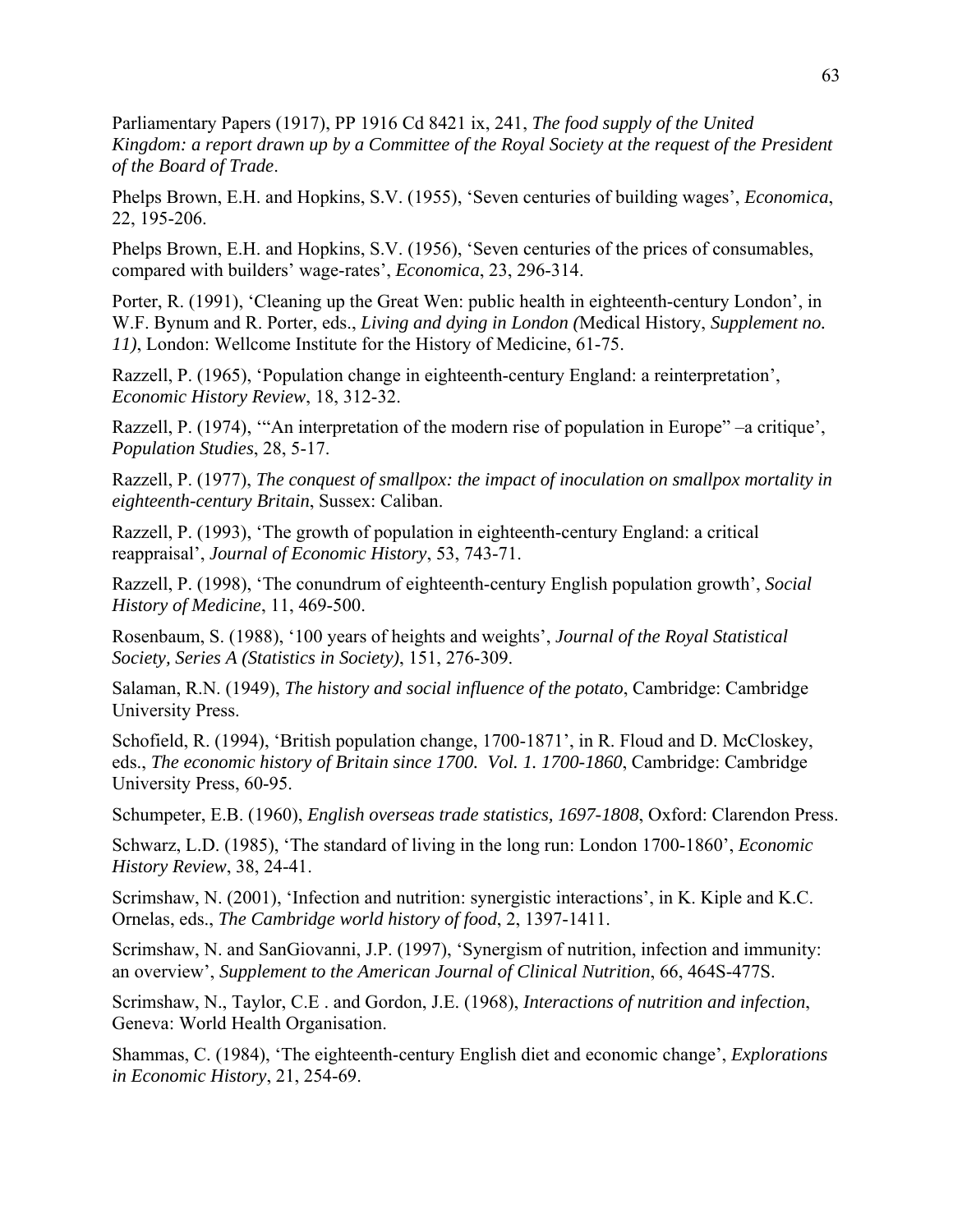Shammas, C. (1990), *The preindustrial consumer in England and America*, Oxford: Clarendon Press.

Sheridan, R.B. (1973), *Sugar and slavery: an economic history of the British West Indies, 1623- 1775*, Kingston, Jamaica: University of the West Indies Press.

Szreter, S. (1988), 'The importance of social intervention in Britain's mortality decline, c. 1850- 1914: a reinterpretation of the role of public health', *Social History of Medicine*, 1, 1-37.

Szreter, S. (1994), 'Mortality in England in the eighteenth and nineteenth centuries: a reply to Sumit Guha', *Social History of Medicine*, 7, 269-82.

Szreter, S. (1997), 'Economic growth, disruption, deprivation, disease and death: on the importance of the politics of public health for development', *Population and Development Review*, 23, 693-728.

Szreter, S. (2001), 'Review of Robert Woods, *The demography of Victorian England and Wales*', *Social History of Medicine*, 14, 562-3.

Szreter, S. and Mooney, G. (1998), 'Urbanisation, mortality and the standard of living debate: new estimates of the expectation of life at birth in nineteenth-century British cities', *Economic History Review*, 51, 84-112.

Thirsk, J. (2002), 'Review of M.E. Turner, J.V. Beckett and B. Afton, *Farm production in England 1700-1914*', *Economic History Review,* 55, 355-6.

Towne, M. and Rasmussen, W.D. (1960), 'Farm gross product and gross investment in the nineteenth century', in W.N. Parker, ed., *Trends in the American economy in the nineteenth century*, Princeton: Princeton University Press, 255-315.

Turner, M.E., Beckett, J.V. and Afton, B. (2001), *Farm production in England 1700-1914*, Oxford: Oxford University Press.

Uauy, R. (1985), 'Commentary', in O. Brunser *et al.*, eds., *Clinical nutrition of the young child*, New York: Raven Press, 96-8.

United States Department of Agriculture (1939), *Agricultural statistics, 1939*, Washington, D.C.: United States Department of Agriculture.

United States Department of Agriculture (1952), *Conversion factors and weights and measures for agricultural commodities and their products*, Washington, D.C.: United States Department of Agriculture Production and Marketing Administration.

United States Department of Agriculture (1992), *Weights, measures and conversion factors for agricultural commodities and their products*, Washington, D.C.: United States Department of Agriculture, Agricultural Handbook no. 697.

United States Department of Agriculture (2004), USDA National Nutrient Database. URL: http://www.nal.usda.gov/fnic/foodcomp/cgi-bin/list\_nut\_edit.pl, NDB no. 20014.

Voth, H.-J. (2000), *Time and work in England 1750-1830*, Oxford: Oxford University Press.

Wohl, A. (1984), *Endangered lives: public health in Victorian Britain*, London: Methuen.

Woods, R. (2000), *The demography of Victorian England and Wales*, Cambridge: Cambridge University Press.